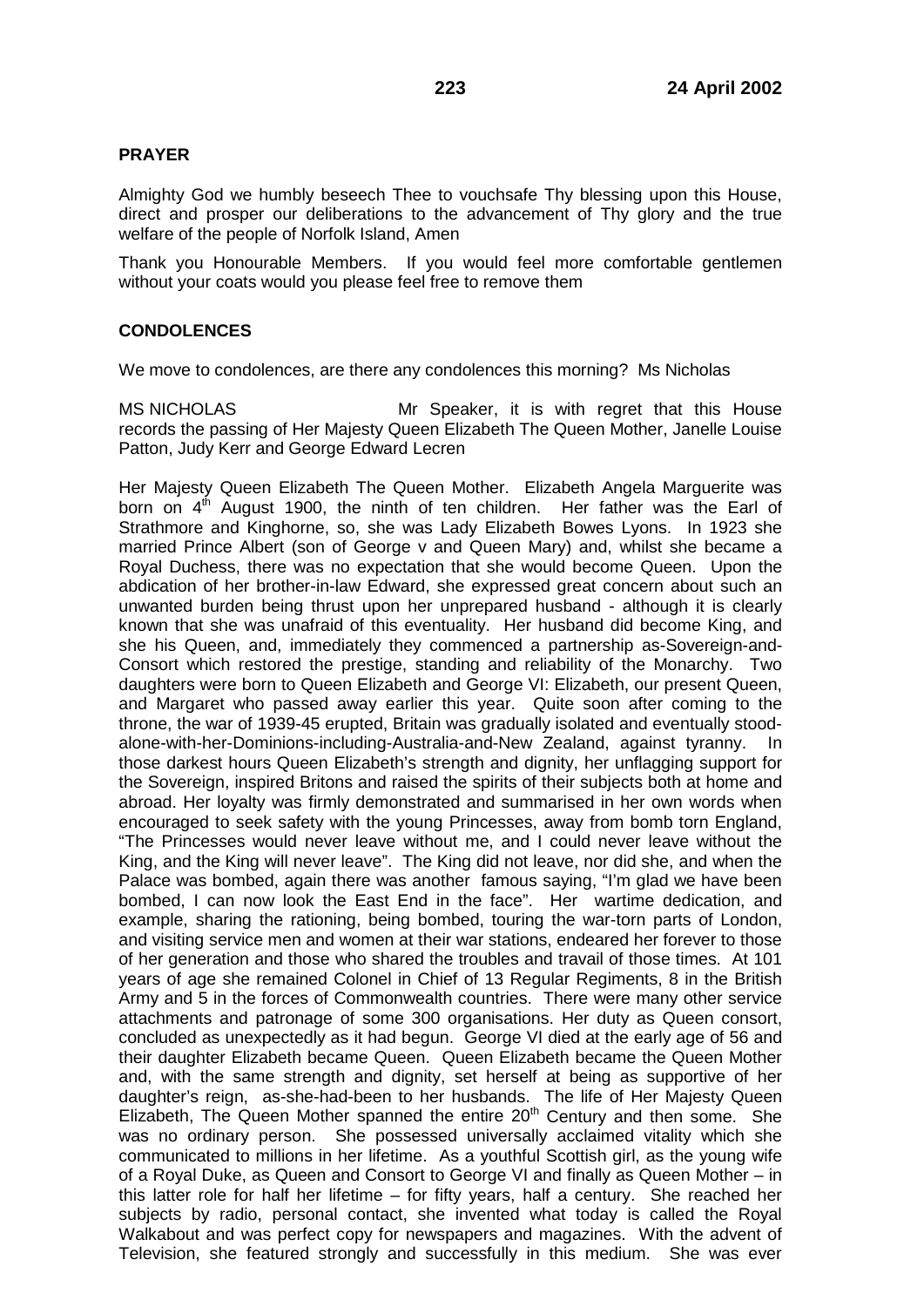popular with the press, and they loved her - as did many millions of people around the world. This House extends its deepest sympathy.

Judy Kerr passed away on  $30<sup>th</sup>$  March 2002 after courageously battling a terminal illness for three years. The Kerrs came into our lives in April 1992 when Alan took up the post of Administrator. They remained here for five years before returning to their home at Lyneham, Canberra in 1997. Judy was kind, caring, compassionate and understanding, she played a very rich part in our community, gathering many into her home, Government House. During their term of office The Kerrs made a large and meaningful contribution. Judy was interested in living, and took an active part in meeting and greeting people. She was interested in everything and everyone. Nothing was too much trouble for her and her enthusiasm and willingness to participate in anything-that-she-could was just another of her wonderful qualities. Judy was loved and admired. To Alan and their children, their families and friends this House extends its deepest sympathy.

Janelle Louise Patton passed away on Easter Sunday, 31<sup>st</sup> March. Her tragic and violent death will affect this community for many, many years. Janelle was born in Sydney on 30<sup>th</sup> June 1972, the only daughter of Ron and Carol Patton. She had a younger brother Mark and lived happily at home until making the decision to come to Norfolk Island on a working holiday. Janelle had been employed in a highly stressful job with an international banking corporation and her Island visit was part of a rest and recreation process. Whilst here she worked in various retail and hospitality establishments and made many friends. Janelle was a vibrant, happy and outgoing sort of person who was very interested in physical fitness. She loved sport and was a supporter of the Board Riders Association. The community of Norfolk Island is saddened by her sudden and unexpected death. This House extends to her parents, her brother Mark and her friends its deepest sympathy.

George Edward Lecren, known to us all as Steggles, passed peacefully away in the family home in Grassy Road on 10<sup>th</sup> April. Born on Norfolk Stegs was the third son of the late Geoffrey and Lillian Lecren. He went to school here and later spent some time in Sydney where his Woollahra address known as the "Norfolk Island Embassy, became a home away from home for the many friends who visited. Stegs was extremely proud of his Pitcairn and Tahitian heritage and of the Island culture. He long ago recognised the need to preserve the Norfolk Language and had an exercise book with Island words and phrases written in it with the hope of one day publishing. He wrote songs, played the ukulele like no other and long before the introduction of loud music Stegs was always the life of the party. Three of his songs have been taken to the South Pacific Festival of Arts and "We Gut Everything Tahiti Gut" has been recorded in Holland as a result of the Arts Festival in Rarotonga. Stegs had a unique sense of humour, personality plus and the grace to accept any practical joke played on him as heartily as he played them on others. Stegs worked for many years with Restoration at Kingston and was a valued member of their Team, working to restore these beautiful old buildings. In Norfolk's early days of tourism, Stegs along with Mavis was the main source of entertainment with their Tahitian Dances, which were always popular. Stegs loved his family and was a real family orientated man. With no children of his own his nieces and nephews were all very special to him. Stegs had a passion for travel and made yearly trips with his many travelling companions. He was interested in the culture of every country he visited and particularly enjoyed the Islands of the Pacific, Tahiti and Pitcairn especially. Stegs was a gentle and courteous Norfolk Islander who will be sadly missed by many. To his brother Norm, his brother in law Ian McCowan, his sister in law Kathy Lecren, to his nieces and nephews, Shelley, Kaye, Cheryl, Jonassen - David Bruce, Lyn, Leon - Bryan, Lynda, Julie, Michael, China and Geoffrey- and their families, to his many, many friends here on Norfolk and overseas, this House extends its deepest sympathy.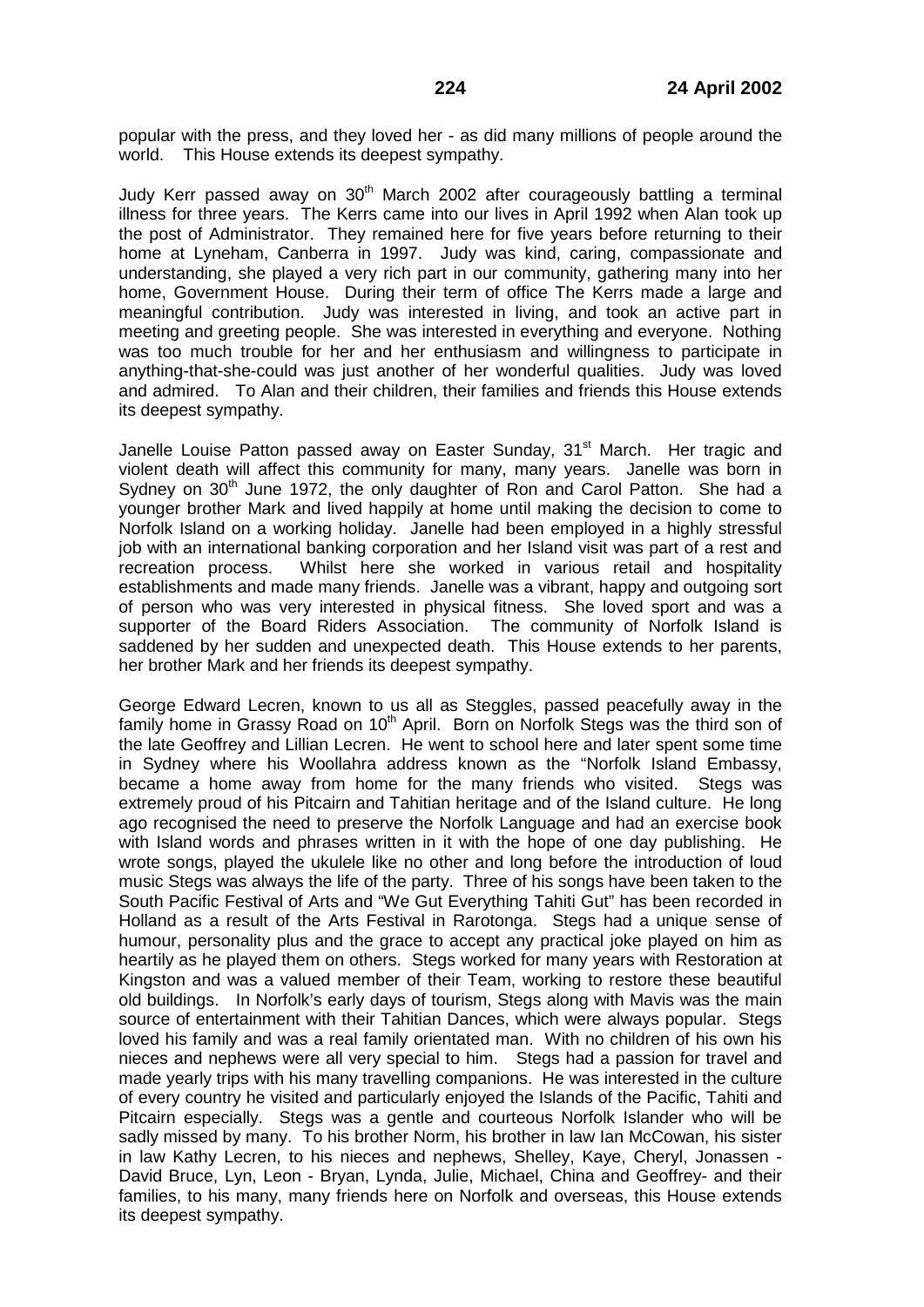MR SPEAKER Thank you Ms Nicholas. Honourable members as a mark of respect to the memory of the deceased, I ask that all members stand in silence please. Thank you Honourable members.

# **PETITIONS**

Are there any petitions this morning?. There are no petitions.

# **GIVING OF NOTICES**

There are no notices this morning.

# **QUESTIONS WITHOUT NOTICE**

We move to questions without notice - Are there any questions without notice

MRS JACK MRS JACK Mr Speaker my first question I would like to direct to the Minister responsible for the power station. My concern is that I still have phone calls from people affected by the noise given out by the power house and I would like to know what action has been taken to assure these people that this Assembly has taken the matter in hand and the matter will be resolved

MR DONALDSON Thank you Mr Speaker. As regards the power house I understand there are plans in the pipeline to insulate the sound within the power house. This has been put on hold while generators are being installed in there and all I can say is that I can take the question on notice if you would like to give it to me on notice but please be assured that there is a plan and it is progressing shortly and noise penetration from within the power house will be reduced substantially

MRS JACK **Mr Speaker thank you.** As a supplementary, are the people going to be personally informed of the progress and the expected time frame for these repairs

MR DONALDSON Thank you Mr Speaker, I do understand that is part of the process that is the Administrative function, but I will speak to the officers in charge and make sure that they communicate with the people concerned and let them know the timetable for the repair and soundproofing and the likely effect and reduction in noise

MR BROWN I direct this question to the Minister with responsibility for the Public Service. Can the Minister advise whether when members of the Public Service travel by air, they travel economy, business or first class

MR SMITH Thank you Mr Speaker I would assume that they travel in economy class if the Government or the Administration is paying, as do Legislative Assembly members but perhaps I need to get a more detailed response from the Administration to answer the question more fully if Mr Brown would like to either put it on notice or tell me while he's sitting next to me, then I will do that

MR BROWN **I** direct this question to the Minister for Finance. Will the Minister be tabling details of the cost of travel by executive members of this Government as has been the policy during previous times

MR DONALDSON Thank you Mr Speaker if it is the policy of this House to do so I will do it. I was unaware of it. I assume that it would be done on a three or six monthly interval? I have no reservations whatsoever in tabling the cost of travel for members of this House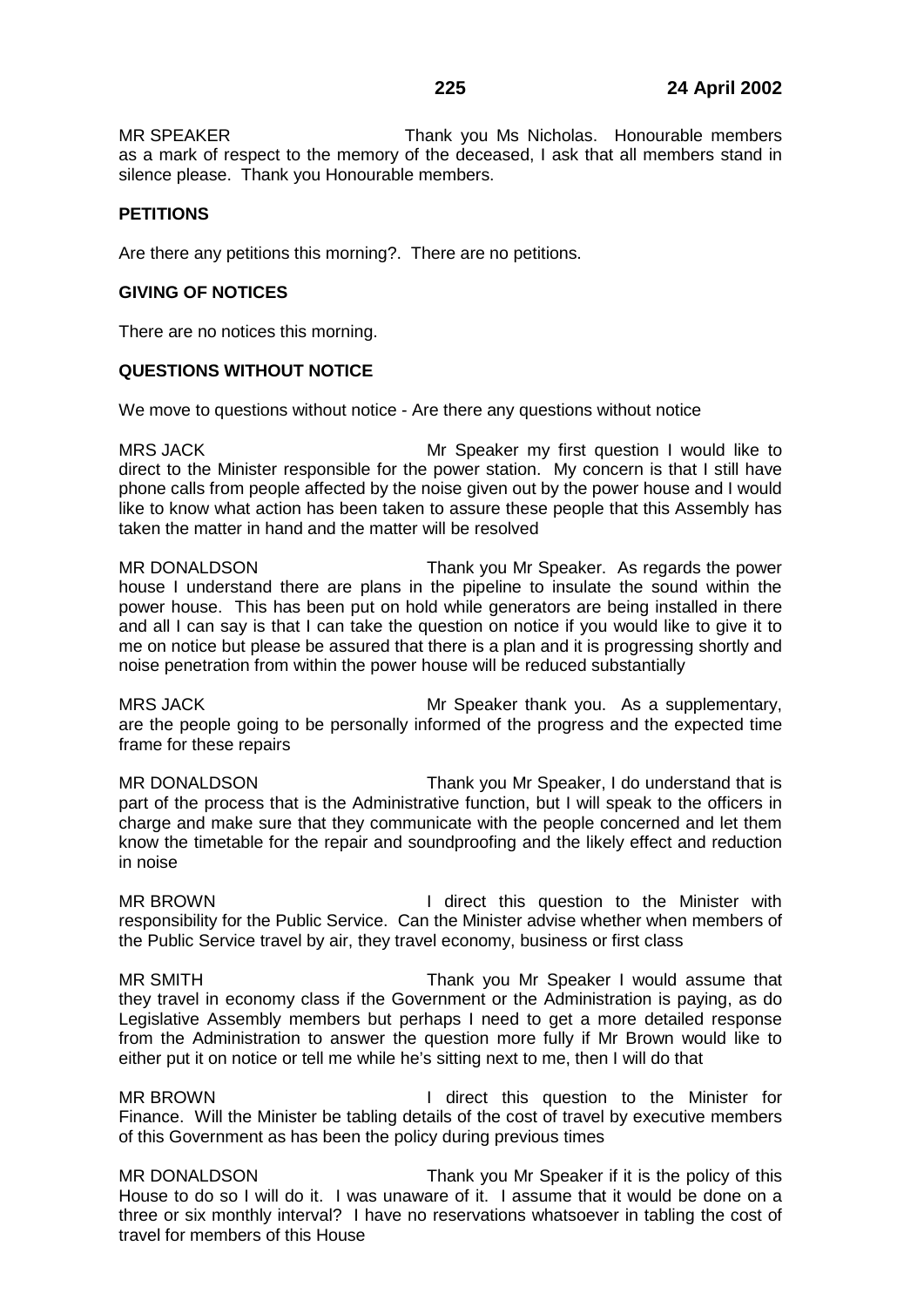MR NOBBS Thank you Mr Speaker could I ask a supplementary? Would the Minister be prepared as in the past to provide quarterly figures for the Administration as well as the Legislative Assembly details of travel

MR DONALDSON Thank you Mr Speaker, yes once again if that has been established policy I certainly wouldn't be changing it and if it is not established policy, it is probably a very good idea that we know where the money is being spent and why it is being spent

MRS JACK MRS JACK MRS JACK MRS JACK MRS JACK MRS HOT MANUSCRIPT ON MRS MARKET AT A MRS JACK MRS MRS MRS MRS MR as Minister for Health. Why, in last weekend's Norfolk Islander there was a notice in relation to a locum dentist coming to the Island for four weeks to undertake some dental work and why wasn't the position advertised locally when we have a fully qualified dentist residing on the Island

MR SMITH Thank you Mr Speaker I'm quite happy to answer that question. As members around the table will recall we had some discussions in relation to dental appointments at the Hospital and the long waiting list that has appeared in recent months. The issue was of course being dealt with by the Hospital Board and a proposal was put to the Board by Colin White who is the dentist that Mrs Jack is referring to, that he would offer his services back to the Hospital in the dental surgery to assist in that particular problem that exists there with people having a long time to wait for their appointments. It was discussed by the Board and Colin had been a previous dentist with the Hospital Enterprise and there was some discussion about how that would be viewed and a professional assessment was to be undertaken which was being carried out by Dr Foong and I understand that he has done that. When it was proposed to the dentist Mr Jackman that there was a possibility of Colin White taking up work in the dental surgery…

MR BROWN Point of Order Mr Speaker. I wonder if I could just check whether Standing Orders are being infringed by the reference to names. I appreciate the gentlemen might not be officers but they are extremely visible people

that would be of any assistance

MR SMITH **I'm happy to leave out names Mr Speaker if** 

SPEAKER Yes, there are two things that I'm searching for at this moment. One relating to people who may be engaged in statutory offices and I am just uncertain as to whether that particular one is a statutory office but also there is the matter of whether names are in fact necessary for the matter to be pursued and I doubt whether that is the case in this particular instance but the Minister will be able to make a better judgement upon that, so Minister if in fact you are able to pursue this question and respond to the answer without involving personalities that would be a better way to travel

MR SMITH Thank you Mr Speaker I can certainly do that. In fact I was getting to the end of that particular part of the story. The reference that Mrs Jack has made to a locum being employed, that was in agreement with the Board and the Hospital Director that a locum be bought in to assist with the current situation of the long waiting lists and as I understand the Hospital often brings in locums and specialists and I don't know if they are ever advertised on the Island but I'm certainly aware of the situation and I support bringing in a locum to assist with the dental treatment of the community and that other assessments are being made in the more long term in relation to the dental surgery

MRS JACK **MRS IN ACCULATE MARS JACK** Mr Speaker as a supplementary I was wondering can the Minister tell us how much this four week episode is going to cost the community in airfares, accommodation and car rental and indeed what guarantee does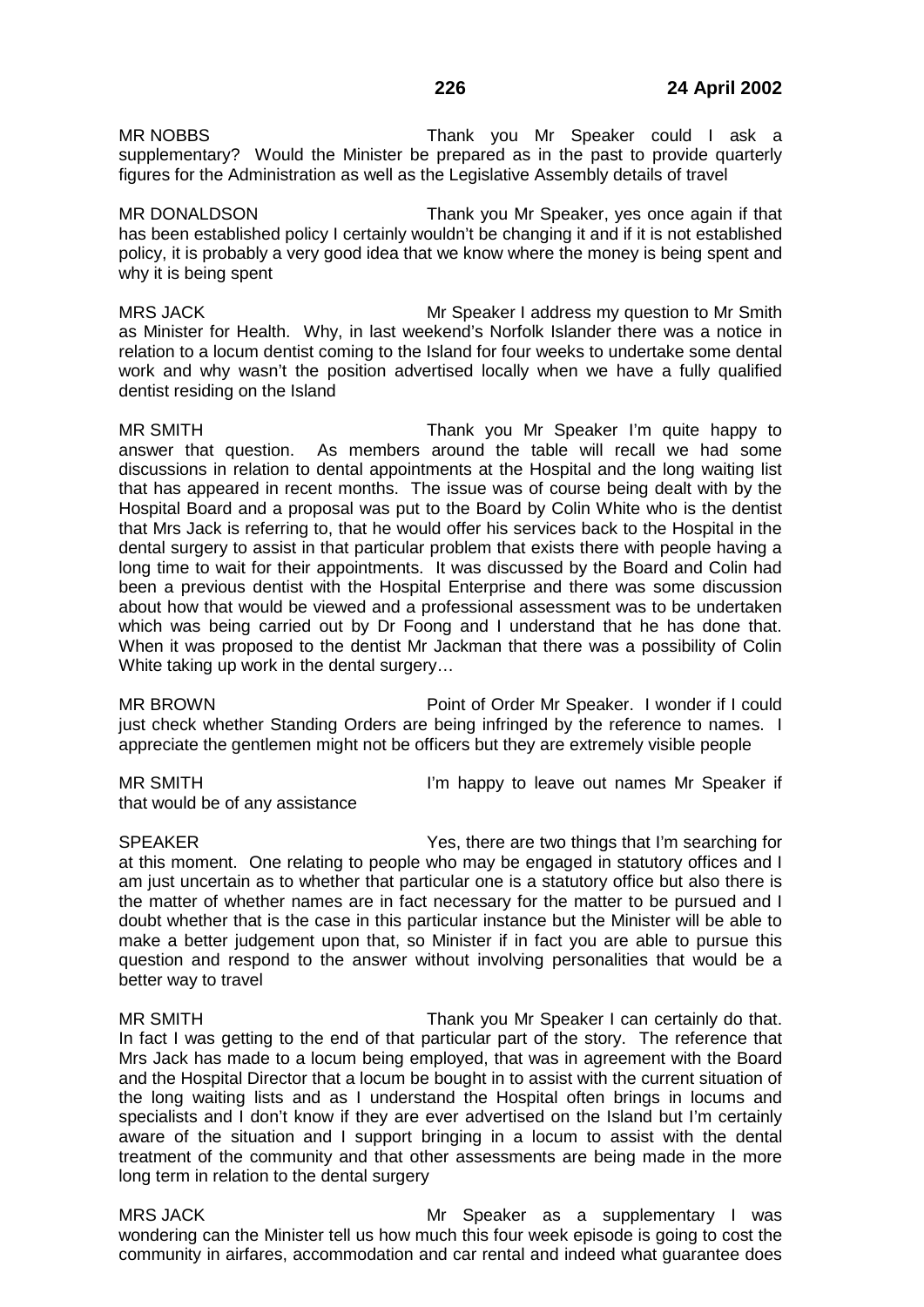the community have that this four weeks will be that, just four weeks and not an extension

MR SMITH Thank you Mr Speaker I couldn't actually tell you what all the costs are but it was certainly put to the board at which I was in attendance that having a locum in here his costs would certainly be covered by the treatment that he gives whilst he's here and you will notice in the paper that the dental surgery has extended hours, I think from seven in the morning until eight or nine at night so that they can cover a lot more appointments in that time and I understand but I haven't been told this by the Director that the appointments have already, all been taken up for that period of time so in answer to the question about whether a month might be extended would probably depend on the community if there's a demand that people want their teeth treated while we have two dentists working up there and two people in the dental surgery assisting them, I suppose that would have to be considered but it was definitely a short term appointment to help the dentist get through this long list of people who are waiting for appointments

MRS JACK MRS JACK MRS Speaker I'm just wondering why this has come about. Why do we have waiting lists. Our population hasn't increased dramatically. Has this waiting list occurred in the past with other dentists or is it just a new event

MR SMITH Thank you Mr Speaker I'm not really sure. I've never heard of it before. Of course there would be waiting lists in the past but I can't speak for them, I only know that in recent months the waiting list has extended out by I think up to four months and there's various reasons being spoken of. One, is that the current dentist spends a lot of time on people doing a more complete job, rather than just acute dental treatment. As I understand that, but perhaps it would be unwise of me to say too much more about that and I could actually once again take a question from you and will ask the dentist for a more full explanation which might assist with the answers

MRS JACK Yes thank you, because I would hate to think that in the past we've been paying for dentists not to do their job. Can the Minister confirm that the children at the Norfolk Island Central School do not get visits by the dentist

MR SMITH Thank you Mr Speaker I understand that that is correct. I don't think there have been visits to the school as used to happen, certainly in the last six to eight months, which is of concern. Part of the idea of bringing in the locum is that children can be inspected at the same time

MR NOBBS Thank you Mr Speaker, could I have a supplementary to that. After that list of questions I would like a confirmation if I may from the Minister. Is it correct to say that the qualified person on the island was fully aware that the vacancy was existing, that a selection process was undertaken by the Hospital and that the appointment was made by the Hospital board

MR SMITH Thank you Mr Speaker as I understand it Colin was aware that there were difficulties. The merit selection process that Mr Nobb's is referring to, I'm not too sure whether that happens with any of the locum doctors or dentists or professional people we have at the hospital. It's a good question, and I can't remember the third part of the question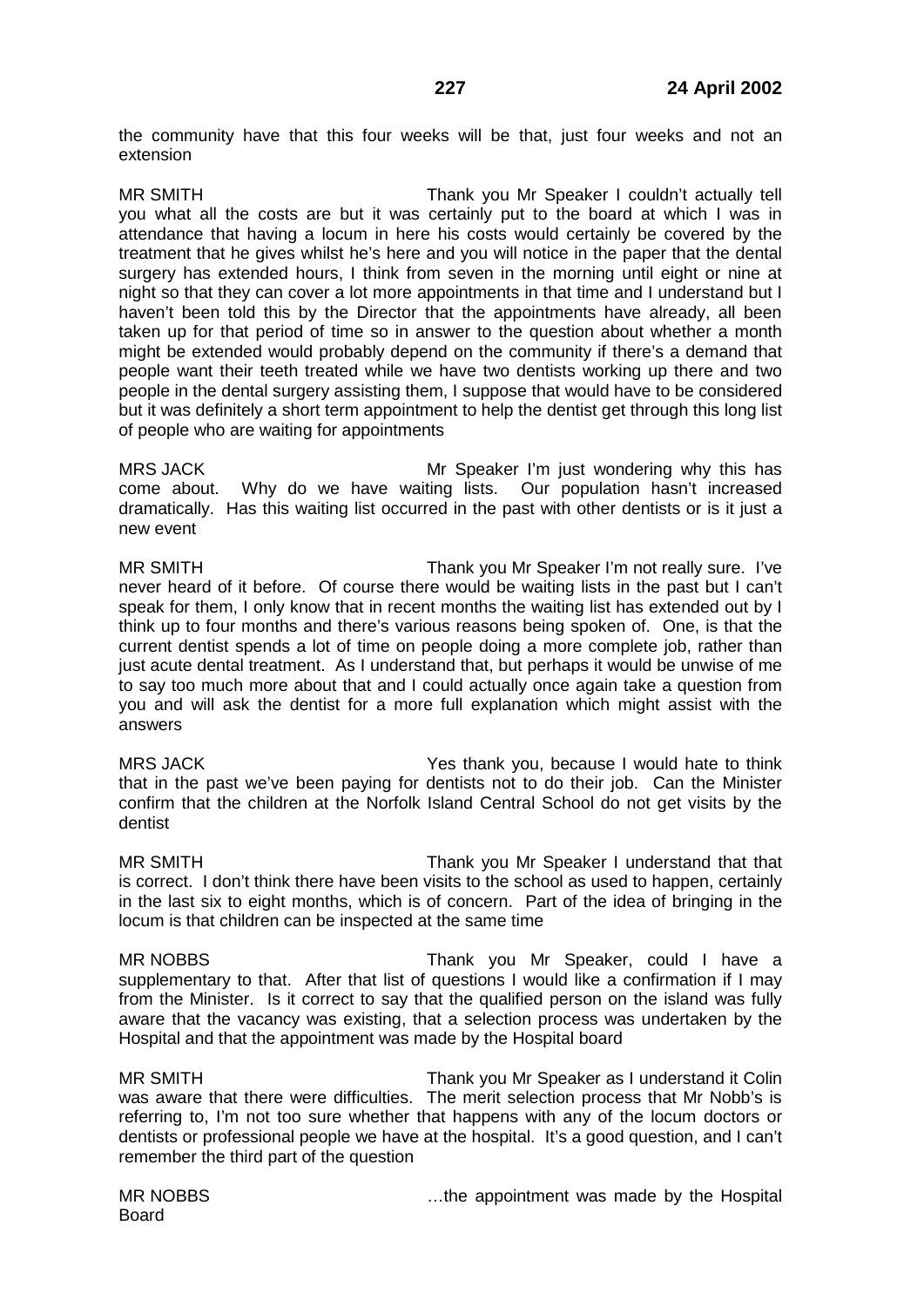made by the Director of the Hospital

MR SMITH **Appointments** at the Hospital are generally

MR BROWN **I** direct this question to the Minister with responsibility for the Norfolk Island Hospital, is it a fact that pharmaceuticals provided to inpatients at the Norfolk Island Hospital are charged to them at their full retail price and is it a fact that this situation in contrast with charge at cost has developed during the course of the last few years with the result that hour HMA charges have been substantially increased

MR SMITH Thank you Mr Speaker I'm not really sure although one of the other members asked me a similar question the other day. I haven't checked that with the Hospital yet but inpatients are being charged the retail price which I think is what Mr Brown is saying, and if one of those inpatients happens to be a person who is on HMA, that in fact the Government is being charged for this retail price of the pharmaceuticals. I'm not too sure just of the top of my head how it works with the enterprise as far as pharmaceuticals are concerned, where it does operate as a business enterprise as does Telecom, the Liquor Bond and other things where they are charged at the same rate. If there's a view that this is an incorrect way of doing it, if it is happening that way I would certainly welcome members views and we can change that

MRS JACK **Mr Speaker I direct my question to the Minister** responsible for electricity and alternative power sources. When is the report going to be available that was supposed to be written regarding wave energy, I was told in the last Assembly it would be ready in two weeks, it is four weeks and I haven't that report

MR DONALDSON Thank you Mr Speaker I received that report about two days ago. I'm quite happy to circulate it to members. It's only a brief report. It talks about wave energy and alternative energy summing up with a preference for fuel cell technology

MR NOBBS Thank you Mr Speaker I have a question for the Minister with responsibility under the Employment Act. Can he advise what is the current base or minimum wage under the Employment Act

MR DONALDSON Thank you Mr Speaker I can but I'll have to answer the question by saying there has been no change to it. I don't know if it is \$8.50 or \$8.75. The figure eludes me at the moment

MR NOBBS **A supplementary Mr Speaker, can the Minister** Mr Speaker, can the Minister advise why there was an amendment passed during the term of the last Legislative Assembly, I understand that it's been assented to but it hasn't commenced to do several things, one of them being to increase the base from \$7.00 to something like \$9.00. Can the Minister advise why this hasn't happened

MR DONALDSON Thank you Mr Speaker there's actually been three amendments to the Employment Act which are waiting to commence. One of the problems we encountered when we looked at the third amendment was that some detail stage amendments were made on the floor of the House and were not included in the drafting instructions and therefore the amendment as assented to is incorrect. The Legal Counsel is currently looking at ways of amending this problem and we hope to get it back onto the floor of the House as quickly as possible and be able to commence those three pieces of legislation

MR NOBBS Thank you Mr Speaker is there any urgency being exhibited by the Government to get this up and running as \$7.00 per hour is not a very high wage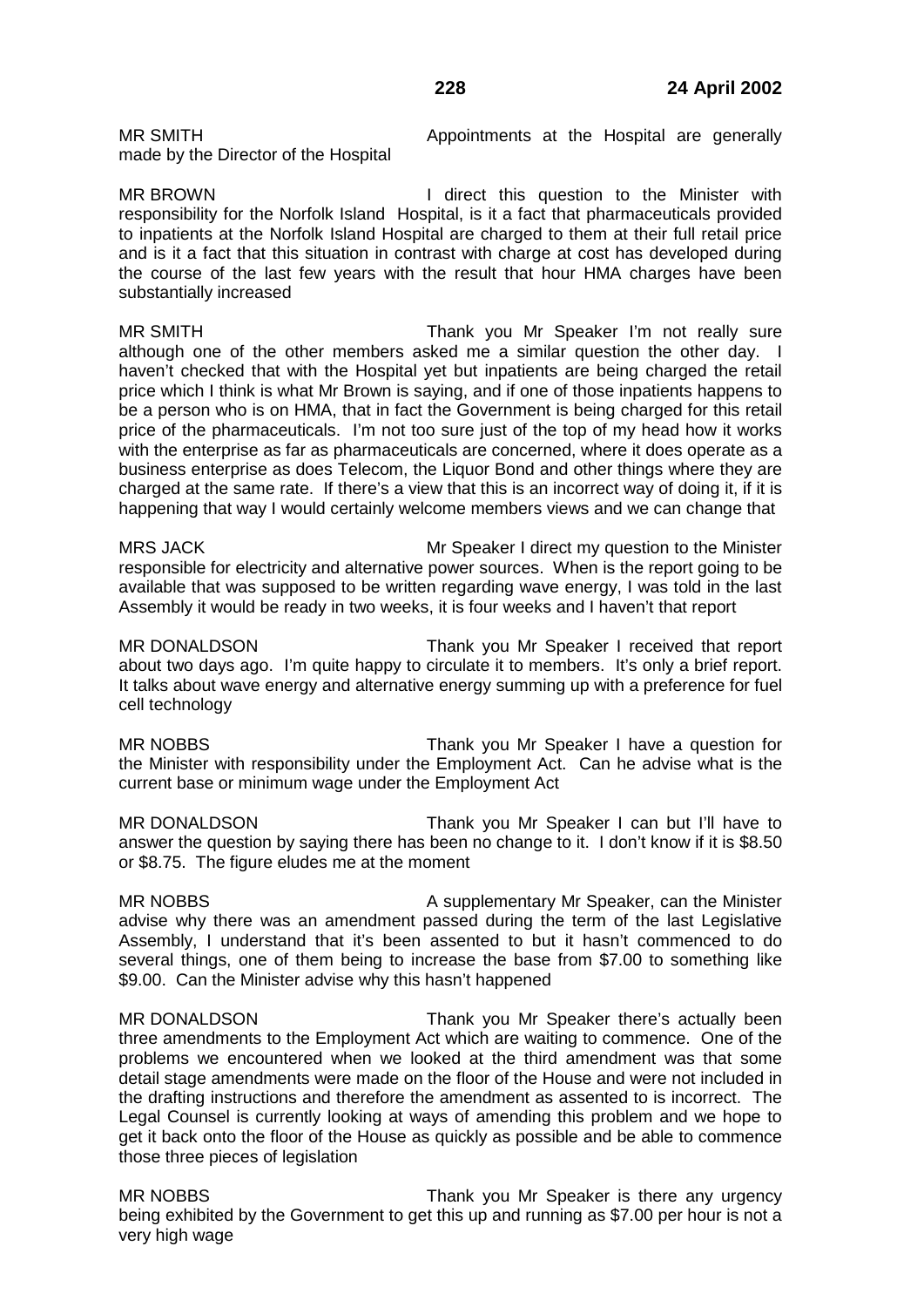MR DONALDSON Thank you, there is urgency but it has it's place in the priorities of the Legal Services Unit and the Legislative Drafting programme although I understand that it has been given some priority and it is virtually complete at the moment

MR BROWN **I** direct this question to the Minister for Finance. Can the Minister advise whether all premises which sell food in Norfolk Island now hold Sale of Food licences and if so, can the Minister advise whether they are all required to operate to the same standards

MR DONALDSON Thank you, I haven't any specific information on that. I did answer a question at a previous meeting to do with progressive dinners and sale of food licences and sale of liquor licences that did present some anomalies in the system whereby people actually selling food on progressive dinners did not have a sale of food licence. The matter was taken up with the Administration officials who administer the food licences and they are addressing this problem but I haven't a definitive answer as to whether it is finalised or still in progress

MR BROWN **I** direct this question to the Minister for Tourism, can the Minister advise whether the foreign ownership rules still apply in relation to tourist accommodation

MR SMITH Thank you Mr Speaker yes

MR NOBBS Thank you Mr Speaker could I ask a supplementary. Has the Minister received in the past month any applications to transfer tourist accommodation house licences and if so, how many

MR SMITH Thank you Mr Speaker I can't recall that I've had any in the last month. I stand to be corrected on that but I can't recall any

MRS JACK Mr Speaker I would also like to ask the Minister for Tourism, when tourist accommodation houses give up or relinquish some of their bed licences what happens to these licences, are they sold on, totally cancelled forever or are they left for x amount of time perhaps before selling on or giving those who have relinquished them the opportunity to take them up again

MR SMITH Thank you Mr Speaker it depends what category you are talking about. If we are talking about licences for units which is the registered under the Act, if somebody wants to give those up and it's very unusual for that to happen, they would certainly have some difficulty getting those back under our moratorium. If Mrs Jack is referring to hotels there is a numerical control on the number of hotels and I think there's currently five and I don't see any of them wanting to give away their registration of hotels, if Mrs Jack is referring to bed licences there is no numerical control on the number of beds that a tourist accommodation house can have. There used to be but that changed during deregulation some six or seven years ago so now if a property wants to deregister beds there is nothing to stop them doing that. If they want to reregister, well they don't have to reregister at all, beds aren't licensed but if they want to have the beds back, as long as they fit in with their planning approvals they are quite at ease to do that and to add to that there certainly have been a number of properties in the last month that have been offering back beds that they have been paying for under the registration fee but they feel they no longer need to be paying that fee which is what is called the cold bed tax and is probably something like thirty beds at a guess that have been handed back over the last short period. There does seem to be a trend of people doing that now that the registration fee and the levy has gone up to \$1.00 per night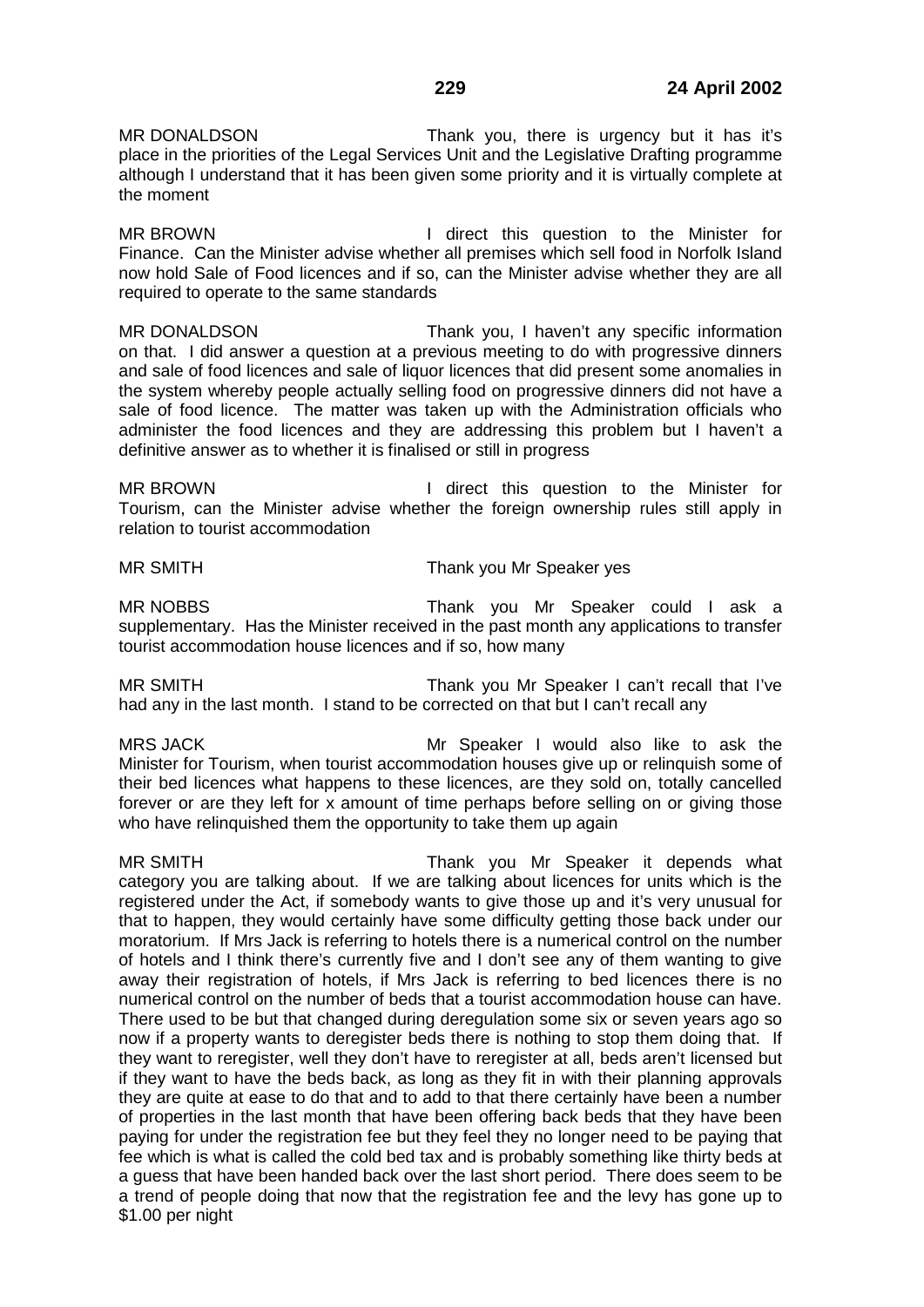MR BROWN **I** direct this question to the Minister for Finance, can the Minister advise whether he has yet completed his white paper in relation to a possible reduction in the FIL

MR DONALDSON Thank you Mr Speaker no that's not completed

MR NOBBS Thank you Mr Speaker could I ask the Minister with responsibility for KAVHA what agreements are in place with landholders to cover works conducted by the Administration KAVHA section staff on private land within the area designated as KAVHA

MR GARDNER Thank you Mr Speaker I'm not aware of any such agreements however I certainly undertake to explore that and provide that information to Mr Nobbs and to other members who may be interested

MR NOBBS Thank you Mr Speaker I ask the Minister with responsibility for Lands is it correct that the total cost of the transfer of each individual residential, rural residential and rural lease other than those within the KAVHA area have been provided to each owner

MR I BUFFETT THE STATE THANK you Mr Speaker the short answer is the percentage that will be charged for the conversion has been communicated to the people who hold leases in that category, yes

MR NOBBS **IS it proposed by the Commonwealth** Government in the next round of activities in relation to transfer of leasehold land that the remaining leasehold, such as commercial, special purposes and those leases within the KAVHA area will be considered and offered for freeholding

MR I BUFFETT THE STATE THANK you Mr Speaker my understanding is that once the current process of transferring the rural residential, residential and what might be called conditions for improvement leases have been completed they will then discuss the question of transferring the balance of the leases that are held

MR NOBBS Thank you Mr Speaker can the Minister please advise what conditions for improvement leases are

MR I BUFFETT THE THANK YOU Mr Speaker they are the ones that fall outside the residential which are smaller sized blocks and have a residence on them and the rural residential classification which are larger blocks with residences on them. These are the ones that do not have residences on them but are classified to be in the larger size portions

MRS JACK **MRS INCOCONTACK** Mr Speaker I would just like to talk to the Minister responsible for Weights and Measures. How often are all the commercial scales and pumps checked for weight and volume accuracy here on the Island and who checks them and who is responsible for them and are checks ever done on the establishments serving draft beer and spirits regarding their alcohol content

MR DONALDSON Thank you Mr Speaker I guess that one comes under me. It's something that I hadn't given much attention to at all but now it's been raised I'll have to follow it through. I can't give you a definitive answer, I'll have to take the issue on notice and maybe if you could put it on the Notice Paper at the next meeting

MR NOBBS Thank you Mr Speaker could I ask the Minister with responsibility for Roads, given the recent cases where public authorities have been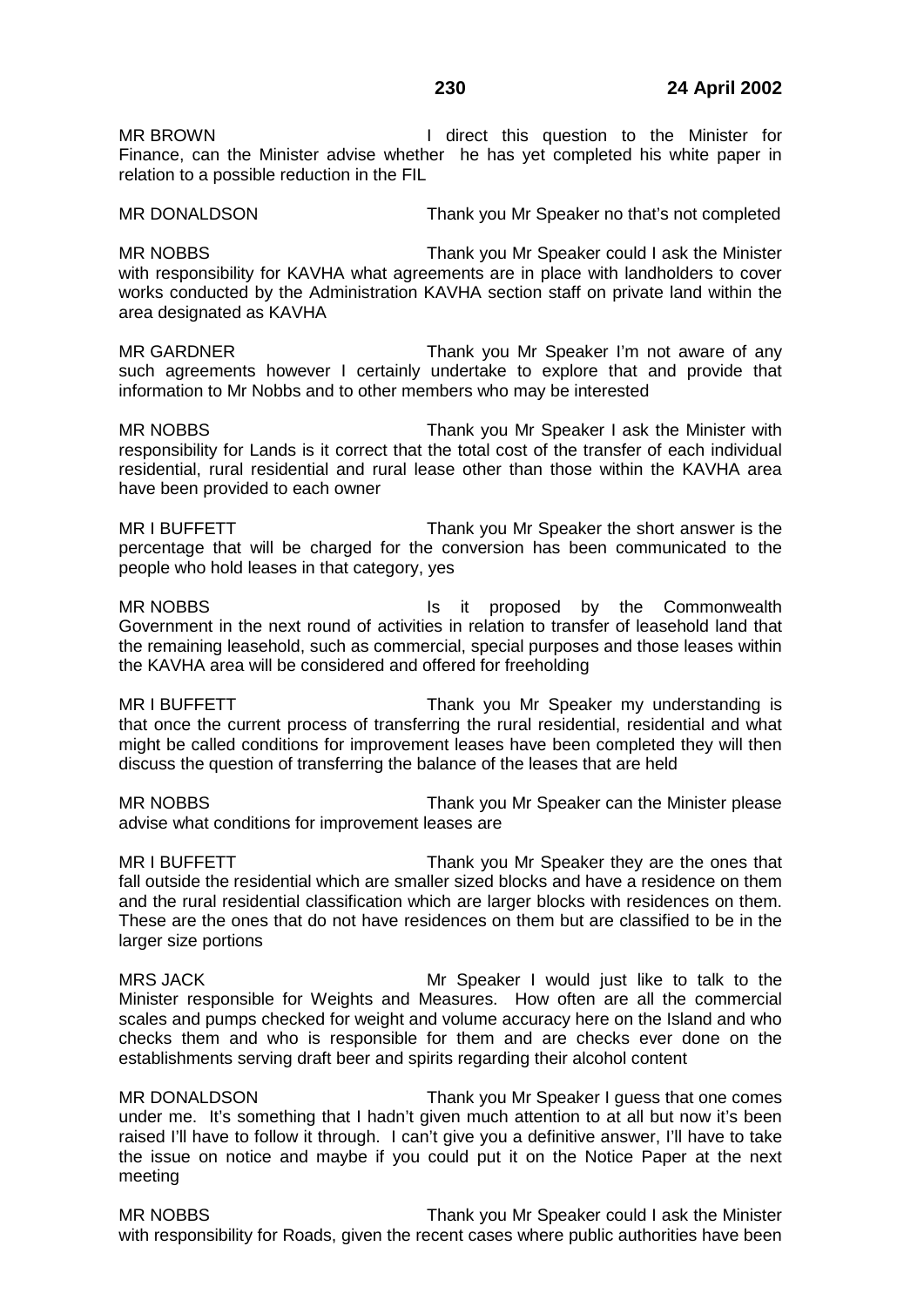held to have a duty of care in relation to road conditions has there been a risk assessment of Norfolk Island's roads to identify potential problem areas

MR SMITH Thank you Mr Speaker yes, that was raised with Mr Nobbs in the last Legislative Assembly and passed on to me and as I recall that was passed on to the Administration to get advise on that. I can't exactly remember what's happened with that but maybe that can be something I can follow up in the near future

MR NOBBS Thank you Mr Speaker can the Minister advise the reason for the removal of the roadside bank on Taylors Road

MR SMITH Thank you Mr Speaker it depends which Minister you are talking about. I think that's a matter under the authority of the Administrator but I understand, or I've heard that it's to make way for a driveway into a private property but the Minister for Lands might be able to confirm that

MR I BUFFETT THE STATE THANK YOU Mr Speaker I have no direct knowledge of that issue, the matter has not been referred to me as the Minister for Lands to exercise any executive authority in removal or otherwise but generally in roads areas, they are in fact Commonwealth land as part of the reserve road and under the care and control of the Administrator. My understanding of the process is that the application is made to the Administrator then referred to the Works area of the Administration to see what effect if any the removal would have on traffic and the flow of traffic within the areas sought to be altered and then the necessary approvals are given by the Administrator for the removal of those works

MR NOBBS Thank you Mr Speaker in this whole process was there any consideration given to aesthetics in coming to such a decision because obviously if you drive past there you will see that houses are now clearly visible and I presume that the new house will be as well

SPEAKER Yes, who is that too Mr Nobbs

MR NOBBS The Minister for Planning I guess

MR I BUFFETT THE THANK YOU Mr Speaker well perhaps the best I can do at this stage is to take that issue on notice and check with the people I've just recently mentioned to see if that fact was taken into account when the approvals were given

MR BROWN I direct this question to the Minister for Tourism, can the Minister advise whether action is being taken to appoint a new manager for the Norfolk Island Government Tourist Bureau and if so, will that be a merit based appointment

MR SMITH Yes, that is in progress. I was speaking to the Chairman of the Board about it this week and as I understand, the last time an appointment was made to the General Manager's position a merit selection process similar to what the Administration carries out under the new legislation, was taken in that particular case with the advise officers of the Administration and I would be keen to see the Tourist Bureau doing the same thing in this particular case

MR BROWN **I** direct this question to the Minister with responsibility for the Public Service is it a fact that you are investigating the payment of the members of the Public Service by direct deposit to their bank accounts rather than by payment in cash and if so are you able to advise what savings you anticipate as a result of your action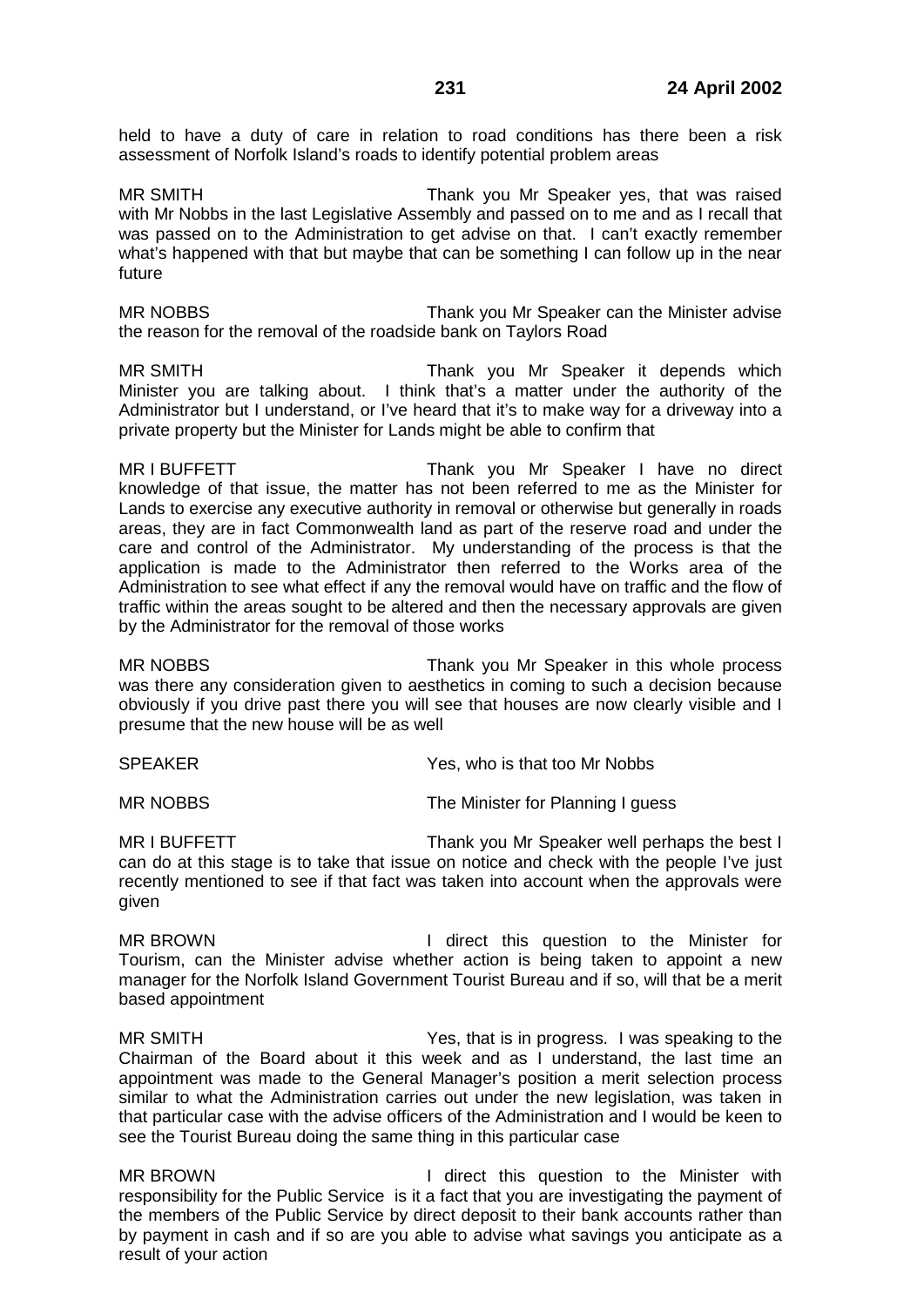MR SMITH Thank you Mr Speaker I'm surprised at that question. I don't know anything about it

MR NOBBS Thank you Mr Speaker could I ask the Minister with responsibility for Tourism is it correct that forward bookings for the next three months at least are well below expectations

MR SMITH Thank you Mr Speaker I can't say that's an actual fact but I understand that the airline that flies out of Australia has certainly indicated to the Chairman of the Tourist Board and I think it might even have been in the paper that there appears to be that situation. I've been advised that Greg Prechelt and David Bobberman were here today weather permitting and members will get to meet with them on Friday morning and we might find out just where we stand with the bookings over the next period. I wouldn't be surprised if in comparison to last year the numbers will be down as has been the trend anyway since we haven't had FlightWest flying here

MR NOBBS Thank you Mr Speaker just a supplementary if I may. What impact does the removal of the Director of the Tourist Bureau and the lack of somebody physically in that position for the last two months at least, played in that problem

MR SMITH Thank you Mr Speaker I wouldn't know if Mr Nobbs is suggesting that because we have nobody in that position it is creating this difficulty in numbers. It has occurred other times when there hasn't been a General Manager, when someone has resigned and some have been left, we have been in that situation before but the Bureau is still run by the Board and I'm quite sure the Board is capable of keeping up with events so I really can't comment any further on that

MR NOBBS Thank you Mr Speaker just a supplementary. Is he not aware that there would be in the community a concern that without a person in that position for some two months that there would obviously be a length between the downturn and that

MR SMITH Thank you Mr Speaker there are many factors that make people in the community think that are factors in any downturn that we have in tourist numbers. Yes I would accept that people could be saying that

MR BROWN **I** direct this question to the Minister for the Public Service is it a fact that a number of motor cycles have been purchased for the use by members of the Public Service and if so, can the Minister advise how many have been purchased and what arrangements have been made for the training of staff in their use and finally can the Minister advise what insurance arrangements have been made in relation to that

MR SMITH Thank you Mr Speaker yes I am aware that motorbikes have been brought in. I think that was an initiative of my predecessor but the Administration does purchase vehicles and it is obviously up to them what type of vehicle they purchase. As far as training I don't know who it's intended that these motor bikes will be used by but I need to point out that the Public Service already does use motorbikes. I think electricity ride around on motorbikes to read meters. I think the Works Depot had a rather high powered motorbike but in this situation I understand from a member yesterday that these are called postie bikes. They may even be used for Legislative Assembly members for trotting around on

MR NOBBS Thank you Mr Speaker I ask the Minister for the Environment, has the Minister a response to a question I asked at the last Sitting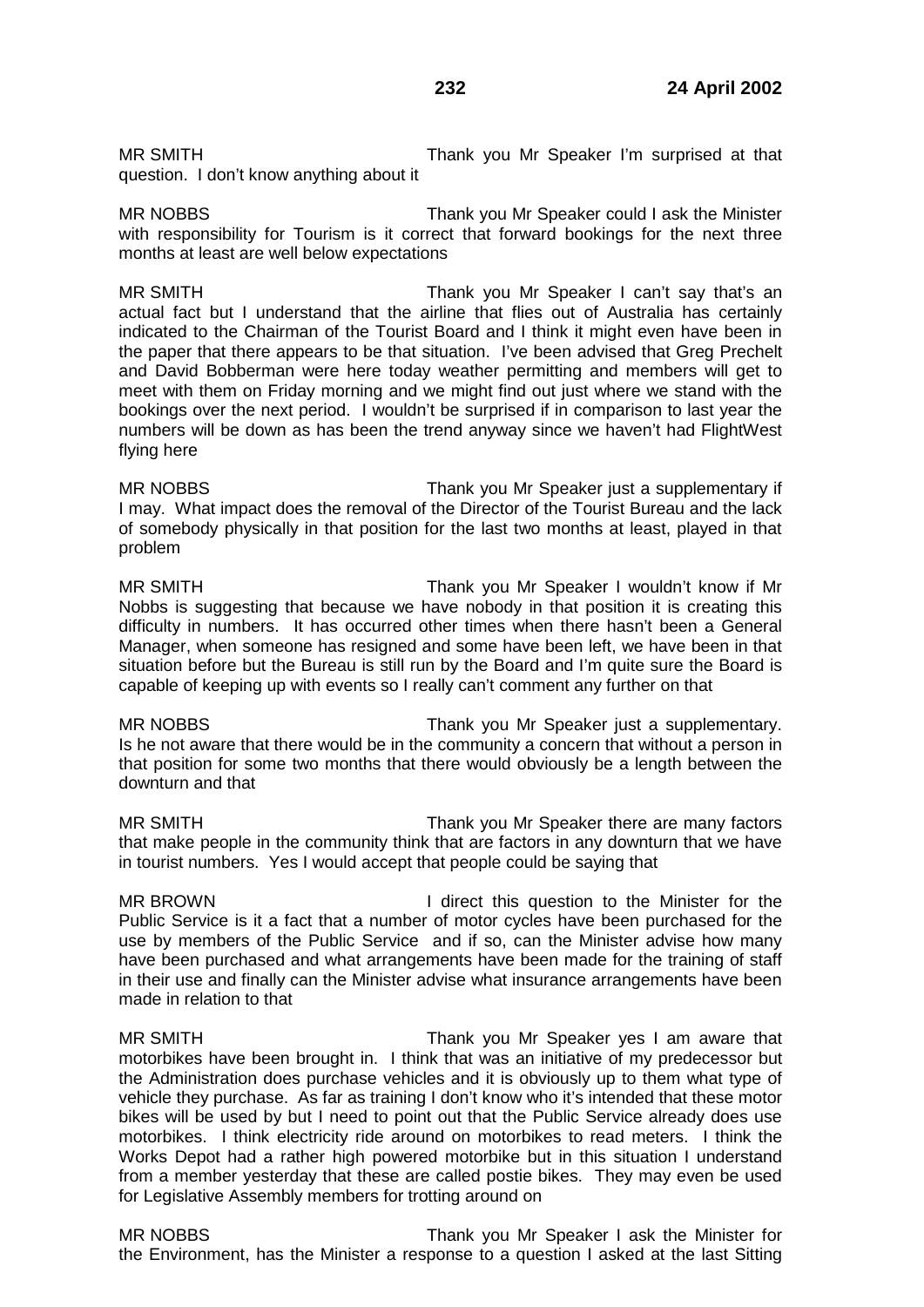concerning materials in the stockpile of material from the Cascade Cliff project which is considered unsuitable during the recent rock crushing contract and was identified as OTR. Has any follow up action to that proposed last year, occurred

MR I BUFFETT THE STAND Thank you Mr Speaker to be quite honest I have not received that question on notice and I must apologise to Mr Nobbs, nor have I received a list of the questions without notice that were asked at the last meeting and therefore I can't provide an answer but I certainly will provide him an answer as soon as possible after this meeting and then provide a full answer for the benefit of the community and the rest of the members at the next formal sitting

MR NOBBS Thank you Mr Speaker a supplementary to that. Is the Minister aware that during the crushing contract material identified as OTR was place by the contractor on private land immediately adjacent to the rock stockpile, and 2) is it correct that the recovery of the OTR by the Administration has proven to be difficult as the owner of the land on which the OTR was placed has refused to allow removal of the OTR.

MR I. BUFFETT Mr Speaker perhaps I could answer the question this way. I understand that some material has been placed on an adjoining private portion. Mr Speaker I do understand that there maybe some question of dispute in respect of that activity. Mr Speaker on the basis that it might be subdued at this particular point and in case it has reached that stage Mr Speaker I'm not in a position to fully answer Mr Nobbs' questions.

MR NOBBS Will the Minister please provide a response at the next meeting without me having to place it On Notice.

MR I. BUFFETT **I** will endeavour to do that Mr Speaker subject to the previous comments that I have made.

MR SPEAKER Without dwelling upon the detail of the questions that have been asked in the last minute or so could I just provide some information in terms of the administrative process for Questions on Notice and the like because two Members have made a reference to some of the procedural arrangements. Questions on Notice need to be lodged by the person who is seeking the information and needs to be lodged with the Office of the Clerk, and they will appear on the Notice Paper. Unless that process is followed they are not a Question on Notice. Minister's may give undertakings as to their want to bring information forward but only the procedure that I've outlined just now will place a question On Notice and be followed in the course that I have mentioned. Further Questions Without Notice.

MRS JACK MRS JACK MRS JACK MRS JACK MRS JACK MRS JACK MEDICAL MUSIC MUSIC MUSIC MEDICAL MEDICAL MEDICAL MEDICAL ME for Land and the Environment. I was approached by a sporting club that have applied to use a portion of land somewhat adjacent to the School for their use some two and a half years ago I believe and I was just wondering when is a suitable time for them to be given an appropriate answer to their question.

MR I. BUFFETT THE STREAM Thank you Mr Speaker. Mr Speaker my recollection of this particular issue is that I brought it to the full Membership of this Assembly at an informal meeting, the MLA's meeting. There was some discussion in respect of the matter. The use of Portion 44a which is adjacent to the School which contains part of the rock stockpile, an application by the sporting body Mrs Jack refers to were issues that had been dealt with to a certain degree by the previous Assembly, but it stayed in limbo and then referred to myself as the Minister some, I think it's a month or so back. My clear recollection is that at that meeting, because of the discussions that took place I invited each of the Members to peruse and have a look at that particular file. The contents thereof which was available in my office and to let me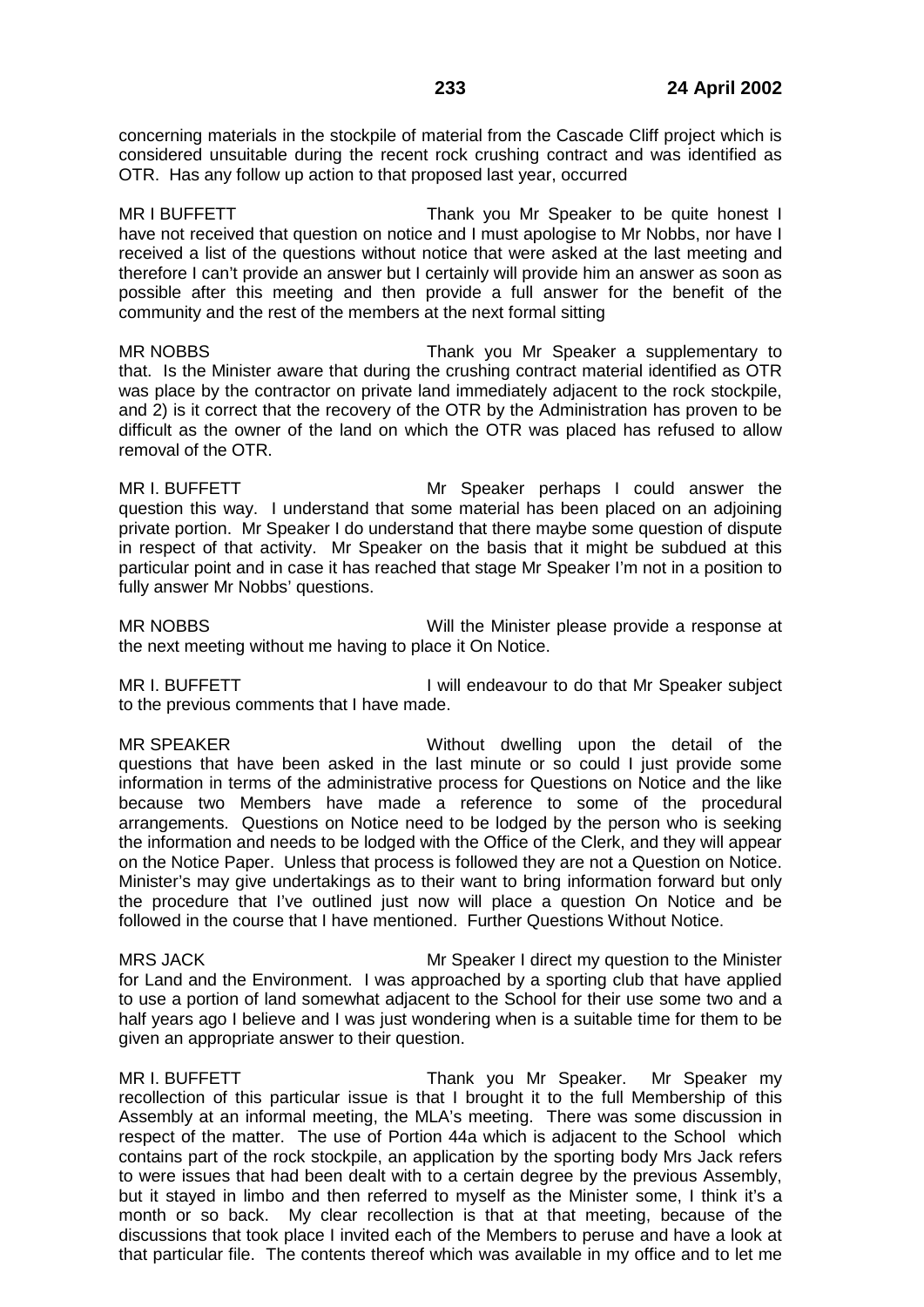have their comments so that we could arrive at a position when they have all had the opportunity to do that. Mr Speaker from my position as Executive responsible, in fact I have had what might be called, well it is a licence prepared that would permit the occupancy by that sporting body of that area, but on the undertaking that I gave to all the Members, I would wish to seek their view in terms of competing, use of competing activities adjacent to the area to be used. Mr Speaker what I will do is I will further agenda it for the Members meeting to be held this forthcoming Monday with a clear view that seeking the Members views and hopefully we'll have a majority view as to what their wishes are in respect of this area. Failing that Mr Speaker I will exercise some Executive authority if that is at all possible within this arrangement and issue the licence.

MR NOBBS **It's for the Chief Minister.** What is the Government's proposal to facilitate counselling for offenders as recommended in Court sentences handed down recently.

MR GARDNER Thank you Mr Speaker. I've undertaken to seek some input from the Legal Services Unit on that matter following on from a similar question raised by Mr Nobbs at the previous sitting. I am still awaiting that advice from the Service.

MR NOBBS **I** ask a question of the Minister responsible for the Public Service. Has he received advice of a claim by the Public Service for a salary increase and if so what are the details of this claim.

MR SMITH Mr Speaker the Public Service Association had started negotiations in the previous Assembly for an increase in salary and that has been continuing to the point where the PSA Executive met with the Executive Members last week just to inform that there would be a possible claim going to the tribunal and I think off the top of my head that it was for 11% increase.

MR NOBBS Can I have a supplementary. Are there other details over what period time does it back to.

MR SMITH As I understand, Mr Nobbs would probably know these facts better than me because he was dealing with it at the time but I think it was back to the last time there was an increase and that expired at a certain date I guess and I think it might be at the end of '99.

MR NOBBS Can I have a supplementary. In relation to the current claim Minister, is the productivity being considered at the present time, bearing in mind that the negotiations were some 6 months now since any discussions were held with the Public Service and the previous Government.

MR SMITH Mr Speaker there was discussion around productivity. I think we kind of met really informally with the PSA not as a, as the PSA meeting with the Executive to put in a claim on that day. We're going to meet up with them again and once we've done that we might have something more concrete to report in the detail that Mr Nobbs is asking for.

MRS JACK Mr Speaker my question is for the Chief Minister. Chief Minister the provision of legal aid is on the island but as I understand it we require a committee to service the needs of those requiring legal aid. Is this committee up and running.

MR GARDNER A short quick answer to that Mr Speaker, yes.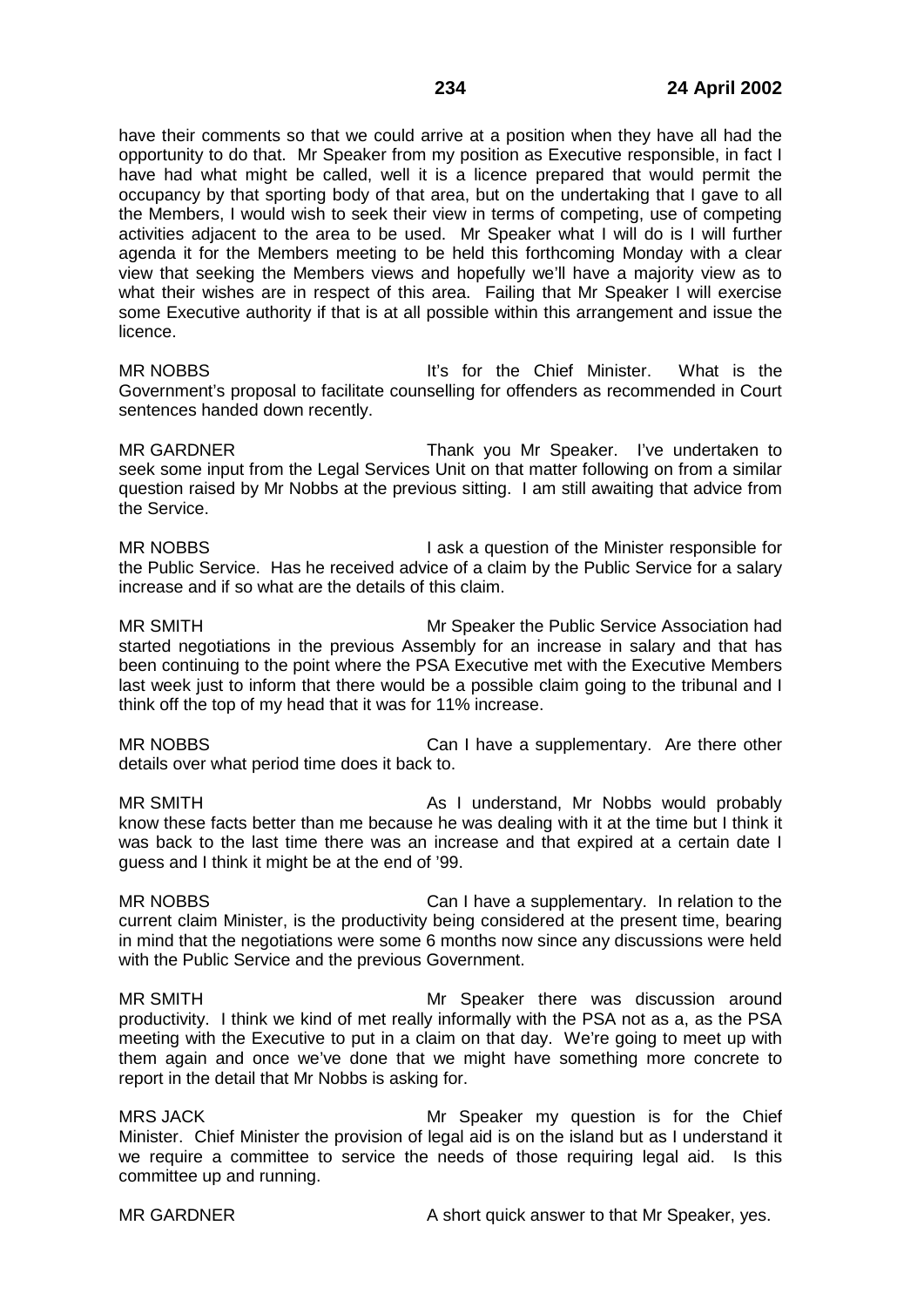MS NICHOLAS Thank you Mr Speaker. A question addressed to the Minister for Land and Environment. How many new portions of land will potentially be created should the revised draft plan and associated legislation be brought into force or into effect.

MR I. BUFFETT **The COME COME COME CLEART** Cuite clearly Mr Speaker I'd have to take that question On Notice to provide the statistical information.

MS NICHOLAS A supplementary please Mr Speaker. Is it not a fact that this number of potential sub-divisions is a critical factor in respect of the planning package and the probability of the figure being unknown will put the community in doubt about the matter.

MR I. BUFFETT Mr Speaker for those members of the community who have that information in the plan they would probably be able to make some assessments themselves in respect of that. The question of placing doubt in the minds of the community, I'm not too sure whether I can agree with that. It certainly is a question to be considered but the question of placing doubt within the community is a totally different concept.

MS NICHOLAS **If I may Mr Speaker a supplementary as the** Minister wishes to take the question On Notice I shall place it there and perhaps he'd be kind enough at that time to tell me or the House whether the figure will include the potential of land transferred to freehold from crown lease.

certainly do that.

MR I. BUFFETT Mr Speaker if that is Ms Nicholas' request I will

MR NOBBS **I** ask the Minister with responsibility for electricity. Is he aware that there was a policy in the last Government to review at the end of each quarter prior to the commencement obviously of the subsequent quarter in line with the fuel cost the actual tariff rate that would be charged for electricity and has there been a review for the March quarter or the January to March quarter and the April to June quarter 2002 and if so what is the result of that review.

MR DONALDSON Thank you Mr Speaker. Yes I was aware of the policy of the previous Government to review electricity prices in regard to changes in mainly diesel costs, diesel making up about 70% of the cost of generating electricity. I am aware there has been a reduction of the price of diesel and there was a conscious decision taken about 2 or 3 months ago not to pass that on to consumers in the cost of electricity because other costs had risen. I understand there has been a further reduction in the cost and I haven't received any paper work what so ever from the Administration. I can chase it up and if a reduction is required or merited in accordance with the previous policy it shall be put to the House and passed on.

# **PRESENTATION OF PAPERS**

MR GARDNER Thank you Mr Speaker. Mr Speaker in accordance with Section 41 of the Interpretation Act 1979 I table the Crimes Forensic Procedures Regulations 2002.

MR SPEAKER Thank you.

MR DONALDSON Thank you Mr Speaker. I table the Financial Indicators for 9 months ending 31<sup>st</sup> of March 2002 and move that they be noted.

MR SPEAKER The question is that that Paper be noted.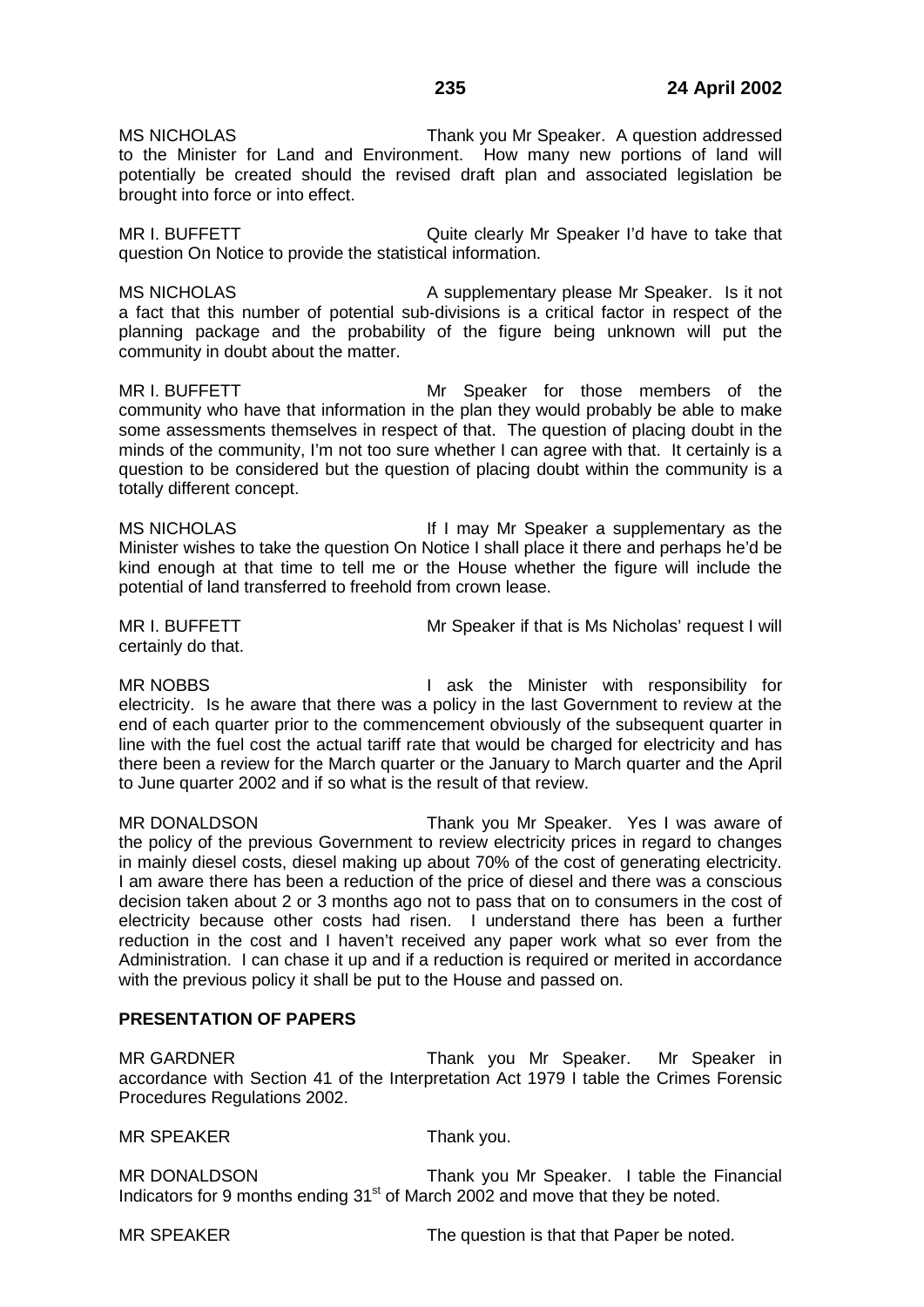MR DONALDSON Thank you Mr Speaker. Just some brief comments on the emerging trends within the Financial Indicators. We're 9 months into the year and a picture is emerging. I have spoken before about a \$1.128m deficit, that deficit is still with us although the Financial Indicators as of the  $31<sup>st</sup>$  of March indicate that revenue is 1% higher than budgeted predictions were for this stage. I understand that is not a lot of money it's \$103,000 but it is at least in the right direction, we haven't gone backwards. Expenditure is also down, expenditure is down by I think it's 6%, we're running at 94% of budgeted expenditure at this point of the year and the equates to a saving of \$574,000. At this stage the  $31<sup>st</sup>$  of March the actual deficit we've experienced or we've obtained to this dated is \$178,000. If this trend continues the annual deficit will be in the vicinity of \$240,000. However there are several large project items still to be accounted for in this financial year and in all likelihood they will be committed and spent this financial year, and I'm talking there about further development of the Information Technology base for the Administration and that's basically the accounting system, computerised accounting system that will integrate all of the Administration functions into one. One of the benefits of that will be you won't be getting, people won't be getting 5 or 6 invoices for 5 or 6 different accounts, they'll be consolidated on one account. That's \$190,000 for this year. There's a commitment to spend between now and the end of the year about \$52,000 on training and development for Officers of the Administration. There's also a commitment for capital works at the School for building, a new building and furniture of about \$151,000 and the roads programme by the end of the year will have chewed up another \$164,000. So that's about \$560,000 worth of expenditure that hasn't been accounted for yet that could go into, that will go into this years financial statements. It's very difficult at this early stage, or at this stage to make a prediction as to whether we're going to achieve a \$1.128m deficit. If I was going to make a guess I'd say we've got our current deficit of \$178,000 and we add to that a projected deficit at that rate to the end of the year which will take us to about \$240,000 and add to that the project expenditure I just mentioned of about \$550,000, we could end up with a deficit around the \$800,000 mark but that is crystal ball gazing stuff at the moment. We won't know until after it happens, but slightly better news than in the previous 2 months when I've reported a bit of doom and gloom. Expenditure isn't running as high as it could be and income is a little bit higher. Thank you.

question.

MRS JACK Thank you Mr Speaker. Is it possible to ask a

MR SPEAKER **Indeed.** It will be part of your debate on this matter Mrs Jack and the Minister will have his own perspective in how he would want to respond to it.

MRS JACK Thank you. Well I was just wondering why we haven't we started discussing next years budget or no figures have started come into planning for next years budget, after all it's April now.

MR DONALDSON Thank you. Next years budget has been commenced. The Service is in the process of preparing it. I received a very early first draft which was incomplete just this week and I've also received a timetable for progression from here to the end of this year when we'll pass the Appropriation Bill. The finalised first draft of the budget is expected by the 3oth of April which is only a week away. I should get a copy of that by the  $3<sup>rd</sup>$  of May and then we'll discuss that with Members and make whatever amendments to that budget the Government deems fit.

MRS JACK Thank you Mr Speaker. Well with all due respect Minister I find that this late time with only possibility of discussing it once, very short sighted indeed.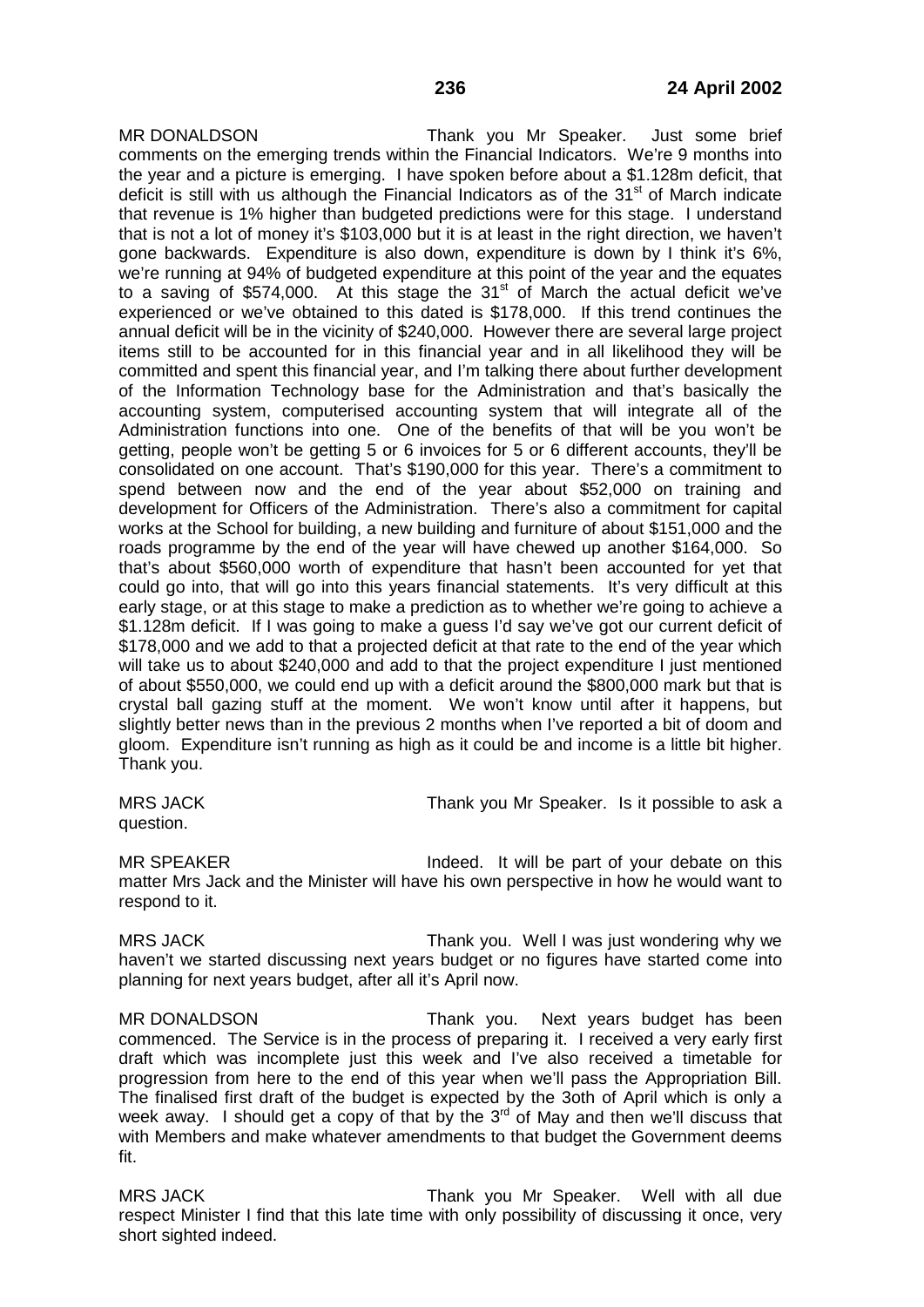MR DONALDSON **I** understand and I share to a certain extent Mrs Jack's feelings on this subject. There have been delays in getting information out of the Service which are regrettable, in hindsight it would have been a different way with a timetable given to them earlier on but the way it stands at the moment I've been given this timetable from them just last week in response to requests of where is the budget, what is happening.

MR I. BUFFETT **THE STATE STATE STATE STATE STATES** Just one comment Mr Speaker. Mr Speaker in terms of having the opportunity to discuss the budget it was quite clearly my understanding from previous times and some previous actions by Assembly's they had had 2 sittings specifically for the purpose of dealing with that budget issue in the month of June. So perhaps there will be the opportunity, and not forgetting of course that the question of having an additional sittings if it rates that importance is a possibility.

MR BROWN Mr Speaker in earlier years frequently after considerable difficulty the Members of the Assembly have eventually been provided with copies of all of the budget bids so that they can understand what has been included in the budget, what hasn't been included in the budget and perhaps why, and will the Minister be prepared to undertake to Members that copies of all of the budget bids will be distributed to Members without further delay.

MR DONALDSON Thank you Mr Speaker. Yes I've given that undertaking during the month between the meetings at informal MLA's meetings that budget papers will be available. As it stands at the moment all I've got in front of me is about 10 pages of summary, I haven't actually received any budget bids myself. I've made some enquiries about other Executive Members and it's been the practice in the past for Section Heads or Executive Directors to discuss budget bids with the Executive Members and I understand that's still yet to happen in some instances.

MR BROWN Mr Speaker this debate is intended to be about the monthly Financial Indicators but could I express my absolute surprise that a budget is being prepared by members of the Service, some of whom are very new to Norfolk Island, without the bids having even been discussed with the relevant Executive Members in the first place. This is just a stunning situation Mr Speaker and it is another indication of the arrogant manner in which the Members of this Assembly are being treated by the senior level of the Public Service at present. Thank you.

MR SPEAKER Further debate. Honourable Members the question is that the Financial Indicators paper be noted.

#### QUESTION PUT QUESTION AGREED

MR SMITH Mr Speaker in accordance with Section 41 of the Interpretation Act 1979 I table the Public Sector Management Amendment Elections and Prescribed Organisations Regulations 2002 and I move that they be noted.

noted.

MR SPEAKER The question is that those Regulations be

MR SMITH Mr Speaker these Regulations really do a simple thing in effect but the Regulations are quite comprehensive, it's in relation to the election to the Staff Consultative Committee within the Public Service. This was something that was included that the Staff consultative Committee was included in the legislation when we were doing the Public Sector Management Act and it was thought that it would be a good idea to have this committee, in fact it had been in operation as from last year but it was found that there hadn't been an election held and after some discussion with the members of the Service as I understand, the management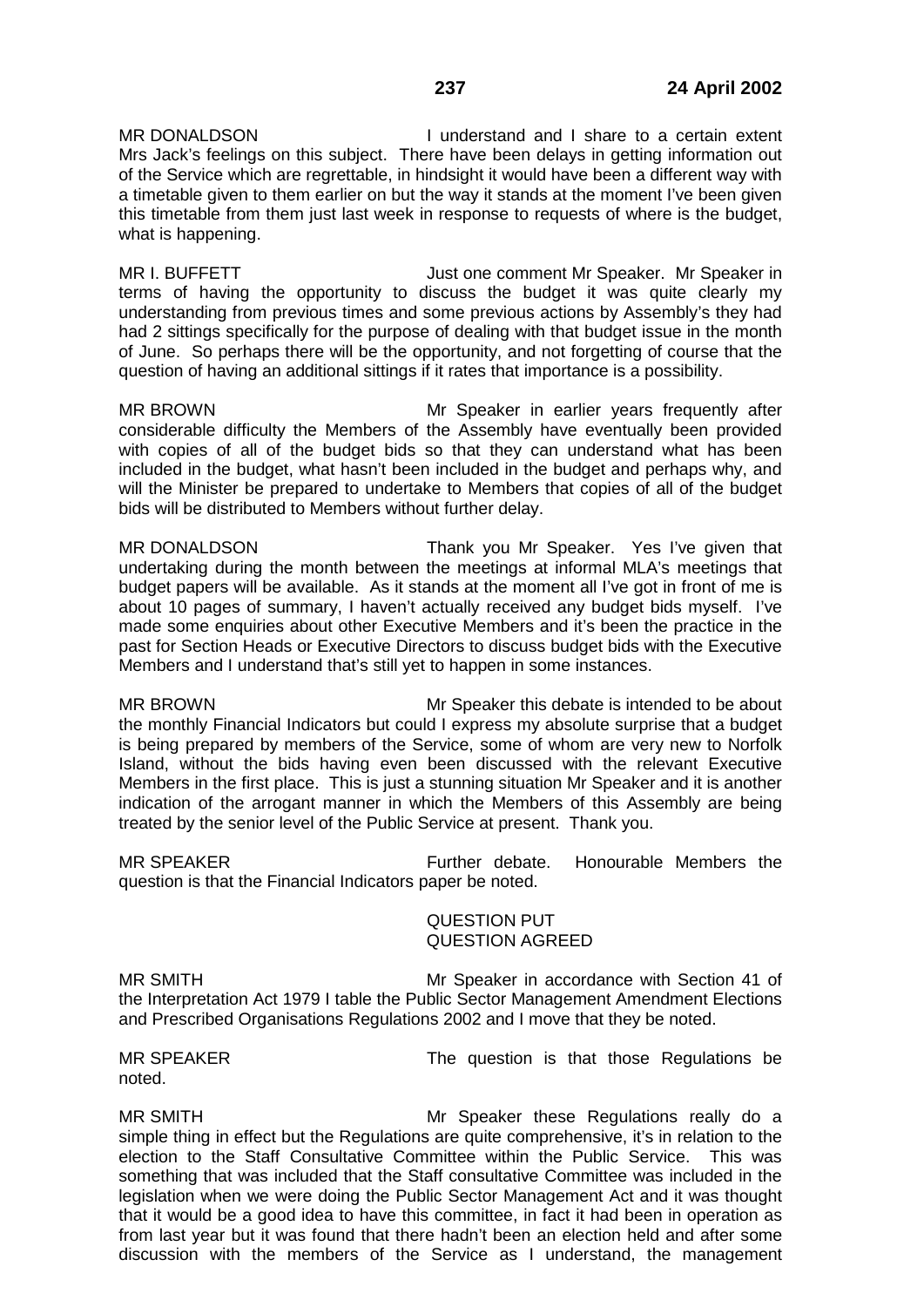recommended that we put in a regulation that fixes up all the difficulties and that's what this paper is about. I think all Members have already had copies, probably various copies of that and I table it.

that those Regulations be noted.

MR SPEAKER **Debate.** No further debate. The question is

QUESTION PUT QUESTION AGREED

MR SMITH Mr Speaker I'd like to table the Inbound Passenger Stats for March 2002 and move that they be noted.

MR SPEAKER The question is that that Paper be noted.

MR SMITH Mr Speaker the visitor arrivals for March 2002 showed a fairly good result, although in comparison with the previous year, down. There was a total monthly total of 3,441 people arrived on the island from all destinations in March this year. The comparison to last year was 4,142, yet the year before was very similar to what it was this March. I think it shows a fairly good result although it sounds a bit hollow the way people are feeling at the moment with the way, as Mr Nobbs mentioned earlier on that we may be looking to bad times in the next 2 or 3 months and I appreciate what's been said there. The interesting fact is on the visitor days was 25,587 compared to 28,802 last year, so it was actually a very similar number when you dissect it down like that. At this time last year we still had Flight West and Norfolk Jet flying out of Australia and Air New Zealand from Auckland. NSW figures 571, VIC 469, QLD 818, SA 89, WA 46, TAS 34, NZ 606 and the Pacific 108 which gave that total of 3,441. Mr Speaker during the past month a Members had expressed a wish to discuss the marketing and business plan that was adopted in 1995 I think it was, which resulted in us having a discussion at MLA's which is our informal meeting of Members one or two weeks ago and I said at that time, or I was asked at that time if we could discuss it in the House. I said that would be a very good idea and that I would move a Motion to do such a thing but to be hones and I'd forgotten all about it, but this would be a good opportunity if any Members wanted to raise those same issues in relation to tourism during this Paper because it's directly related to our visitor arrival numbers. The concern that was being expressed at that time was whether or wasn't so much concern I guess it was a question of which way the Assembly wanted to go with tourism and we often go through a phase like we're going through now, where only a year ago we had put a control on the amount of tourist accommodation because the community was getting jittery about the amount of people, the amount of cars and buses and everything else that was on the island, and the amount of accommodation that was being built. That was put on hold and it's probably a good time now to review where we're going and that was what was being asked. Some of the things that were raised was with the airlines that are flying here what is their availability with aircraft, are they able to increase the flights that come to the island from New Zealand and Australia and should we be pursuing other airlines which as Members will know we have certainly never let that out of our grip anyway, and what else we could be doing to assist with this industry of tourism we have. Members had a fair bit to say on that day and I welcome any further discussion along those lines so Members can put their points across. Thank you.

MR BROWN Mr Speaker I'm glad that it's Mr Donaldson that is the Minister for Finance. The Minister for Tourism has just told us that the numbers were basically the same as the year before. They were down by 701 in terms of visitors, they were down by 3,215 in terms of visitor days. The Minister is now pointing out to me that although they were well down on last year they were something similar to the year before that and if he in fact was referring to the year before that then perhaps it's ok that he used to be a Finance Minister himself, but I think that it is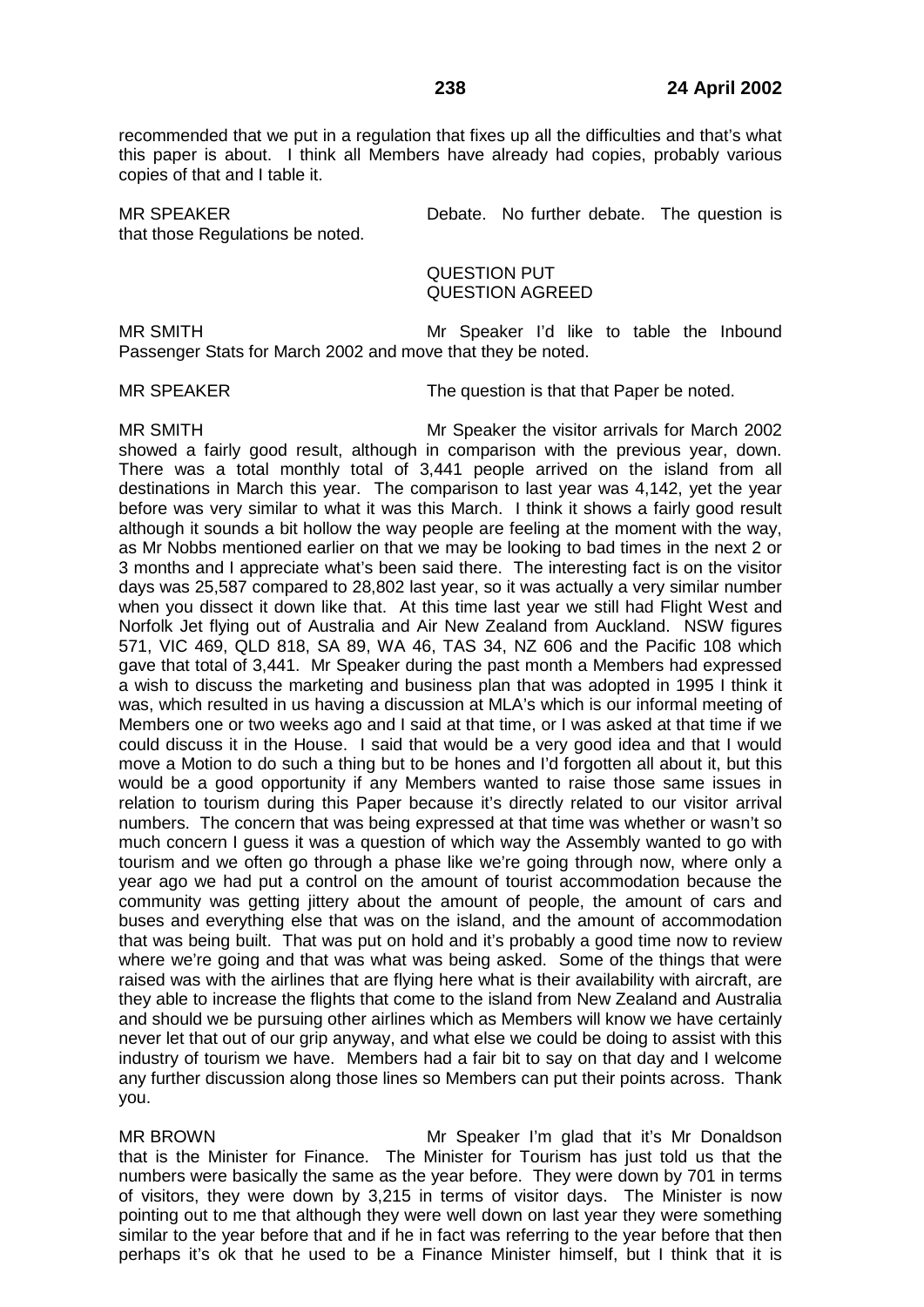important that we recognise that March showed a very drastic downturn compared to march last year. There is absolutely no doubt that the coming months are going to show a similar trend, but the Minister has said that some years ago the Tourist Bureau prepared a document called Unity 2005 if my recollection is correct, and that was a document which appeared to be accepted by the Legislative Assembly at the time and which projected something in the vicinity of 340,000 room nights per year by the year 2005, that is by just 2 and a half years time. Partly in response to that the Legislative Assembly decided to allow additional tourist accommodation to be constructed, partly as a result of that the airlines at the time anticipated a continuing growth in visitor numbers and I have little doubt that the extent of the Flight West commitment while they were flying here would have been considerably less if they had not believed that there was room for growth. Now we did decide to allow an increase in the amount of visitor accommodation but then we got cold feet and we put the cap back on, we cancelled as many as we could cancel, incidentally we haven't yet paid compensation to the people that were affected but no doubt that will happen eventually and we've very much taken a backward step. That's partly because the community started to express a view, which has been expressed at times in the past that all of a sudden there are too many cars on the road, it was too difficult to park in Burnt Pine and parts of the island were becoming congested. Now obviously in this place we have to work within the community's views. If the community says no we really want that number reduced, we've got to accept that, but we've got to come to grips with what the consequences are and there are very significant financial consequences Mr Speaker if we move away from the Unity 2005 document. We already know that the proportion of our community in the over 65 age group is continuing to grow and to grow quite substantially. We know that these days people are living a lot longer because there is a much greater range of medical services available, a much greater range of pharmaceutical products available and people are enjoying their lives and that's an excellent thing into a much longer old age period than was the case before. We know that many people from Norfolk Island served in the Armed Forces during times of conflict and many of our people have quite rightly had the benefit of Veterans Affairs pensions and had the benefit of Veterans Affairs attending to their medical costs but as those people pass on it doesn't reduce the number of people in the older age group, it simply changes their makeup from people where a fair proportion were covered by DVA to people where the overwhelming majority now have to be fully funded by Norfolk Island. So if we are going to cut back on the Unity 2005 document we've got to be prepared to make some very hard decisions at the same time as to how we're going to fund ourselves. Now I'm not saying that I believe the Unity 2005 document is right or wrong, I think that's something that the community has to express a view about but we certainly do have to be prepared to react to the consequences of whatever that community decision might be. If the community says no we'll stick with Unity 2005 then we have a different problem. We're seeing a decline in our numbers at present, a decline that looks likely this year, compared to last year to be in the region of 15-20%. Now you don't get to the Unity 2005 target figure while experiencing a decline. You've got to some how or other turn that around and if that is to be the course of action we are going to follow we need sound advice, we need to get that sound advice quickly, it needs to be advice which isn't based on shafting people that someone mightn't like, it has to be advice that's based on benefiting the whole of the community but we need it soon Mr Speaker. Thank you.

MS NICHOLAS Thank you Mr Speaker. We're to meet with airline representatives on Friday I believe and I've yet to confer with community members in the industry. A formal Motion at the next sitting as I anticipated would certainly be welcomed by me and the community is yet to express its views to me and possibly to others because we haven't let them know that we're going to be debating this issues. Thank you Mr Speaker.

MRS JACK **MRS 1995** Mr Speaker is not the Unity 2005 proposal a continuation of what we are currently doing, but in greater terms, because if it is there are as I see it, a lot more towards the plastic attitude of tourists that come here and not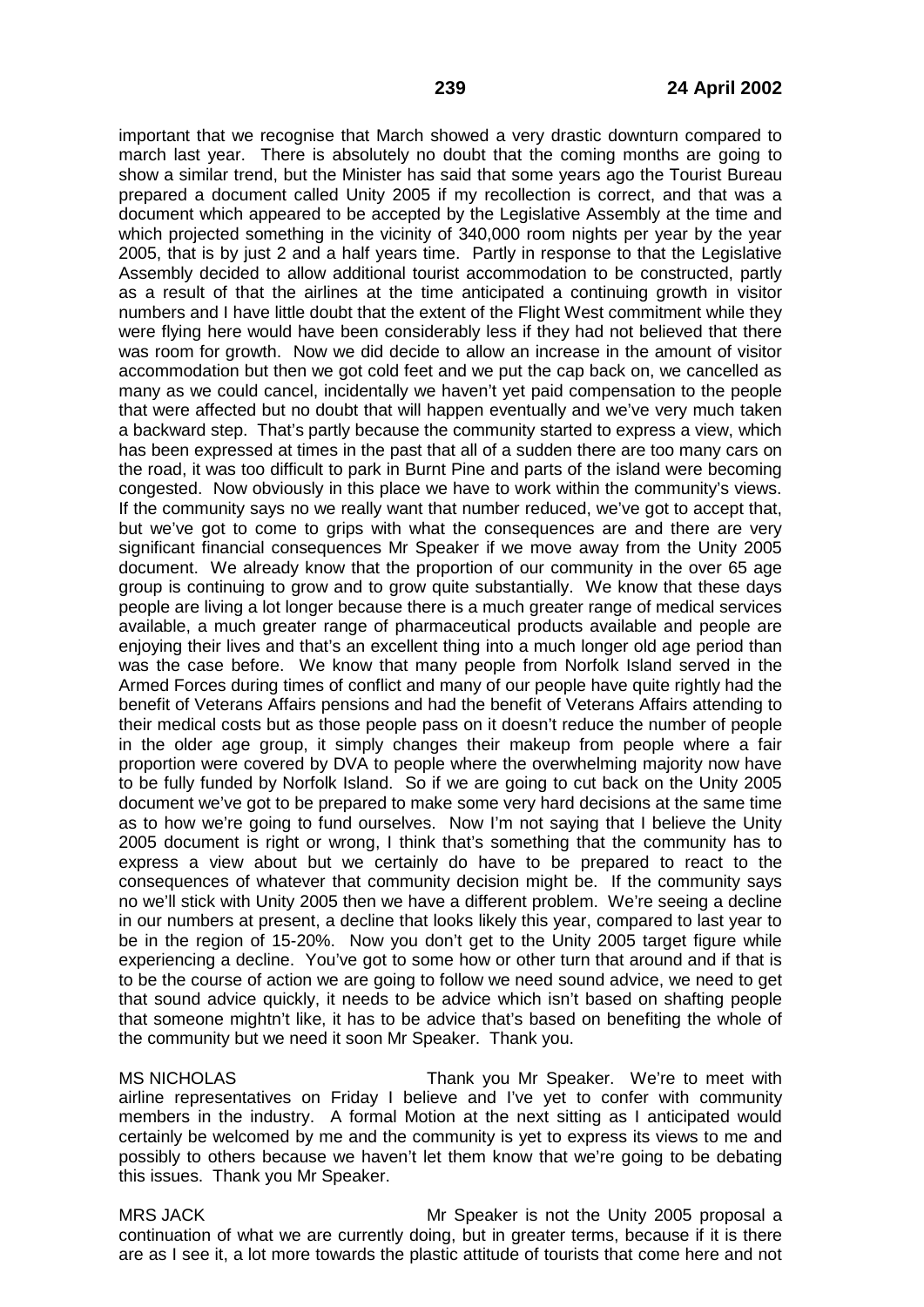a move away which could seem to be a positive move away into that of eco tourism for the island, one that Lord Howe has embraced and it reaping tremendous rewards for and that is yet another option that I would like to see discussed, one that is actually applicable in view of the plan that we will be discussing today.

MR I. BUFFETT THE STREAM Thank you Mr Speaker. Mr Speaker I recall that at the Members meeting that Mr Smith referred to and we've come a little bit away from just providing statistical information for March but maybe this is an opportunity to say some few words. Mr Speaker I recall that I thought I'd made a suggestion that the entire ambit of people who were directly working in the tourist industry in Norfolk Island I thought I made a suggestion that we would probably need to all get together and talk about it and put cards on the table and discuss general issues as to where we expect ourselves to be, the fashion in which we'd like to get there, discuss some of the affects of getting there, discuss some of the issues of whether what the consequences are going to be and discuss a whole range of issues, nonetheless being sustainability of the entire question of Norfolk Island as a tourist destination, looking at the question of what is a sustainable number, how will it affect our budget, what the returns are going to be to our budget, but take a more holistic view of this. Mr Speaker I also look forward to Mr Smith bringing the appropriate Motion before this Assembly, probably at the May sitting to allow this to happen, or if it doesn't need to be a formal Motion that facilitating that after discussion with the Members so that we could all discuss these issues. I think quite often when you discuss tourism we relate it purely to how well the tourist accommodation places are going, because they are the ones currently regulated, and we went through a deregulation period and a number of people are now questioning whether that was a good bad or indifferent thing, but Mr Speaker we went through a period in tourism on Norfolk when not only that sector of the tourism industry was regulated but in fact you had numerical numbers on hire cars, you had numerical numbers on the number of restaurants that were allowed to operate, you had numerical numbers on a few other things that were all part and parcel of what we call the tourist accommodation industry or the tourist industry in Norfolk Island. Mr Speaker coincidentally I think the issues that we're talking about at the moment tie quite nicely in with the package of things that I'm probably exhaust myself in talking about very shortly and that is in terms of where we go with Norfolk's planning, how we deal with planning, how we deal with sustainability issues arising out of planning. I think this is one key element out of all of that and I too look forward to perhaps participating with the rest of the community in those issues that Mr Smith may bring forward to this Assembly.

MR NOBBS Thank you Mr Speaker. I think the facts at the moment are really that we are down in numbers and we've increased the bed capacity of the island and whilst there might be some looking for some recompense because there was a stop put by the last Assembly, I would have thought that those who missed the boat would be very pleased at the present time because there are quite a number of facilities on the island which are hurting at this particular point in time. Now I think that what we need to do is to start getting these figures up to a level to get the take from each tourist to put it crudely up on what we are at the present time and those are the two key issues right now that we should be going on. Whether this is in the next 3 years the 2005 targets are reached or not is another issue, but right at this particular point in time there are people hurting. As Mr Smith has said people have deregistered beds which is another cut on the revenue of the Administration and those are the areas we should get down to, get down to the basics right now and go for them, and the rest can be dealt with as you go. Thank you.

MR SMITH Thank you Mr Speaker. I'm very happy to bring forward a Motion at the next sitting along the lines that Members are discussing around here because we all know that tourism is our prime industry, it's what everything flows from and the reason why many people are in business here and I understand the feelings of people when things, as we've all seen over the years when there is downturns, but a point needs to be made at the moment that the numbers we're getting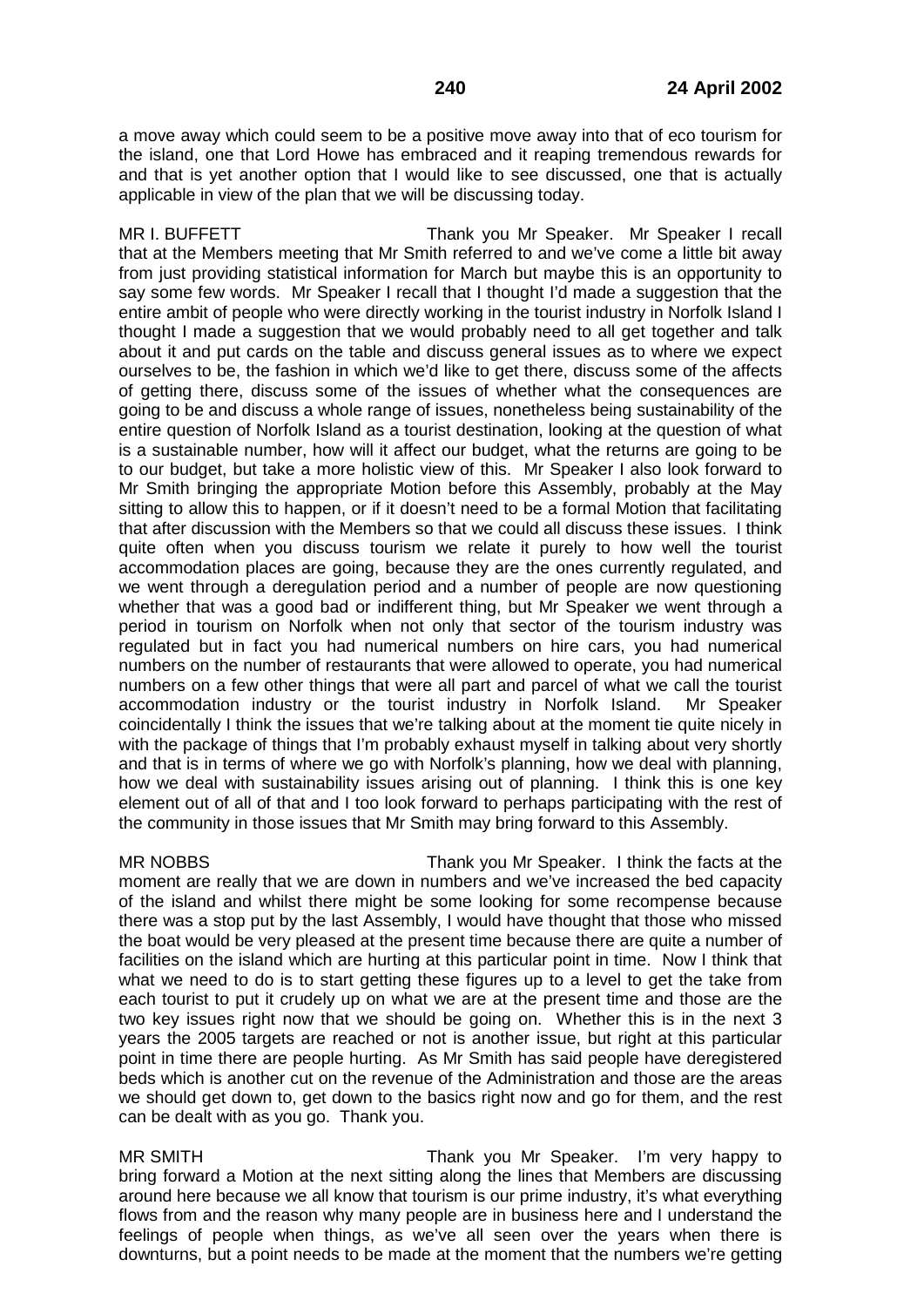out of Australia are basically limited by the amount of flights that fly in here and that was part of the discussion that we had a couple of weeks ago. I probably need a calculator after what Mr Brown said about me before but there's 1,655 come out of Sydney on 14 flights, now that seems to be more than 100 persons per flight which means that's a fairly good seat occupancy load factor, what ever they call it. So I believe the numbers we received in general in the month of March was pretty close to the limitations of the airline at that particular time and we all recognised that a couple of weeks ago, hence we're going to be talking to Norfolk Jet on Friday and maybe one of the things we'll asking is can they extend their services. That's for the current situation but of course in the near future if we are seeing that the bookings are down, well that's a different issue, and that's something that the Bureau has already addressing, in fact there's a marketing campaign that was being arranged last week that will be put into place fairly shortly, that's to address those particular months and the airline I think is in conjunction with the Bureau with doing that, and that's how we did the same thing last year too. But we've got to recognise too that this year is different to the years prior to 2002, 2001 except for perhaps the Pilot's dispute when there was extraordinary circumstances. Now I'm not using that as a justification for anything but we've just got to realise that we've got to really build up the numbers to where I believe they should be previously to something like 40,000 people and I think that was the general consensus around the table when we discussed this before, and there's going to be some work in that, not only on the Government's behalf or the Bureau but it will involve the airlines and the wholesalers or the people that sell Norfolk Island and we should all be committed to that. The last thing I'll say is I'll bring a Motion forward at the next sitting that gives Members something to debate about I guess is really what is needed.

MR SPEAKER Thank you. Any further debate. The question is that the March 2002 statistics on passenger figures be noted.

# QUESTION PUT QUESTION AGREED

## **STATEMENTS**

MR I. BUFETT **Thank you Mr Speaker.** Mr Speaker this probably is a Statement, oblique report on my attendance at the Ministerial Counsel of Standing Committee of Immigration and Multicultural Affairs that took place in Darwin on the  $18<sup>th</sup>$  and  $19<sup>th</sup>$  of April. Mr Speaker this particular conference I attended as a delegate for the Minister for Immigration the Hon. Geoff Gardner because of other commitments he had on island. Mr Speaker the Counsel dealt with some 24 items and the Commonwealth and the various States and Territories presented some 16 items of information in respect of matters being dealt with by them in their various jurisdictions. Mr Speaker the items covered in this particular meeting of the Immigration Counsel consisted of 4 main topics, those being Immigration, and they dealt with the issues at State level and the Commonwealth aired their views in respect of the migration issues, that's both humanitarian and non-humanitarian programmes and States specific migration programmes. Mr Speaker under the category of settlement that was discussed this item allowed for updates on the national integrated settlement strategy which is being encompassed by most of the States and Territories within Australia and allowed the Counsel to be updated on the progress of the various States and Territories regarding the settlement planning committee's for the year 2001/2002, and it relates mainly to the settlement of migrants and other migrants and the reports against the national settlement priorities of the various States and the national model for settlement, and those priorities are in a sense the English language training being provided for those people, access to labour markets, settlement information, support for sponsors and translation and interpretation services etc.

Mr Speaker the other main topic that the Council discussed was the item of citizenship and this item provided the Commonwealth the opportunity to update the Council of recent initiatives in respect of Australian citizenship, including promotion of Australian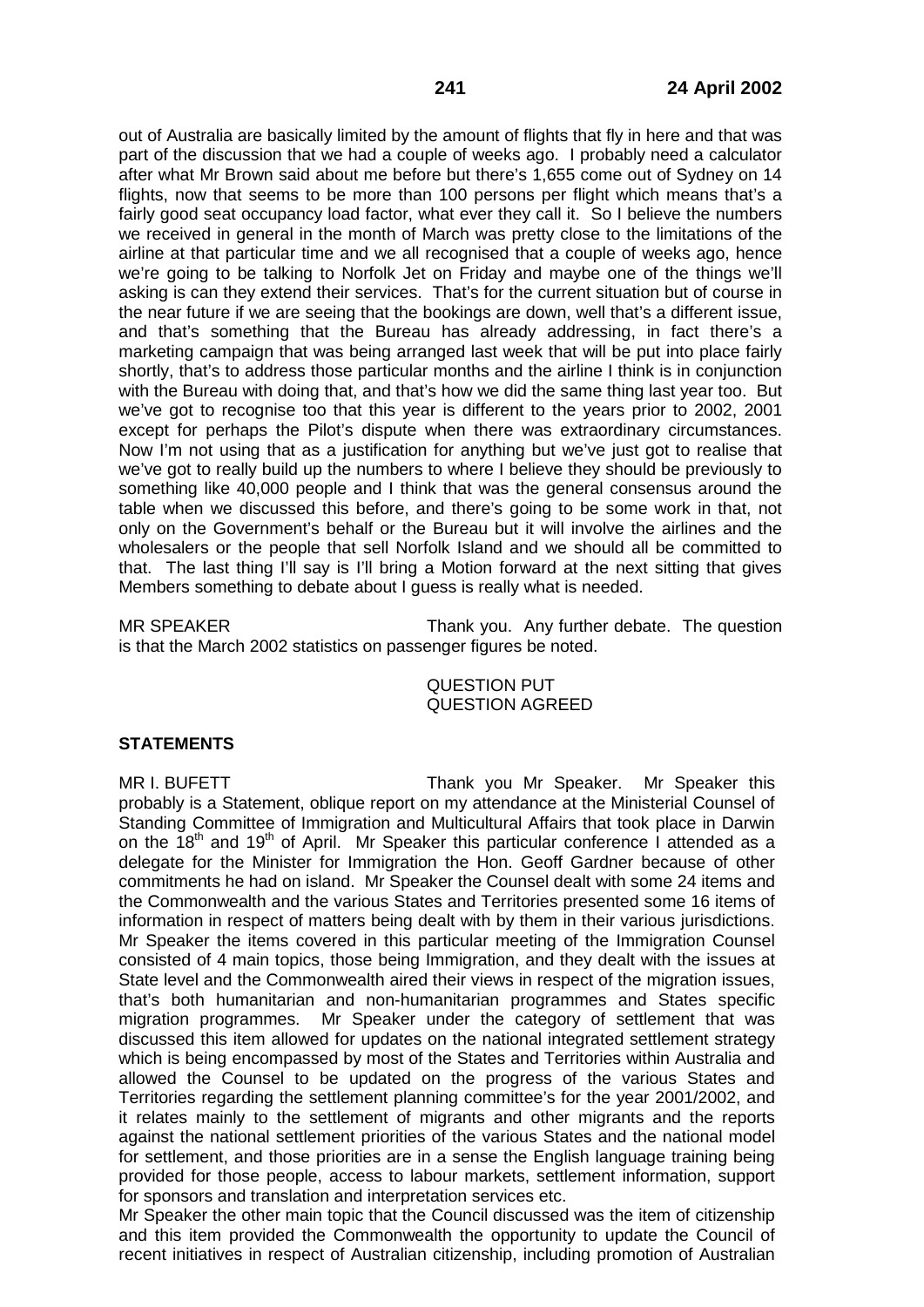citizenship and amendments to the citizenship legislation that is the Commonwealth citizenship legislation. The two main issues that were covered under this topic were the activities to promote the value of Australian citizenship during 2001 and 2002 and the amendment to citizenship law and policy resulting from the passage through the Commonwealth Parliament of the Australian Citizenship Legislation 2002. The other issue discussed as a main topic was that of Multicultural Affairs and this allowed the Department of Immigration and Multicultural and Indigenous Affairs the opportunity to provide the Council with a proposal for the Standing Committee's involvement in dealing with external threats to community harmony. The effects of the proposals would be to put in place a co-ordinated framework to allow a more efficient and effective response mechanism for dealing with crisis or major emerging issues using the existing structures. The examples of the threats that effect communities or have the potential to effect communities and cause disharmony within communities are for example, the events of September 11<sup>th</sup>, the 1990-91 Gulf War, the Balkans War and more closer to home the Fiji crisis. All exampled as incidence that have the effect of disrupting community harmony. There were nine items dealt with in the category of other items and of particular interest were the matters that were dealt with by the New Zealand Minister of Immigration the Hon Leanne Dalziel. As members know New Zealand participates as an observer also in this Council and are invited to present papers and to discuss Immigration issues for the region. Mr Speaker New Zealand have recently undertaken Immigration Policy Development and Review of a number of issues effecting their migration. The delegate for New Zealand expressed a wish to discuss regional Immigration issues with our Minister for Immigration and I would encourage that. If one were to ask how did Norfolk Island benefit from attendance at the Council the obvious and that is we were invited to that Council by the Minister for Immigration Mr Ruddock and ask to be observers at that meeting. On a wider front whilst Norfolk Island has its own Immigration Act and regime and therefore places it in a slightly different area from other States and Territory's within the Australian jurisdiction and therefore able to deal with the mechanical side of Immigration into this place that is in terms of who comes, who goes and the conditions that apply, there are other considerations that I believe now need to be had in respect of Immigration as a topic. Mr Speaker these are my personal views as a delegate. I believe that if Norfolk Island is to seriously consider all aspects of Immigration it must also consider the question of being part of the Multicultural world and this was the clear message being portrayed at this particular Council and in saying that it would mean things like how we manage this and this aspect was discussed as I said at considerable length under the heading of community harmony. It was with some degree of pride that when called upon to make comment on this I could advise that Council that Norfolk Island was probably six years ahead of their concepts in that this Island had been promoting this through our Multicultural day and the activities that are held on Norfolk Island on an annual basis and I encourage those people who are currently organising that activity to continue to do so. It's been well promoted that a joint taskforce is being established between Commonwealth and Norfolk Island to discuss Immigration issues. I recommend that this Taskforce or at least the Norfolk Island team consider whether there is a need for Norfolk Island's policy towards Multiculturalism to be documented. It is inevitable that this small Island will be touched on by the global spread of cultures. It is also inevitable that person in Norfolk Island, especially the young, will travel and possibly live among culturally diverse community's and it's also very important that we are able to do this in harmony. In this regard I have arranged for information to be forwarded that may be of assistance to both this Legislative Assembly and the Norfolk Island School and finally, there were as usual at these meetings a raft of documents and papers presented. The publications that have been released for official publication I will make available through the Minister for Immigration, I think I've handed those to him, the papers that were presented because of confidentiality and copyright I cannot table but I have certainly got permission from the States for members of this Legislative Assembly to examine those papers if it interests them. Mr Speaker that's all I have. It was a very worthwhile Conference to listen to what the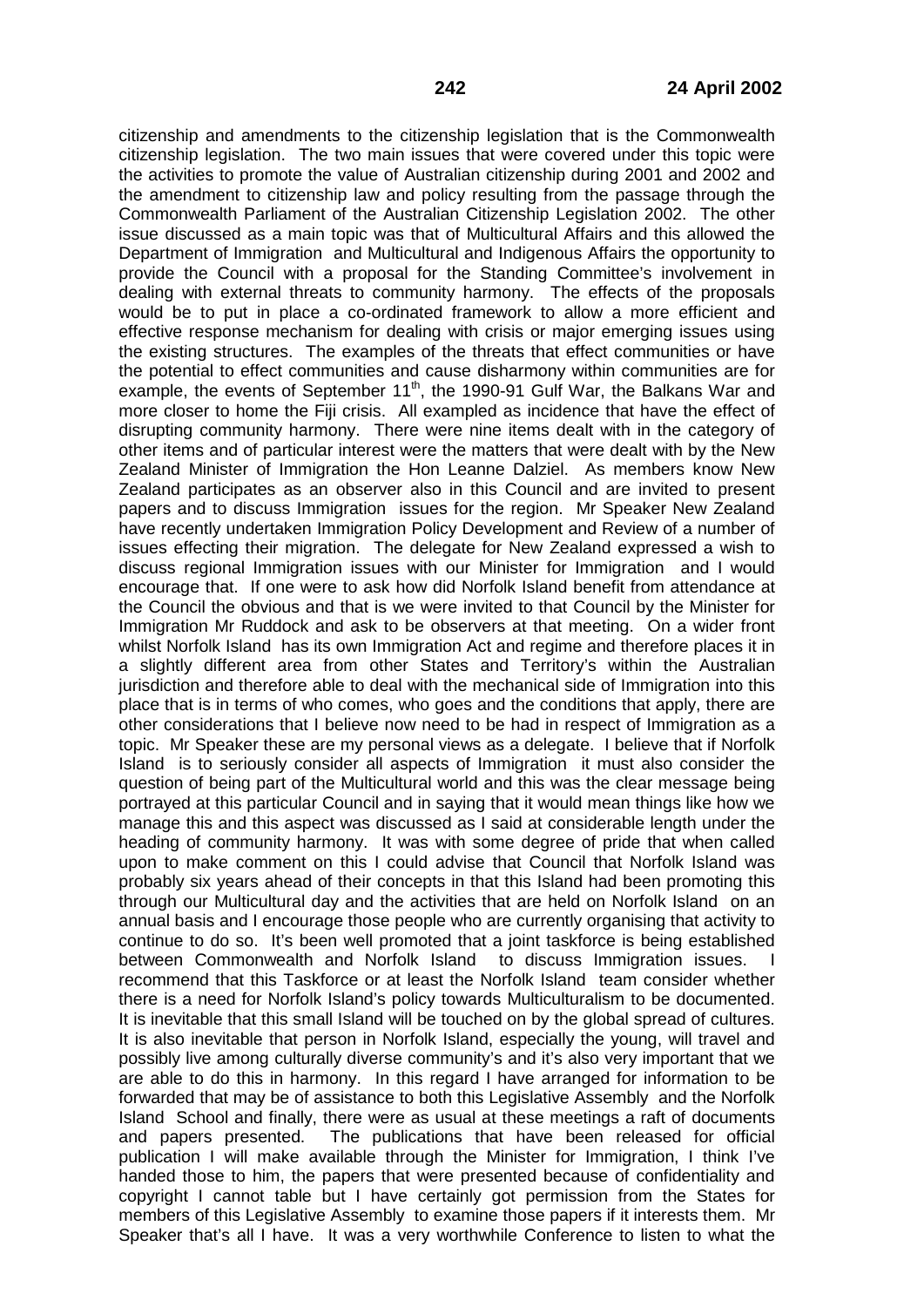other States and Territories are doing and how they are handling these issues. Thank you

SPEAKER Thank you. Any further Statements? There being no further Statements this morning we move on

# **MESSAGE FROM THE OFFICE OF THE ADMINISTRATOR – NO 4**

Honourable Members I report a message from the Office of the Administrator and it is message No 4 which reads that on the  $10<sup>th</sup>$  April 2002 pursuant to subsection 21 of the Norfolk Island Act 1979 I declared by assent to the following, the Crimes (Forensic Procedures) Act 2002 and that message is dated the  $10<sup>th</sup>$  April 2002 and signed A J Messner, Administrator

I assume there are no reports from Standing or other Committees. We commence Notices Honourable Members

# **IMMIGRATION ACT 1980 - IMMIGRATION POLICY AND GUIDELINES**

MR GARDNER Thank you Mr Speaker. I table the Immigration Policy and Guidelines dated 21 April 2002 and move that this House directs that the executive member responsible for Immigration matters and the Immigration Committee shall have regard to the Immigration Policy and Guidelines dated 21 April 2002 as a relevant matter required to be considered under section 17(2) and section 19(2) of the Immigration Act 1980. Mr Speaker I present this document this morning Mr Speaker to encourage some meaningful discussion from members and members of the community. In response to a series of questions without notice placed to me as the responsible Minister for Immigration at the January Sitting of this House, I undertook to have finalised the, at that time draft documents entitled the Statutory Immigration Guidelines for Norfolk Island. This is part of a strategy for Immigration. As advised in January and subsequently as part of the consideration for the reestablishment of the joint Norfolk Island Government and Commonwealth Immigration Taskforce, the purpose of finalising this document was an interim measure whilst awaiting the outcome of the Immigration Review to ensure a consistency in approach to determining applications for temporary entry permits and the General Entry Permits hence the reference to section 17(2) and section 19(2) respectively in both the wording of the motion before us and the coversheet of the tabled Immigration Policy and Guidelines document. This document is but one of a number of matters that would if the motion succeeds need to be considered by both myself as the Minister for Immigration and the Immigration Committee when determining permit applications. Those other matters, many of them expanded upon in this current document Mr Speaker are clearly spelt out in the appropriate section of the Immigration Act. The added benefit of having this document is that upon publication it would provide a clear indication to applicants for temporary entry permits and the General Entry Permits as to the matters that would be expected to be complied with upon submitting an application and upon the due assessment of that application. There are a number of differences between the document that I have tabled today and the previous documents that I referred to earlier that was the basis of the legislation last year. I will circulate to members a précis of those key differences so that they can consider them over the next month and any other amendments they feel are appropriate. Section 17(2) reads in part as follows. Before determining an application for a temporary entry permit the executive member shall have regard to such matters as he considers to be relevant. It's the purpose of this motion that these Policy and Guidelines be one of those matters considered relevant in determining an application for a temporary entry permit. Likewise Mr Speaker section 19(2) of the Immigration Act make similar provision for the Immigration Committee to have regard to such matters as it considers relevant in determining an application for a the General Entry Permit. So again the purpose of the motion is to provide that the Policy and Guidelines shall be a document considered to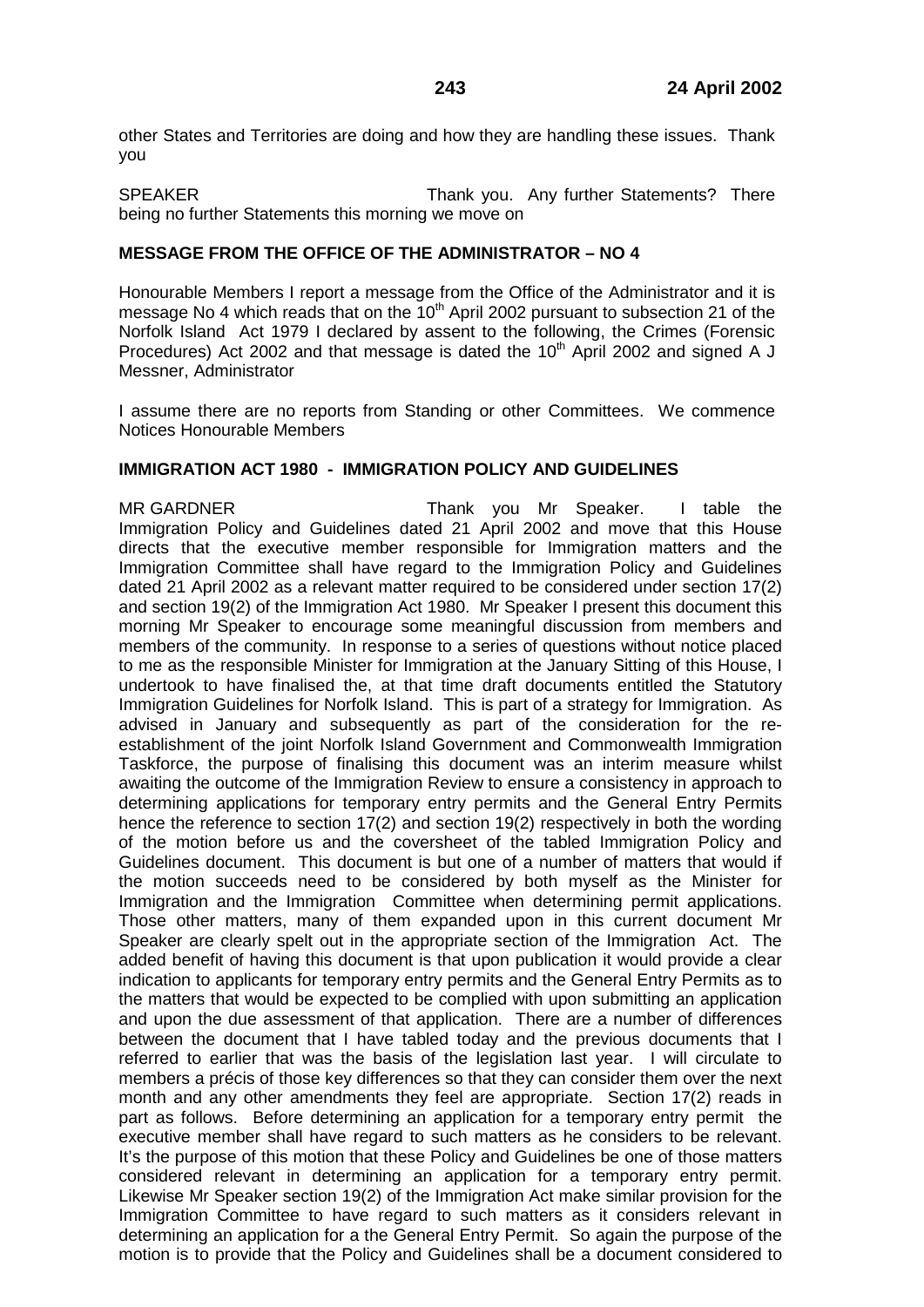be relevant. This however does not, and the intent of the motion is not, to establish the Policy and Guidelines as the authoritative position on Immigration when considering permit applications. The Legislation is quite clear, the Norfolk Island Immigration Act, and as I have already said that provides for a number of matters that shall be considered and they include, I'll read briefly from that and this is for temporary entry permit holders quoting from the legislation "whether a person in Norfolk Island is available to enter into employment specified in the application and whether the proposed employer is prepared to engage that person, the qualifications of the applicant to carry on or participate in business or the profession specified in the application or to engage in the employment so specific whether a business or profession specified in the application is already sufficiently provided for in Norfolk Island the character of the applicant, whether if the applicant entered or remained in Norfolk Island any facility available in Norfolk Island would be likely to be subject to an undue burden, the health of the applicant and whether the applicant holds a ticket for travel from Norfolk Island. The previous Legislative Assembly dealt in some degree with the draft document, this document before the Legislative Assembly today is the finalised version of that. It was endorsed in its draft form by the previous Legislative Assembly when considering the legislation, it was proposed to give it statutory basis, but Mr Speaker I am also conscious that this current Legislative Assembly is made up of four new members who were not members of the previous Legislative Assembly. Other areas of concern including this policy will be more substantially dealt with by the Immigration Task Force and the development of proposed amendments to legislation and regulation as we continue to review our Immigration arrangements. The purpose of taking this on board today is to try to provide consistency and transparency in the way Immigration applications are dealt with. I commend the motion to the House and at an appropriate time will seek to adjourn it to allow meaningful discussion not only by members of the Legislative Assembly but also the community to have input into this document thank you

MR BROWN Mr Speaker this is a step forward. It's essential that we put some teeth one way or another into our Policy and Guidelines. It is unreasonable that we expect some people to comply with them and allow others to ignore them so it certainly is a step forward to do what the Minister is doing today but it has been suggested to me that just in case any aspect of the Policy and Guidelines conflicts with any aspect of the Act, it may be wise to add words to the motion at the end of the motion along the following lines, to such extent as they do not conflict with the Immigration Act and I wonder if the Chief Minister could simply take that on Board and consider whether that may be a worthwhile amendment to make before we do actually pass the motion

that

MR GARDNER Thank you Mr Speaker I'm comfortable to do

MR NOBBS Thank you Mr Speaker I thought that we had dealt with these issues last year and that we were heading on to a review of the Immigration Act which has been considered essential for some time. In fact it was formally commenced by the Eighth Legislative Assembly in 1997 and subsequently reports received from Miss Bronwyn Paddock as well as constitutional expert Professor Crawford, and I believe that we are now in a position to have the Minister responsible bring forward an exposure draft of an Act and I think that we are wasting our time a little in this particular area dealing with it now and I wonder if it's not, what I've heard, are concerns in the present Government that Government Policy's have not been passed by the current Legislative Assembly. This is something that has never occurred as far as I'm aware or hasn't in the Legislative Assembly's that I've been in and I was actually aghast on coming into this place to find no concise list let alone consolidated publication of Government Policies. Certainly there were Policies within the Administration, particularly related to Human Resources and these were consolidated into one formal document last year. There are however no readily available Government Policies which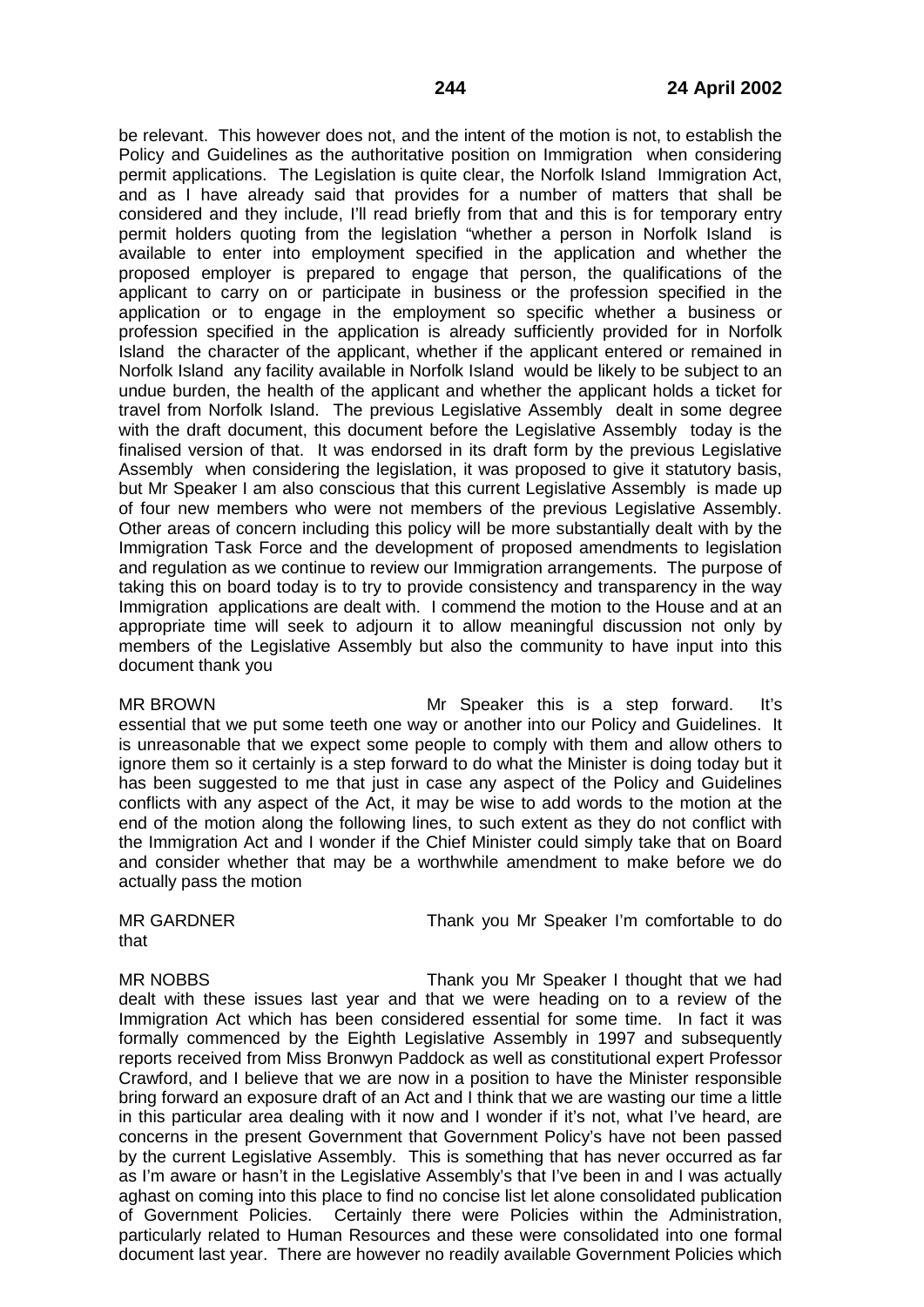is difficult not only for members but also for administrators of the policy and I believe it is essential that such a document is available and I'm getting of Immigration but I think it's necessary to spell it out. Not only should these documents be available to the community to avail themselves of the services covered in those policies but it would be ideal at election time if candidates actually supported existing policies. Too often candidates put forward rather blasé election policy statements. Immigration is a key issue for Norfolk Island. It has major implications not only for Norfolk Island economy but also on its social as well as cultural issues. Whilst there is a major need for complete review of Immigration such review should not be conducted in isolation for there is a need for review in other attendant areas. I don't believe bringing itinerant workers to the community is bad by any means providing controls are in place but these need to go beyond just talking about the preservation of opportunity for locals and requiring this to happen through the Immigration Act alone. Such issues relate to the raising of opportunities by ensuring that for instance there is no distinct difference between wages and conditions of comparable occupations. At the moment on Norfolk Island we have a major chasm between the wages and conditions of the Public Service as compared to the private sector. We've heard this morning that the current base wage is \$7.00 per hour in the private sector and it is form my calculations between \$11- 12.00 per hour in the Public Service. There are also major differences in conditions such as recreation, long service leave, holiday fares etc. There is a need to ensure that this chasm does not exist whether private sector is raised to the public sector or vise versa or something in between. I find it difficult to support a system which is so scewed and I often wonder why. We've raved about the need for education and the opportunity for employment of youth yet we continue to promote the current two tiered employment system. Another attendant issue is that of social services. Reference was made in a previous debate this morning that the cost of social services has increased dramatically. There is a need to assess this area as well particularly superannuation. I believe that the cost increase over the past decade and the aging population on the Island is somewhat different to other areas with similar problems. Norfolk Island is based on a system which relies on a user pay as against places that rely on raising revenue through such taxes as income. The impact on the total Government budget is not as specific here as in such areas. My view is that the impact seen from past indicators has been more as a result of problems to policy related to administering the scheme. However we are dealing with Immigration Policy and Guidelines and these actually retain the current system which basically provides for permits for visitors, temporary entry permits and the General Entry Permit and of course resident status. The temporary entry permit category is very broad and I believe there is a need to redefine these into various categories. the General Entry Permits include those who may progress from temporary entry permits those who fit the supposed criteria, for instance, someone may buy a business, it matter not that they are up to their ears in debt, to allow them to purchase a business but they are here and they are proud owners of a business or abit of it anyhow. The problem is that people are entering our community under the current arrangements of social service when they enter to stay because if they can hang on for five years they are home and hosed for residency, if they hang on for another five years then they will be assisted by the sale of the business and they are then the right age, 60 years for females and 65 for males, they can jump on the Norfolk Island pension system. The value is said to be not much in the pension but may I say this, it is the same as the Australian system. I think it was retained at that, it was passed by the last Legislative Assembly to be the same value as the Australian pension but there are added attractions. There are no health costs be they visiting the Doctor, hospital, trips away and pharmaceutical etc, no dental costs, assistance with bills such as phone, electricity and car rego and these are fine but they are above what you would expect under the Australian system. The benefits are above those. That's why I think that we need to look at the attendant issues to Immigration and these should be understood by the community. It's not precisely the Immigration Act that needs a major revamp, but that needs one urgently as I said before and I'll support that all the way but there is also a need to revamp the other attendant policies as well and so I will iust leave it at that for this time Mr Speaker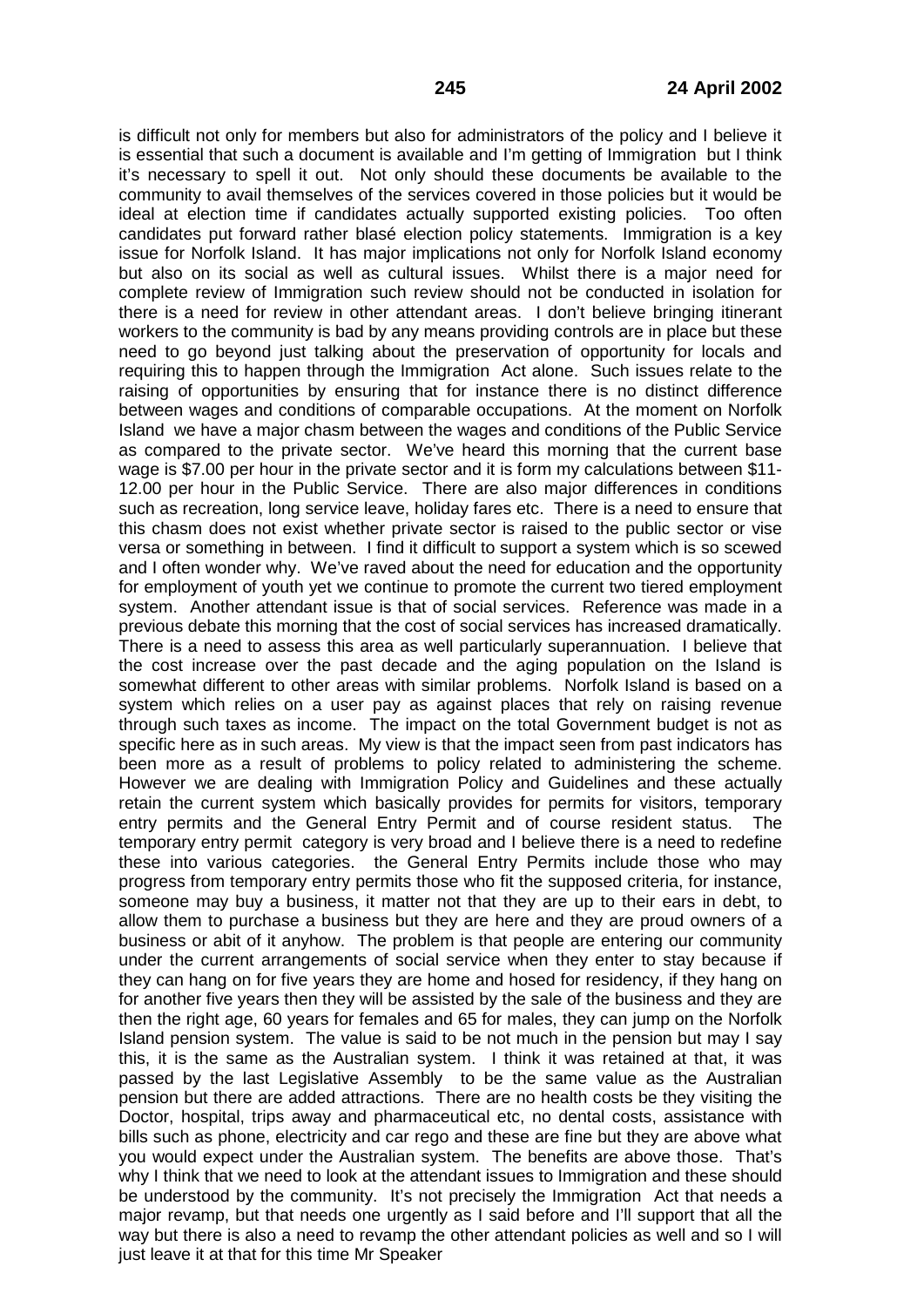MR GARDNER Thank you Mr Speaker if I could just respond to a couple of the issues that Mr Nobbs raised. I guess his criticism at policy, what I'm attempting to do with this motion is in fact put in place some policy. As far as the Act is concerned we are all aware that there are requirements and its been placed on the legislative programme, the development of an Immigration Act but as you would be only too aware Mr Speaker, that process requires a continuing input by the Taskforce and other members around this table and the re-establishment of the Taskforce to undertake part of the consideration of the new legislation as part of their tasks was endorsed by the full membership of this Legislative Assembly. I agree with Mr Nobbs that there needs to be a review in other attendant areas and not just Immigration so that it can be dealt with in a number of different areas and I have already proposed revisiting some of the suggestions of the Minister for Land and Environment made in the previous debate regarding some of the commerce initiatives and the capping of licences and permits for the different occupations on the Island as being another area of control for some of the issues that arise with immigration. Mr Speaker, finally, as I've said on numerous occasions in this House, I am only too willing to consider any practical proposal from any members of this Legislative Assembly or the community and invite members of the Legislative Assembly and the community to bring those proposals forward. We are looking at solutions and I think we all recognise the difficulties but some input into providing some solutions would highly regarded

MRS JACK Mr Speaker my concerns regarding these Policy and Guidelines and I voiced them to the Chief Minister this morning, and even though he answered them I must say that I am still concerned that there is a lack of a level playing field with regard to the General Entry Permit and conditions that are put on individual GEP permits. I find it highly discriminatory and demeaning that some people have certain conditions and other are condition free. I speak from experience in that area. I also have a problem that has resulted from some of the Board's on the Island when employing people that they are asked to employ residents and the lack of a common definition for a resident. I feel that this should somehow be put into the Immigration Act or a Board should be made aware that there is a common definition for a resident to avoid problems with Boards that they come across here. A need to look at the younger immigrants that Mr Nobbs was referring to so that they can come in and be actively part of the community putting money into the system and helping towards funding their pension entitlements should they seek one later on. I'm all for it but a lot of people may see this as an extremely age-ist attitude. I don't know if we grin and bear it. I have problems with a couple of other aspects of the Policy and Guidelines. One is the standards, 6.5(2) "would the person be a danger to others by reason of any other contagious or infectious disease". This was a problem highlighted by Mr Brown when he raised the HIB Aids issue and that got suitable coverage both here and offshore and what happened there was that I had some people who were actively a part of this community who had been actively a part for some time and they are carriers or what some would consider contagious diseases. Now they are employers putting a lot of money into the community and so I find a problem with that being there. Where do you stop with a contagious disease. I have problems. I also have concerns that we weren't shown what the form was that a doctor is going to refer to when it comes to a medical examination. I would like to see that in front of me and when it comes to residency at the end, when it comes to establishing residency it seems to me that the person has gone through all the requirements to come here, the five years, the seven years to apply for residency and yet there are five points that they must go through to prove themselves again, after all, that's a twice over attitude. Thank you

MS NICHOLAS Thank you Mr Speaker. The point raised by Mrs Jack is one that has troubled me for a long time, the matter of resident and its various meanings and I've often wondered whether it wasn't possible to simply make resident with a small "r" or resident with a capital "R" when one became a resident after a particular period. Perhaps that wouldn't be acceptable in legal terms but it certainly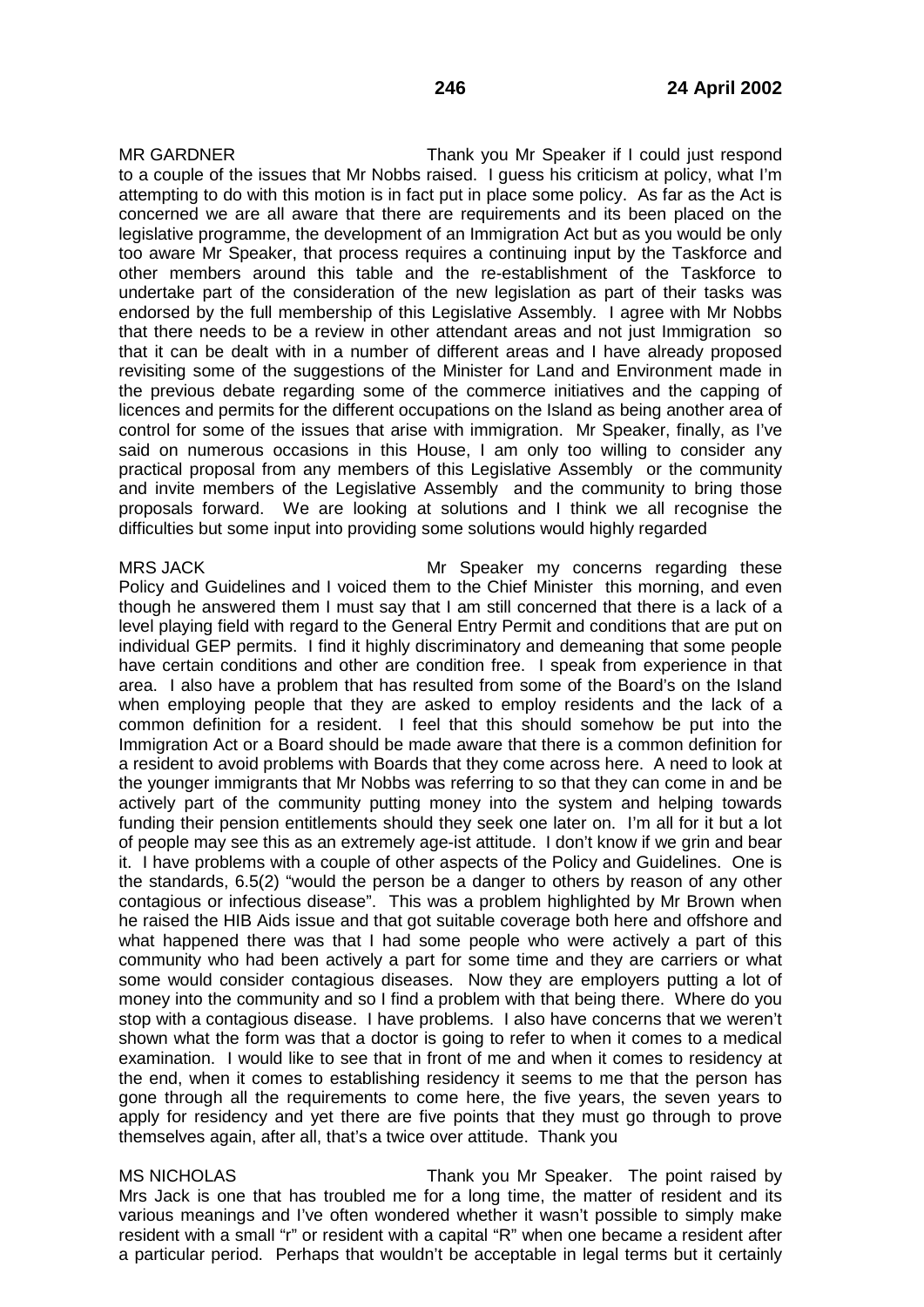would make it simpler. We've heard some philosophies. I'll address that only in that as a member of the Immigration Committee I know that there is a wish from some members that we have a more clearly defined policy to work with over and above or descending from the legislation itself and therefore I commend the Minister for bringing it forward although I am now going to proceed to make a fair bit of comment about it if I may. Firstly on page 1 with the objectives, we have 1(5) you will notice around the middle of the paragraph the word "community". To recognise that there are persons who have a special relationship with the culture, traditions and community of Norfolk Island. I have a bit of a problem with people having relationships with inanimate objects. I'll stay in that vein by drawing to your attention under 2(5)(2d) which is on page 6, one of the things to be examined under the heading of criteria for forming opinion about relationship as a couple is in point (d) any sexual relationship between the people. Now I must ask the question, how is that assessed and by whom. What are the criteria, quantity or quality. Enough said. Page 7. This may be an error in the text but may I draw your attention to it, perhaps others may reach the same conclusion. Point 3(2) on page 7 dealing with visitor permits, during the first 30 days of a visit, a visitor must apply for a written visitors permit to extend the stay beyond that period. Extensions of visitors permits may be granted by the executive member or the authorised officer for periods up to but not exceeding a maximum period of 120 days in consecutive periods of no more than 30 days. Now does that mean that we are only looking at a maximum of blocks of 30 days or do we still have the run of 120 days. The question in my mind. I have some problems with 3(7)(2) having absolute discretion. I have a problem with that. I have no problem with an executive member having absolute discretion. There is an interesting change here in temporary entry permits and even though Mr Nobbs has alluded to the fact that many members of this House has dealt with this there are four of us who haven't, 4(2) specifies a temporary entry permit or an extension of an existing temporary entry permit will not be granted where approval would result in the applicant holding a temporary entry permit for more than five years during any continuous period of 6 years. The Minister might like to talk to us about that. I think – in fact I know there is a typographical error on the same page which you might like to make note of, page 8 section 4(4) the reference is to section 4(7) in dealing with an application for an extension not 4(6)(2) as it appears. We've talked elsewhere about police clearances for temporary entry permit holders and we've talked about whether the speed at which they are obtained is a matter of bureaucracy elsewhere or here. Perhaps we need to clarify that. I have a problem on page 9 with 4(6)(2)© and this is to do with the availability of local personnel "in respect of any application a proposed employer shall furnish to the authorised officer or the executive member a statement which © lists all residents and the General Entry Permit holders who have applied for the position together with an explanation as to why they were not considered suitable". I have a problem with that in that an employer usually solicits applications for positions on a confidential basis and I'm not sure that we want such a list, that I would wish to see, such a list floating around elsewhere. Page 10 again in assessing character whether the applicants are bankrupt and the circumstances surrounding such bankruptcy, again how is that assessed. I wonder what sort of resources that ties up for us, not that I disagree with it happening but I think we need to give it some scrutiny. The rest of the points of my squiggles and question marks and stickers deal predominantly with health requirements and I don't believe this is an appropriate place to discuss those. Page 11 section 4(7) dealing with a temporary entry permit if you switch to section 5(1)(5) you will see that there is an addition to that segment which could well be placed into the application process for a temporary entry permit. The one dealt with under a the General Entry Permit is the executive member may require that an application for a variation of a the General Entry Permit be treated as a new application in his or her absolute discretion. I think I would like to see that provision allowed within temporary entry permits as well. There are more squiggles but I think I've dealt with the pertinent ones from my point of view and hopefully we will get to some kind of detail stage on this document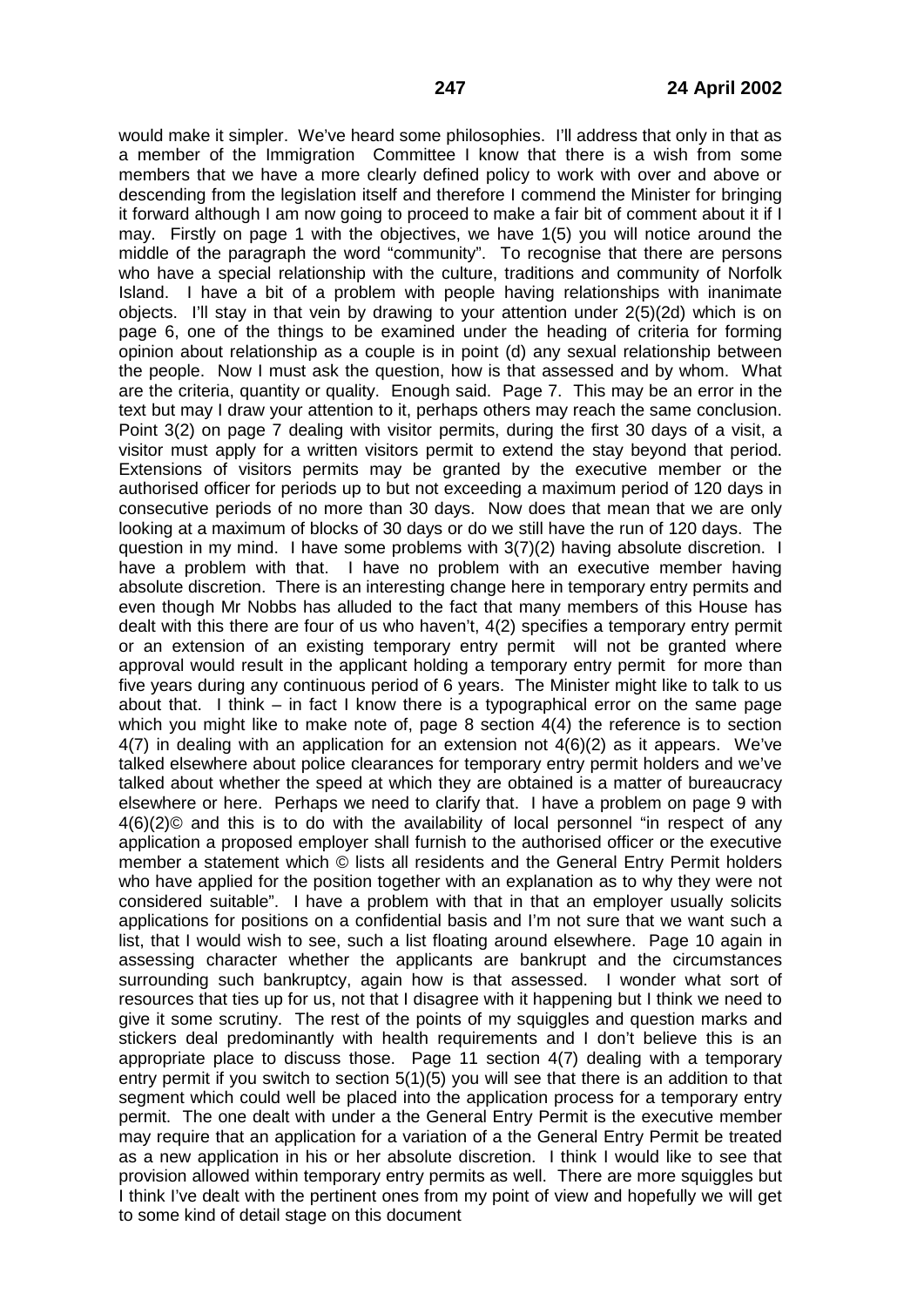MR GARDNER Thank you Mr Speaker maybe if I go back and deal with some of Mrs Jack's concerns first. She made some reference in her debate to the discriminatory aspects of our Immigration regime. I don't know whether she was referring to the current regime or a fairly recent regime or as she said, speaking from her own personal experience which may have been some years ago but I would invite her if she could to identify any matters of discrimination that would cause her grief at the moment with the current regime and maybe some evidence of that so that maybe I could investigate it. It may well just be that those were references to a personal experience in the past but I guess I become a little disturbed if it is intended that those criticisms of the system are directed at decisions currently being made by the Immigration Committee and the executive member. clarification. As far as the contagious disease aspect that Mrs Jack raised, that in itself is not dissimilar or those health requirements are not dissimilar to Australia's own Immigration regime and clearly it is a matter of assessing the impact. It's not an outright and total ban on somebody because they have a contagious disease and in regard to that without giving any detail an assessment has been made on that in only recent weeks for somebody and the matter is controlled and so there is no difficulty with that. Mrs Jack also had a concern with the form that is required to be filled in by doctors. When the debate over the Aids HIV matter was about I undertook and did copy to all members a draft form that was determined to be an appropriate way to move forward as far as filling out the health forms for applicants for immigration purposes. Maybe Mrs Jack didn't view that form but I certainly know that I copied it to all members of the Legislative Assembly as part of the provision of information regarding that debate and certainly if Mrs Jack hasn't got it I'll make sure that she does receive a copy of it. That was a form prepared and presented based on the Australian Immigration forms and requirements by the previous Director of the Norfolk Island Hospital. As far as the twice over attitude to residency I think was the statement that Mrs Jack made, those requirements are established in legislation, the matters that need consideration and if we are to move to change that the appropriate time to move to change that I believe is when we consider the more substantial legislation itself rather than just the policy document. Ms Nicholas has been through the document and I value her input in relation to that. I see the issues she has raised have not been substantive matters that would or should in any way prevent us from establishing some policy. I take those on board and if there is confusion, obviously some confusion with the explanations or the wordings and the mathematics that might be contained in the document I am happy to ensure that members are provided with an explanation and happy to bring the Legal Services Unit on Board to sit around this table and thrash out some of those and maybe look at amending the wording the make it clearer for those who are having confusion with it and certainly I agree that there are resource implications. Our whole Immigration regime has significant resource implications and will do into the future with our new legislation I'm sure it will continue

MR NOBBS Thank you Mr Speaker I would just like to make comment to what Mr Gardner said a few minutes ago that he was happy to receive input and suggestions from members here and I thank him for that but the implication really is that there has been no comment made by members of the Legislative Assembly and I just wish to remind him Mr Speaker if I may that as I said earlier this review commenced in 1997. There's been considerable documentation I believe received on the subject including one by myself which was fairly lengthy and I wonder where that may be if he hasn't seen it and I wonder where the other submissions may be from people outside if they are not available because if the Chief Minister doesn't have these documents well I'll certainly provide him with a copy of mine but I wonder how many other members and members of the community who have made submissions are unaware that these documents aren't available

MR GARDNER Thank you Mr Speaker I would welcome Mr Nobb's paper. I've never sighted it, I'm not aware of its existence and as I said before I welcome any input from members. I guess where we are today with this document is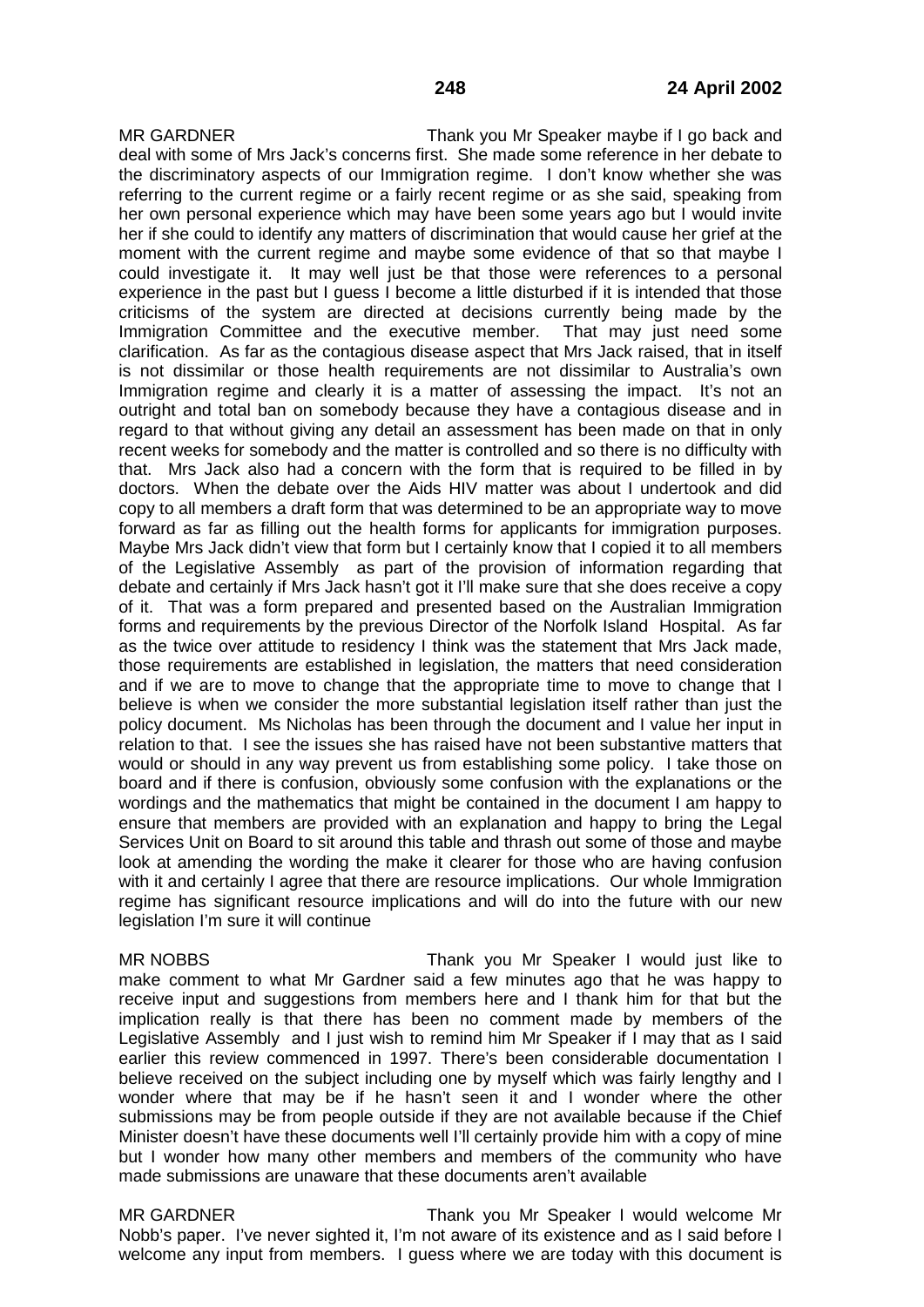this document is a revised or amended form of a document which was tabled and to a degree endorsed by the previous Legislative Assembly and hence the reason for bringing it back, taking on board any of the amendments and any of the proposals that were made by those then members of the Legislative Assembly but what I have done today by bringing this document forward is bring forward the views of the previous Legislative Assembly and seeking to have those views in its amended form endorsed by this Legislative Assembly but as I said, not ruling out any other possible amendments that this Assembly may wish to have and make. Certainly I welcome them

MR I BUFFETT THE STREAM Thank you Mr Speaker just one comment. It was my understanding that the reason this document has turned up on the table today is to try and give it at least some standing, some wider discussion purpose as it is my understanding that this would make it a document that would be able to be used and everybody would be on the same level playing field because my clear recollection was that the previous Legislative Assembly attempted to have this document embraced into law and that was how the matter started and my understanding also was that that piece of legislation was rejected because of some of the difficulties that were contained in cutting across existing legislation etc. and that is the reason why this policy document has come back to receive official policy status from this Legislative Assembly in this time and perhaps the Chief Minister would need to clarify that issue but that was my understanding. The previous Legislative Assembly had said upgrade the policy and make it law

MR GARDNER Thank you Mr Speaker, indeed that was the case. And if there is no further debate Mr Speaker I move that the debate be adjourned and the resumption of debate be made an Order of the Day for a subsequent day of sitting

SPEAKER **Honourable Members I put the question** 

# QUESTION PUT AGREED

That matter is agreed

# **NORFOLK ISLAND PLAN**

MR I BUFFETT THE THANK YOU Mr Speaker. I move this House, in accordance with section 10(4) of the Planning Act 1996, resolves to approve the draft Plan as laid before it with the alterations made by the executive member. In accordance with Subsection 10(1) I lay before this Assembly the draft plan at the sittings of this House on the  $20<sup>th</sup>$  of February 2002. The Motion before the House today the  $24<sup>th</sup>$  has been moved pursuant to the provisions of the Planning Act 1996 to be commenced at a date to be nominated in the plan. Mr Speaker it is intended that the plan made today will commence on the 1st of July 2002. By then the new Planning Act which I will introduce next will have come into place and hopefully the 2 will be commenced simultaneously. Mr Speaker some members of the public and this Assembly have questioned the words in the Motion and I quote those words "with alterations made by the Executive Member". Mr Speaker I too shared their concerns when the Motion was first drafted knowing that I did not have the capacity to and nor did I want to alter the plan after it had been tabled in February. Mr Speaker to clarify the words, they have been included in the Motion to cover what might be called in parenthesis "amendments". The changes have come about as a result of close scrutiny of the plan by a number of persons between the tabling in February and today. The changes do not affect the technical aspects of the final plan and are considered necessary for the improved interpretation and understanding of the plan only. Mr Speaker I will table a schedule of the amendments and at this point summarise what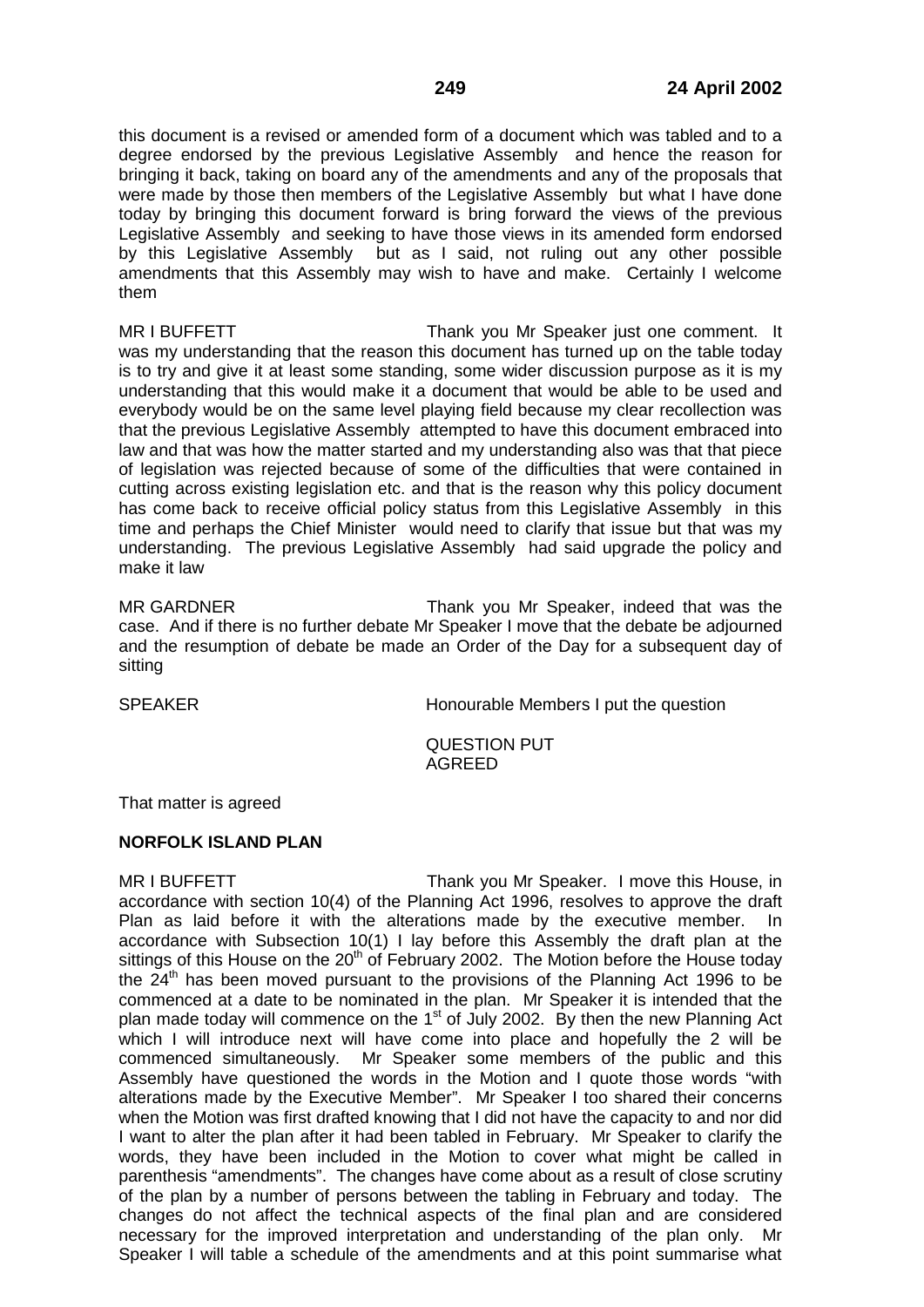they do, and I think Members will have noticed that I circulated copies of those to them yesterday. Mr Speaker those amendments fall into 6 categories being, corrections to typographical and editorial errors, amendments to references and to clauses and sections in the accompanying legislation as a result of revisions of that legislation, legal corrections, references to the Board and Heritage Counsel, deletion of a definition not required or duplicated, an addition of a definition needed for further clarification. Mr Speaker it is important to quickly recap the process in respect of how we have arrived at this position. As part of the package of land initiatives which included a review of the Norfolk Island Plan 1996 it was agreed by the then Legislative Assembly and the Commonwealth that as some 5 years had elapsed since the first statutory planning regime a complete overall of the Plan was necessary, and secondly that this review overhaul should be carried out by appropriately qualified persons. Such a team was put together using personnel from the Commonwealth and Norfolk Island, and the Plan that is now before us is a result of their work. Mr Speaker it's also important to remember that in the process of preparing the Plan before us substantial Government and public consultation was involved. In fact it ran for some 3 months towards the end of the year 2001. In conjunction with that during the process of preparation individuals and groups who are thought and did have, and expressed and interest in the planning process in Norfolk were consulted one on one or as groups. Mr Speaker in addition to the consultation process mentioned above there have been some 6 additional comments to my coming to this meeting this morning from persons since the tabling of the Plan in February. Some of those comments are repetitious and some have already been mentioned before during the previous consultation process. Mr Speaker it would not be my intention to delay the making of the Plan to enter into a further protracted consultation phase, as I believe the community needs to have the Plan made, it needs certainty and I hope the Members will support this. Mr Speaker having said that it is not my intention to ignore comments made by members of this community where those comments lead to or have potential to lead to a more sensitive and realistic betterment of the environment, this community and the Plan generally. Mr Speaker in this regard it will become obvious during the processes that we go through this afternoon that is the process of the legislation to be submitted and the commitment that I have made. This will become achievable. It has been my policy since taking on the Executive responsibilities for this matter to try and take a holistic view bearing in mind Norfolk's fine outland resource and environment. I would urge that review of the planning regime be an ongoing process and that we do not leave it for another 4 to 5 years before doing anything. Mr Speaker the legislation that I will introduce today are the substantive package in the land initiative matters. The outstanding land initiative matters will be completed by the July sittings of this House and consist of: the draft plans of management for Public Reserves in KAVHA, and these will be tabled in May, planning regulations and codes, heritage regime outline and the draft regulations for them, the roads code, building code and regulations. Mr Speaker I invite comment from Members today and ask the Members to support this Motion.

MR SPEAKER Thank you. Debate Honourable Members.

MS NICHOLAS Thank you Mr Speaker. The Plan in some form or another has been under consideration for as long as I can remember, and the one we're talking about today is an upgrade of the '96/'97 plan. The first version of this Plan appeared and was publically exhibited in July 2001 until September 2001 and submissions were specifically invited by various means. Public meetings were held in July and August of 2001 and over 250 people attended those meetings and it would be reasonable to describe them as robust meetings. 87 written submissions were received and among them 2 petitions signed by 499 people, one of which objected to the coastal setback provisions and the other in respect of the Viewshed. All those submissions and others were examined and assessed and what's now before us is the result of that process. There's a recommendation that the Plan not take affect until the Norfolk Island Planning Act of 1996 is amended. That legislation as the Executive Member has said is being introduced into the House today and it's here for consideration by us and by the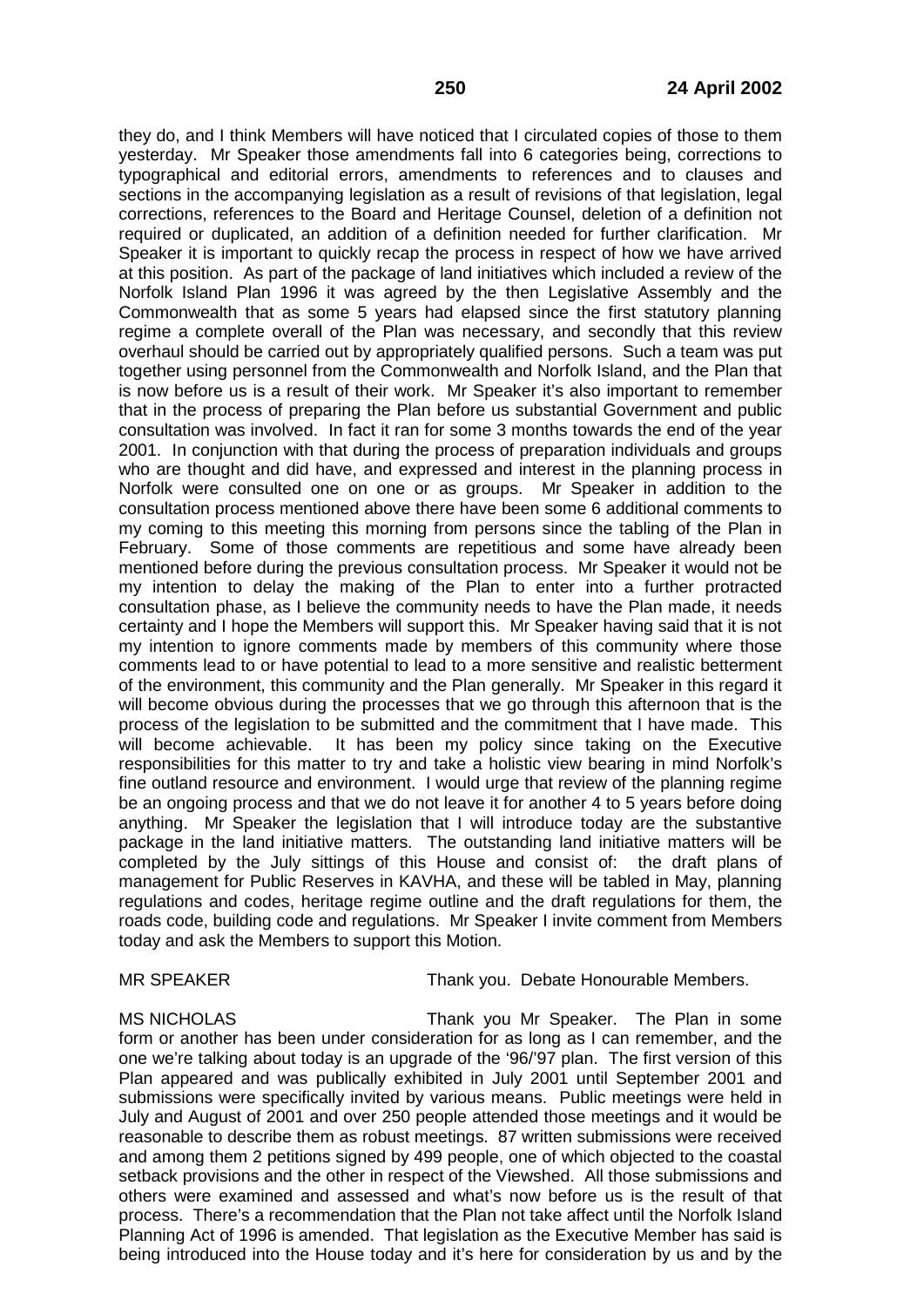community. I have problems with the Plan. I'd not like to see proliferation of retail outlets in the area now known as "mixed use". I think we can all see that shopping is best confined to a controlled area, which allows good maintenance, services and landscaping and I'll deal with some numbers once I've dealt with the principles. I'm not happy to see the reduction of the rural zone to 10 acre subdivision size, especially in the areas of Norfolk Island which are known to be fertile. I do realise that in some cases this is a restriction on what's come to be previously accepted and that is a subdivision down to 2 hectares or 5 acres. I'm not the only one unhappy about that provision, a former Director of the Australian Conservation Foundation and representative of the Counsel for World Conservation Union Dr Geoff Mosely believes that the 10 hectare minimum should be retained and for the record, Dr Mosely has a something like a 30 year association with Norfolk Island and to be fair he has pretty strong views about the clifftop setback as well. The Planning team see the acquisition of an axeless corridor around the perimeter of the island as a long term objective. They recognise that Norfolk Island presently has neither the legislation nor the finances to enable such a dream to be realised at this time. There are of course such issues as public liability which raise themselves these days as well. There is under this Plan provision for a 50 metre setback from the cliff edges. I'm also not happy that light industrial zone proposed for opposite the Airport generator surrounds existing tourist accommodation development. However there is commonsense in designating that particular area as light industrial and I must rely on the provisions of the Plan to ensure that the desired stated objective which states, cluster high intensity use of development so that impacts on surrounding use of development are minimised. It's preferable that a range of higher intensity use or development types be clustered or grouped together rather than spread in a random manner across Norfolk Island, I certainly agree with that. There's a statement in the report which intrigues me and it's this, and I quote "one of the absolute givens in any planning system is that if a community wants certainty then a planning system works best with zones and land use controls. Inherent in such a system is the placing of controls on development and subdivision. The planning team nevertheless agree that the minimums set in the draft require refinement". So it seems to be even the planning team has misgivings. There's a current moratorium on all subdivision at the moment and at this time it's not permissible to subdivide Crown Lease land at all. Coming before us in the House today is a Bill which begins to allow subdivision subject to provisions of the Plan. Now I found it quite difficult to obtain accurate statistical information about the potential for subdivision as this Plan presently stands. Some found my question simply too hard to answer, some don't or won't even try to give me an answer and some give answers which are inconclusive or even dare I say it, evasive. I'd like you to listen to some figures which I've finally been able to get hold of but I wish to emphasise that these numbers are governed by the provisions of the Plan itself. So what I'm about to give you represents what may be termed the absolute maximum number of potential new plots of land, but it must be clearly understood that this is a number based on perfectly flat pieces of land, capable of meeting planning requirements in every instance, and it's obvious that that simply will not be the case. However at the moment it's what I have to work on. You may recall that earlier in this meeting I asked the Executive Members a question in respect of these potential subdivisions and it was not the first time I had asked that question. He asked this morning that I put it On Notice and I shall do that for the next meeting and he may well be able to reduce the numbers I'm about to talk about. There are 116 portions presently listed as rural, 52 of them are large enough to be subdivided. If they are indeed subdivided there could be 125 new pieces of new land created in that zone. If we'd stayed with the original version of the Plan which allowed a minimum of 10 hectares instead of the present proposed 4 hectares I'm told that there would have been only 2 lots of land which could have been subdivided. If all the 222 portions presently listed as rural/residential and of which 83 can be subdivided, were subdivided to maximum potential there could be 92 new pieces of land created. If the 50 portions now listed as residential, 26 of which can be subdivided were to be carved up there could be 59 new pieces of land and the list goes on, with roughly half of the available portions in any zone having the potential to be subdivided. Overall there's the potential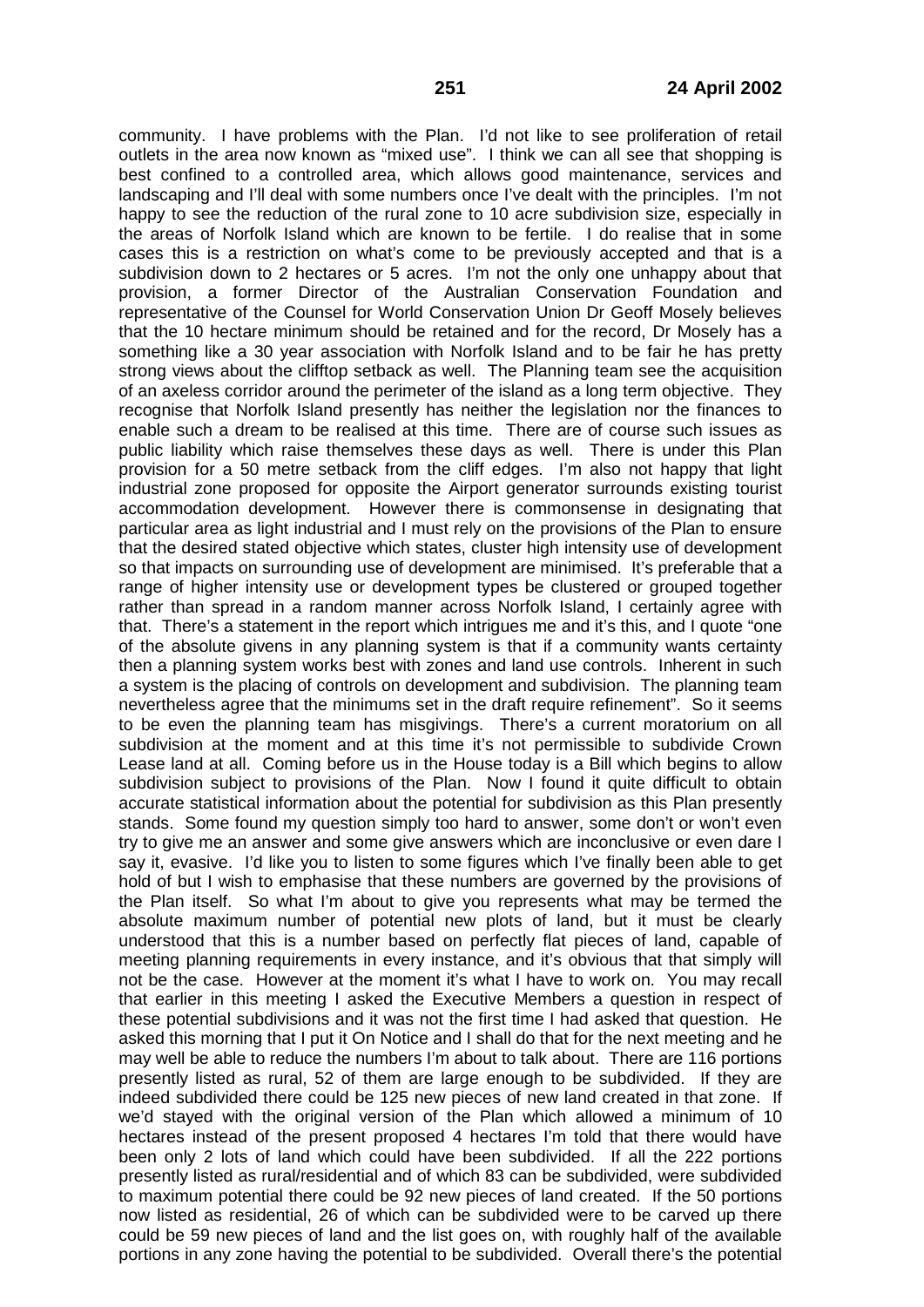for the creation, potential qualified for the creation of 977 plots, 383 in mixed use and 294 in the business area, and 24 in light industry. I think that that's something we need to think about very carefully. Mr Speaker there are a lot of people in the community who are also unhappy with the Plan. Everyone seems to have a subjective opinion about it and that's what makes it difficult for us to finalise. The Executive Member has not given us the opportunity for round table discussion on this massive paper and it's something like 4 fingers in height and that's without the associated legislation which has come to us toady, or is about to come to us. To be fair to the Minister for Land and Environment Norfolk Island has been caught up in some circumstances beyond its control recently and I can understand why this opportunity has not been created but I earnestly seek that discussion. It would bore a listening audience to the back teeth and this is not the appropriate place for it to happen. The Planning team is a trio of professionals who have taken on board the concerns expressed to them, have considered them and have modified the Plan accordingly. I'd like to be able to put various concerns to them and to hear the concerns of others around this table and to the responses. It's obvious from what I've said that I'd like to see the matter adjourned today to enable such round table discussion to take place Mr Speaker. There are a number of legislative proposals which follow on our agenda today and they only reached us late yesterday afternoon. There simply has not been time for us to consider them. These Bills form an integral part of the plan and that's another reason why I'm not prepared to agree to this Motion before I know what the ramifications of that legislation are. Thank you Mr Speaker.

MR I. BUFFETT Mr Speaker I do simply because I think by the time all the discussions has had if there are matters I need to address so I can try and recall them, either allay fears or add to them depending on the interpretation. Mr Speaker I think it should be understood that at all material time since February Ms Nicholas had the opportunity of calling the Assembly Members together or specifically requesting that I have a round table to discuss those issues. So that's that matter, that's in excess of 2 months that's elapsed since that process, since the Plan was tabled. In respect of the minimum subdivisions, in fact the first draft that was the exposure draft of the Plan, the consultation phase had the larger sized subdivisions but the community, the majority of the community and the submissions received, they were the ones that wanted those areas reduced and Mr Speaker in relation to that and what we can and do between now and July, we certainly can do some of these things Ms Nicholas has mentioned this afternoon and they can be further discussed, and if it's a general view, even after the Plan has been made, and the community feels strongly enough about it then they can be altered.

MR BROWN Mr Speaker I have considerable sympathy for the general thrust of Ms Nicholas' debate a moment ago. I accept the Minister's view that if we pass it today and we find there is something wrong later on, we can always fix it up, and there are some situations in which that would be the responsible course to follow but this is complex, we received the various related Bills only yesterday, I'm not sure what time they were put into our boxes but I certainly became aware of them quite late yesterday. I think that if we were to say to ourselves do we really understand what's in these documents, apart from the Minister himself most of us would have to say, no we don't understand fully what is in them. We know that in so far as the first draft was concerned it gave rise to a very significant number of public submissions, gave rise to very heated debate at Rawson Hall and really it wasn't very acceptable to significant parts of the community. I suspect that if the community has a good look at the new version there may still be parts which are not regarded as acceptable and I don't really think that it is valid for us to say look, people have had 2 months in which to look at all of this, they haven't been able to look at all of these Bill because they weren't ready at the time and that's no criticism of anybody but I think the proper course is for us to say to people, hey if you do want to be heard on this you haven't got very long, and if you want to have a look at the Bills, they are on the table now as is the Legislative Assembly's normal course and I would certainly support at the appropriate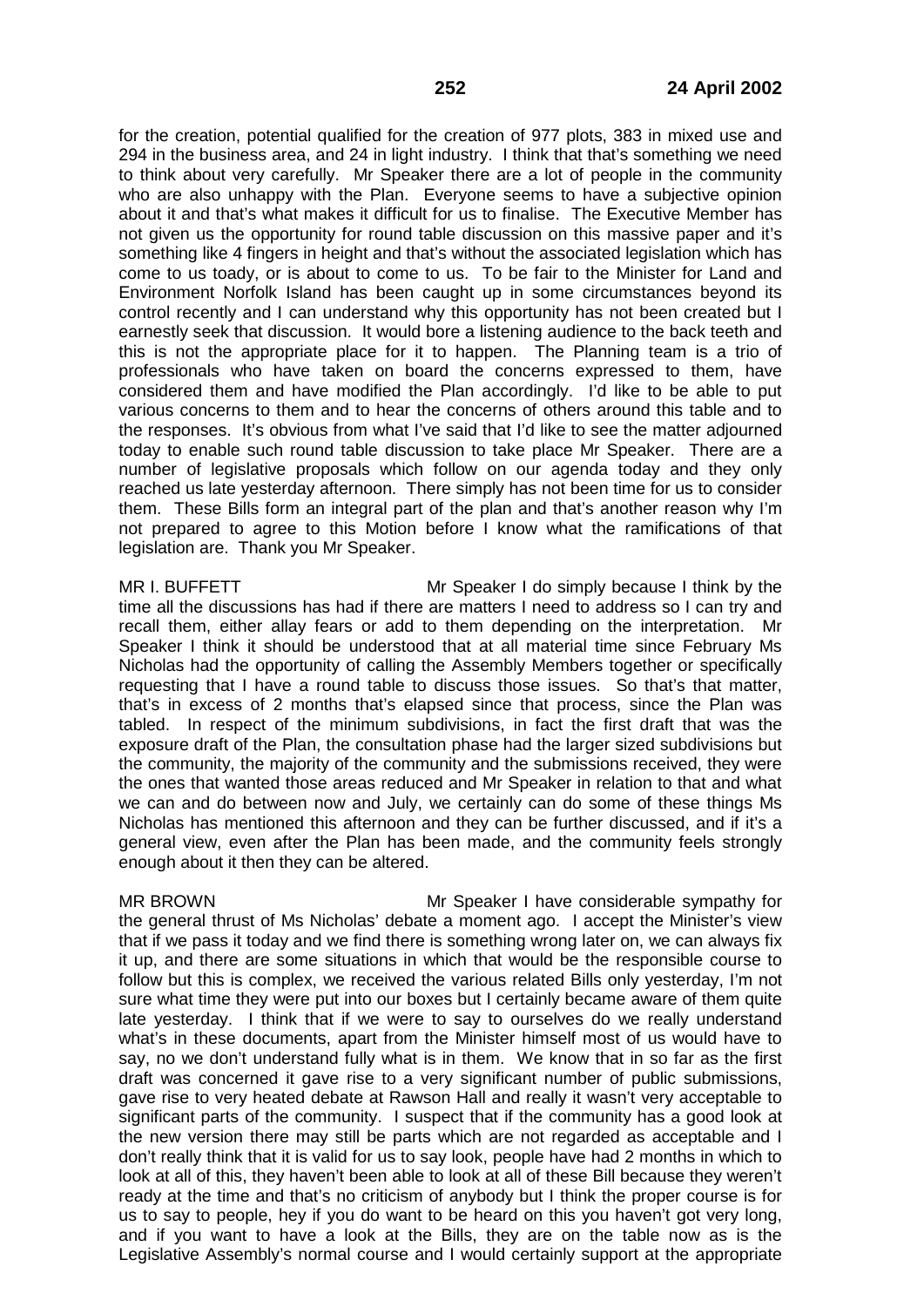time the adjournment of the whole package until at least our next meeting and if consultation is still progressing at that stage then let's adjourn it again. It is much better that we adjourn it once or twice than get it wrong. Thank you.

MR D. BUFFETT THE STAND Thank you Madame Deputy Speaker. Can I firstly in terms of the Plan that is the subject of this Motion pay some compliments to the planners who have gone through a very very extensive process. Can I also offer the Minister a compliment in that he has equally gone through a number of processes and quite rightly endeavoured to move this matter along because a number of things do flow from what happens in terms of the Plan and the accompanying legislation that he has foreshadowed to be introduced today. Having said that Madame Deputy Speaker I think I need to make it clear at the outset that that doesn't mean that today that I would be supporting conclusion of this matter and the reasons that I have about that relates to both the detail of the Plan and the process in terms of the Plan. I'm really not going to go into huge detail today accept to make some overriding statements and a couple of examples but it really relates to some of the processes as to why I think there needs to be some additional time offered. I do have some reservations in terms of the detail, reservations about some of the subdivision arrangements, about some of the zoning arrangements which range from the industrial zones to coastal zones. Some of these areas, not necessarily just relating to those two things but including those two things, some areas we do not yet have sufficient information to proper evaluate some of the affects of the provisions. I know it has been said that there has been a length of time, tabled for 2 months for example, but that leads me on to the process. You know there is a lot of time, effort and consultation required in these processes. Yes of course we can give the time and I wouldn't want there to be any doubt that we are giving effort. They are time consuming on their own account but the consultative process that really requires additional time and understanding because unless we go through a process that ensures that we have gone through with the community and have the capacity to bring the community with us in which ever direction this plan determines that we will go at the end of the process then we will be exacerbating the difficulties of conflict and this is an important area in the community. The Plan itself is very detailed and it must be pointed out that some of the mapping arrangements have not been accessible to the community as we would like. Those difficulties relate to cost and resources. We understand that, we have made them available in some central places but that doesn't mean that it's in front of the individual person that they can refer to it when it's convenient to them. They need to make times or visits to another place, that does add to the time frame of how some of these things can be evaluated. But in terms of the next stage is that that relates to the pieces of legislation. I'm not trying to foreshadow debate on those pieces of legislation, but you know on the list in front of us on our programme that there are some 8 pieces of legislation that are part of this package. Members will know but it may just be worthwhile repeating so that the community will understand our situation, those pieces of legislation were made available to Members yesterday, 8 pieces of legislation made available yesterday and the titles are important, the Planning Bill itself, Planning and Environment Board, Heritage aspects, Subdivision aspects, Roads, Trees, and those sorts of things. They are important components. They need to dove tail to the Plan which is the subject of the Motion that's in front of us, and I certainly have a view that we need to know the total package and make an evaluation upon it, not just look at one bit in isolation and then be asked to look at another bit in isolation, and then maybe another bit in isolation. We need to see the total package and we need on the community's behalf to be able to explain them, seek views, and to bring them back here for a final evaluation amongst ourselves. You will understand in that context that if those Bills were only available yesterday one can't do that, one can't do that, and I am saying that that is a necessary process. So having said all of that Madame Deputy Speaker you will see why I am hesitant about saying yes, I would want to give the nod or otherwise to the Motion that's in front of us at this moment. I can understand that the Minister would want to move this matter as expeditiously as he is able and indeed if all is understood and all is known then it is appropriate that it move forward in whatever way the Members decide, but there are still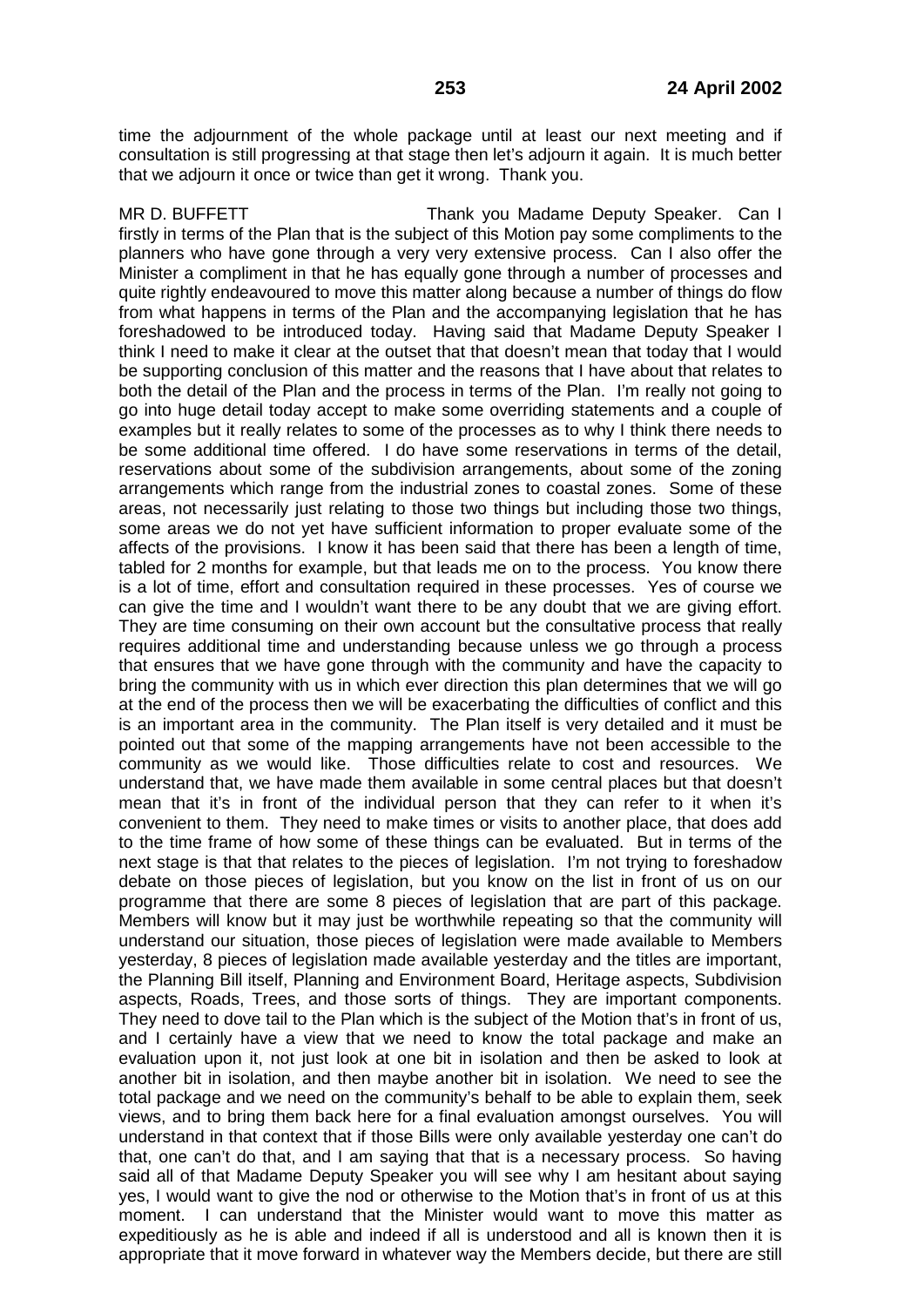some outstandings as I've explained. I think to be fair to the Minister he will have had a greater opportunity on a daily basis to know how some of these things are running and I can understand that he may feel more comfort than maybe we would who have just received some of the more recent components. So I ask that he understand our position in representing the community. We need to make our own evaluations and we need to be individual representatives and make independent evaluations of those factors when they come forward to us. So I can see the way things are moving at this moment and whilst I would like an opportunity for further make representations that people in the community have made to me and evaluate them and get some further information that they have sought, in that context I am not at a stage today to say I'm ready to make a total and final view about the Plan. If there is a Motion to adjourn the matter until a later stage, that will have my support because it will allow what I've talked about to happen. Thank you.

MR I. BUFFETT THE STATE Thank you Madame Deputy Speaker. In order to try and keep track of all that's being said I would just like to make 2 comments. Firstly I hope that the Membership of this Assembly do not comprehend that every time somebody makes a submission that we would need to delay the Plan or that we need to try and endeavour to change the Plan to try and please every individual or every comment, because I think we will never have a Plan, that's that issue, and that we as the Assembly and the community really need to decide at some point whether we have, we believe that we've exhausted the processes, and I understand exactly what Mr Buffett has said. The other issue is it was never my intention to progress the legislation. I don't think that's possible even to progress the legislation unless extraordinary things are done in this House to allow that to happen. So it was always the intention that that legislation will sit on the table for a minimum of 1 month and whilst this process is going on. Certainly I'll listen to what the rest of the Members say and if need be Madame Deputy Speaker I would like the opportunity to make some comments as we go along so that I can keep track of those issues.

MRS JACK Thank you Madame Deputy Speaker. I would like to start off by thanking the Minister for answering questions that I've had and taking on board my concerns that I've mentioned to him as they have arisen, as I would also like to acknowledge Jodie Quintal and Cheryl Lecren for answering many of my e-mails. I found their help invaluable. I have spoken to several people within the community and I have been disappointed largely with many of their responses because their responses have always been dealing with the problems that they have with the Plan with regards to the present, and not the future of the island and the implications this Plan may have. They have always been interested in how it affects their particular family or their own particular desires with what they want to do with their own little plot of land here. I've always hoped that many of them would look beyond that time frame because this land package, to me, is not just about allotments, size and zoning, it's about population growth and sustainability, it's about continuation of the Norfolk Island that we know today, taking it into the future. I have had problems with late submissions coming in because they highlight ongoing concerns that groups and individuals have and I think if we kept this going for 6 months we'd always be getting late submissions from groups and individuals. I do however have one problem with the Plan and it is this, and it regards subdivisions, and it starts off with clause 99. I will just refer to the clauses because if I go through and read them all out we'll be here until doomsday. Clause 99 refers you to clause 5 and part of this I will read out because it is this few sentences that I have problem with, and it says when it's talking about what is permissible with consent, use or development and if refers to this subdivision. It also refers to column 3 within the Plan and this is "use or development that may only be carried out with development approval from the Norfolk Island Government, granted by the Executive Member acting upon recommendations from the Planning Board which would be as I take it if it goes through the new Planning Board and the Environment and which is also subject to conditions imposed by the Executive Member and is subject to any other approval consent or permission required under any other enactment". Now to me I read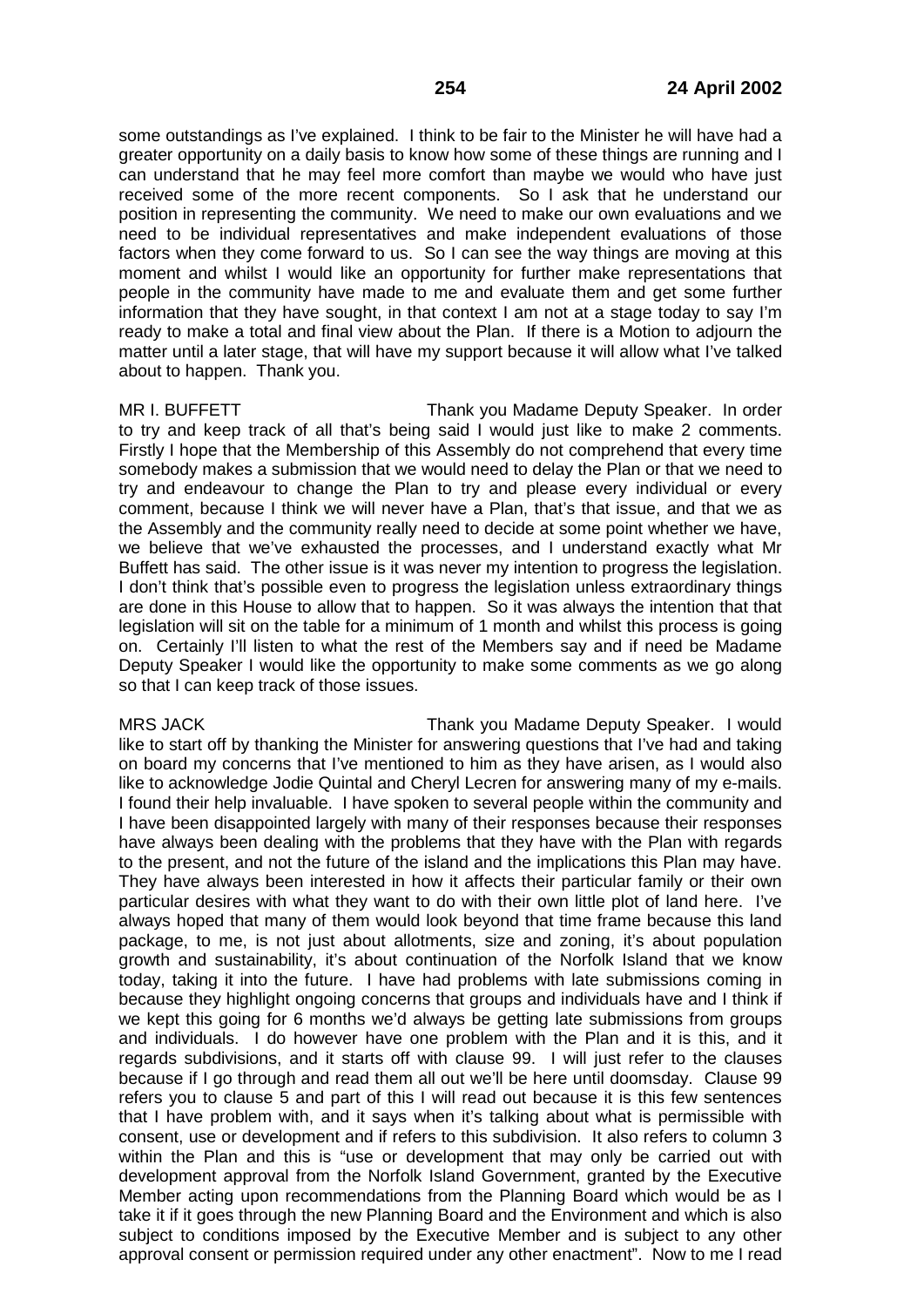that as being that our present Minister may have a concern, if somebody puts forward a proposal to subdivide and will put certain conditions on that the Planning Board is to look at and yet the Assembly make up can change and we can have another Minister putting different sets of conditions on, and to me this leads to a non level playing field and is something that I cannot agree to. If the Minister can assure me that objective measures are going to be put in place for each and every Executive Member to follow, that goes a long way to putting my troubles to rest but there's different Executive Members having their views and the different Members that make up the current Planning Board and future Planning Board having their own interpretations, I am prepared to say no to this draft in its current form because I'm prepared to take the wroth of members of the community in saying so because I want the Norfolk that see today to remain for as long as possible. Thank you.

MR NOBBS Thank you Madame Deputy Speaker. I felt as though I may be repeating what others have said already but I'd just like to take you back to 2 years ago when the  $9<sup>th</sup>$  Assembly came in, that following discussions with the Federal Government the proposal was accepted that the land on Norfolk Island be transferred back to the people of Norfolk Island provided certain things occurred and one of them of course was the providing for a review of the Plan, that was one thread. The second thread was that when I came into the Assembly in '97 not just me, it was evident then that the Plan at the time was less than 1 year old and it was flawed, it was flawed, the Act was flawed and also was some of the attendant maps that were supposedly part of it, which included the Viewshed area. It was subsequently discovered that the Viewshed area should never have been included in that map, as a map within the Plan. The point I'm making there is that 2 things have happened. The first one is that we were looking at a transfer of land and also the other one was that there was a definite need for a major review of the Plan well before this actually commenced. The 2 years and I would like to pay compliment to the 3 Ministers that have been involved because I believe that we're very close with this Plan. I don't know whether we can say we're that close you can smell it but I mean we're pretty close in my personal opinion. I'd just like to pay compliment to Mr Gardner who was the first Minister with responsibility, then Mr McCoy and then Mr Ivens Buffett. It's taken its time. I know that I've been a bit impatient in trying to get it going and I know that the Minister's themselves have been fairly impatient as well and I don't apologise but I would say that I'm sorry if I caused any problems from time to time with my raving and ranting to get the thing moving, but it all takes time, and the members of the Planning group and particularly Jodie and Darren and then there's the attendant like Ike and Cheryl and those who have done a great job I believe with limited resources in providing this Plan. We've had exciting public meetings and I don't say they are any more exciting than some of the other ones we've had in relation to crushers and the like but anyhow they've been very interesting, and the people I believe have had opportunities to express an opinion and I believe that the people that have made the decisions following that would have done it as the best of their ability and with complete and utter honesty. However I can't support the proposal, I can't support the Minister in his move today to go through with this in one sitting. The Bills that have been talked about are 8 Bills and they are an integral part of the Plan I believe. I can see what he was looking at was to set the Plan up and then the Bills but I believe that they are integrate to the whole operation. There are other issues that need looking at as well and there were to be regulations in relation to building, health and also codes. One of the problems with the last Planning Act was that there were no building codes. I don't think there have ever been any health codes in place with the last Plan and definitely no roads codes. They are something and whilst they are not, well I think the building part is actually definitely part of the planning regime, they are an integral part of the whole process. The maps have been a problem, we've actually received maps which are not original maps, they have been originals that have been changed but I think that the indication of those particular areas a fairly clear. However as I say I have not read, and I'll be quite honest, I received them yesterday afternoon about 5.00pm, I have not read the Bills in concern, I've glanced through them. They are very comprehensive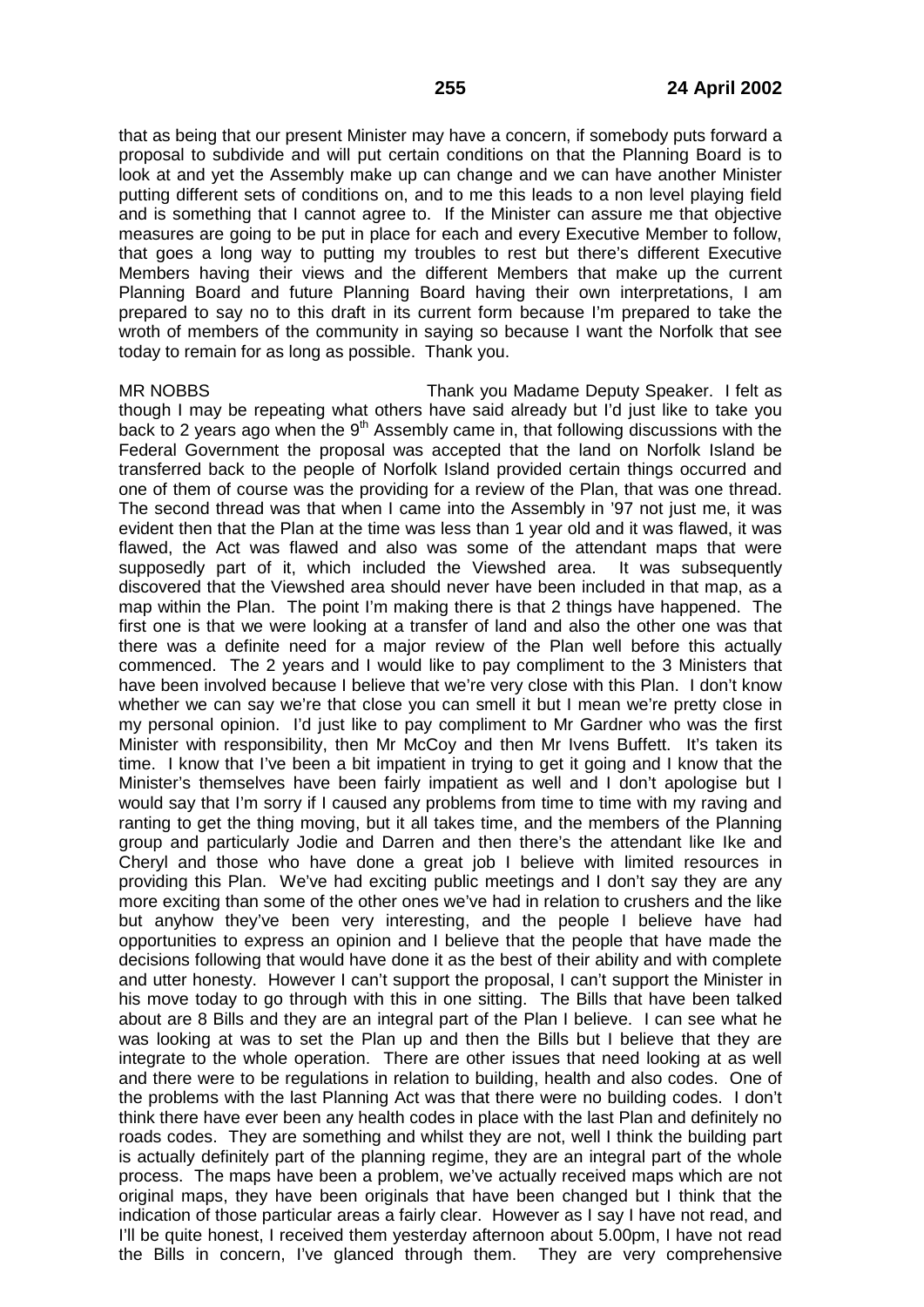documents and I think that not only the Members but also the members of the public need to look at the documents as well and therefore I ask that the Minister defer a decision on his Motion until the next meeting. The Motion itself as he said created problems. I didn't think there would be anything startling in it and there hasn't been anything startling but I think the members of the public need to know, and I would ask him to include that in the next Gazette or Norfolk Islander or which ever way he wishes to progress it, if this matter is deferred and I think by the sounds of things it will be, to just show the people that the community that there is nothing apart from some text issues in there, although one of the 4 reference to the Board and Heritage Counsel is dependant on the passing of these Acts of course. So Madame Deputy Speaker I would prefer the Minister to defer the matter otherwise I couldn't vote for it in support of it and as I say that I believe that the Plan is close, it's really close and the people should be commended on that but I couldn't at this particular point in time vote in favour of it but I would prefer it to be discussed at the next meeting. Thank you Madame Deputy Speaker.

DEPUTY SPEAKER Mr Ivens Buffett, do you wish to respond

MR I BUFFETT **If a strategies** in the lill wait now thank you Madam Deputy Speaker until the rest of the members have had a chance to talk

MR SMITH Thank you Madam Deputy Speaker. In speaking to Mr Buffett earlier on when we were talking about this, I guess there was some expectation on the part of the Government that this could be adopted today but with such an important issue as the Plan for Norfolk Island if we've got four or five members sitting around the table saying I don't fully understand the ramifications then I think it would be unwise if the Minister or the Government would want to pursue it too far today because once it's adopted it's adopted. It can be amended if there's doubt in members minds then it means that there's not total support for exactly what's sitting in front of us, particularly with the legislation that backs up the Plan so I would recommend to Mr Buffett that if it doesn't make too much difference if another three or four weeks is taken then perhaps he might consider adjourning it

MR GARDNER Thank you Madam Deputy Speaker. I hadn't planned to say too much on this today being conscious of discussion that we've already heard around the table and that there is a desire to want to explore this matter further. I certainly have no difficulty with that. I have a personal disappointment that today we aren't making the Norfolk Island Plan and the reasons for that are varied and many but I think were nicely encapsulated in what Mr Nobbs said when he was talking about the timeframes that we've gone through in reviewing the Norfolk Island Plan. I think as Mr Nobbs rightly indicated very early in the life of the previous Legislative Assembly and guided by Mr Nobb's impatience as the Chief Minister in his desire to see a new plan come about there was some significant undertakings that were given by both the Commonwealth and the Norfolk Island Government in trying to advance the review of the Norfolk Island. A lot of people have played significant roles in that and those people have already been identified and I would just like to add my own personal words of commendation to those people for the efforts that they've put in, again, as Mr Nobbs said, so very close to having a Norfolk Island Plan. My disappointment is that since 1998 when I think the Honourable Ric Robinson who was the then Minister for Planning started the ball rolling with the required review of the Norfolk Island Plan but it's taken a long time to get to the stage that we are to, today and the reason for my disappointment is that I would have sincerely hoped that we would have been in this position this time last year, to give consideration to a new Norfolk Island Plan but I think a realisation both from members around the table in the Legislative Assembly and a realisation by the community that we wanted to be very very careful about exactly what we were doing with our new Norfolk Island Plan. There's been a lot of criticisms and I know that at times Mr Brown has pulled me up from time to time when I've inadvertently referred to currently planning legislation and the Norfolk Island Plan, that it's not been an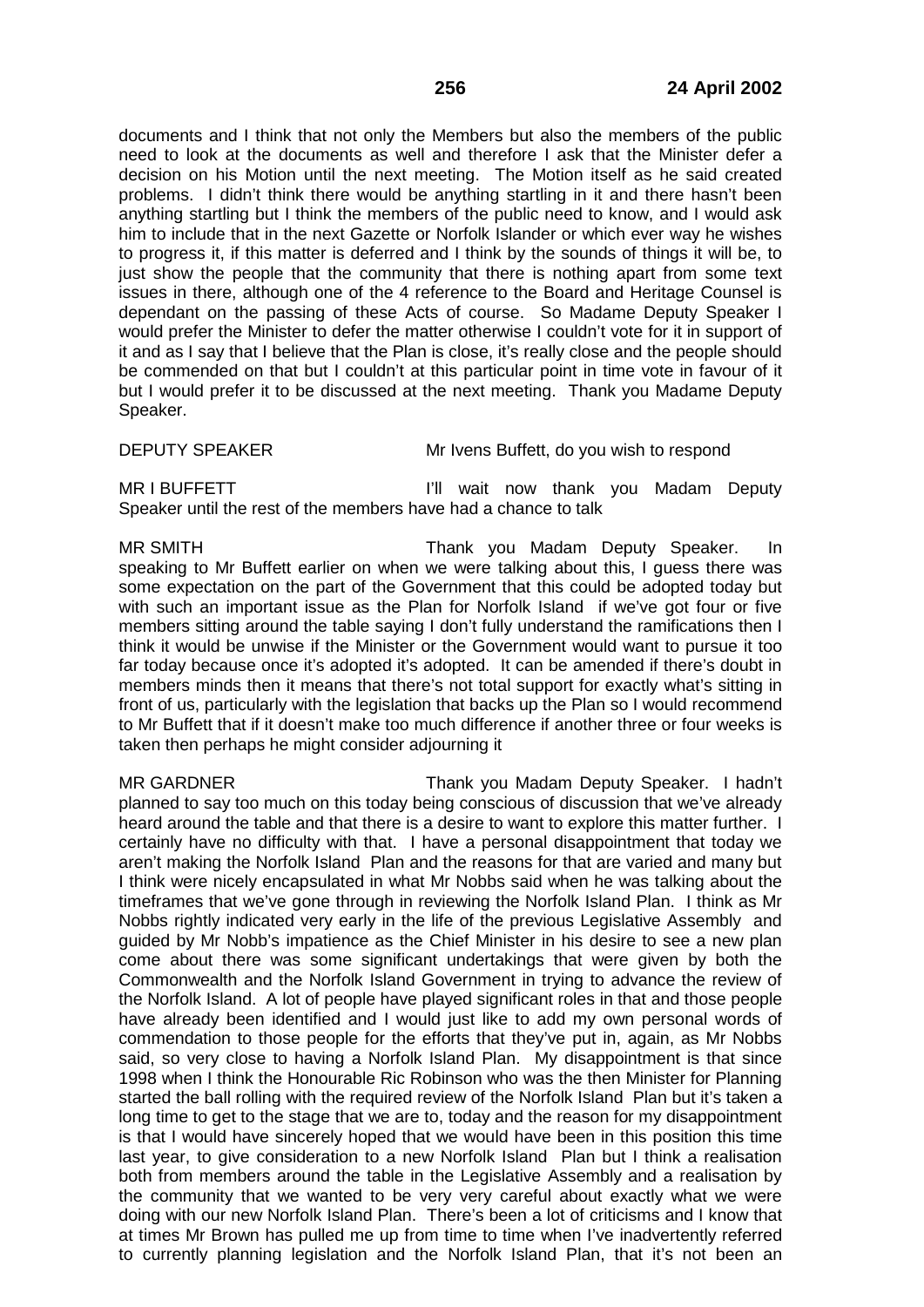appropriate thing to have. Maybe I've been unfair in my criticism in the past but I think my frustration was brought about by actually being an executive member who had to deal with the attendant legislation. The realisation that there were some difficulties that came to the fore and a significant number of those. We went through a process, both myself and Mr McCoy and Mr Robinson previous to my holding office who had identified concerns with the current plan and the matters that we thought needed looking at or needed attention when we were considering the drafting of a new Norfolk Island Plan. By the same token the previous Planning Board in the previous Legislative Assembly and I think the one prior to that in which Mr Nobbs was in, also identified deficiencies in the plan and gray areas that were open to not so much abuse but too open to interpretation which I think was one of the things Mrs Jack was commenting on in her debate about the discretion that's involved in dealing with and determining planning applications. My response to Mrs Jack's concerns is that just by the very nature of what we do with planning and the very nature of every block being different to the one next to it or the one up from it, is that every one needs to be dealt with individually on its merits. Now the safety net for that and it was something that I was very vocal about especially when I was the Minister, was that when I made a decision and people had difficulty with it, I encouraged people to go to the Administrative Review Tribunal. There were a couple of reasons for doing that. The primary one was to allay their fears and concerns that there was too much of this discretion. Maybe we hadn't done it the right way. The second part was to cement in my own mind the confidence I had in the regime in determining an application and making sure it stood up to close inspection by a body such as the Administrative Review Tribunal. Those mechanisms are still there so the difficulties I guess that Mrs Jack has raised about different executive members coming in and taking different views is still open to review by another body, another independent body and the checks and balances are there. I am confident that they are there, I'm confident that they have reviewed most matters that have come before them though I can't say timely because that's been one of the difficulties of the Administrative Review Tribunal, but in an appropriate fashion they've reviewed them and in most cases have supported the decisions that have been made and have overturned those that are inappropriate, we take that on board, that's no problem at all and we are wiser for it the next time a decision is made so I don't see the Plan or the current arrangements as being deficient at all. Again, I just want to reinforce the fact that I'm disappointed we can't make it today but I'm also conscious of the need to make sure that we get it as right as we possibly can. Yes I too have been the recipient of three if not four approaches by members of the community who still continue to have some difficulty with the Plan in its current form but as other speakers have said around the table, it doesn't matter what we do, we are never going to end up with a document that is endorsed by every member in this community and certainly not endorsed by people who aren't even members of this community as you yourself have referred to Madam Deputy Speaker in your debate. That means that there are going to be critics no matter what we do but we have to settle this and I don't think we're in a too dissimilar situation to what occurred when the current Norfolk Island Plan came in to being. There were still critics, critics even as executive members or members of the Legislative Assembly in years that followed in the making of the current Norfolk Island Plan as I've already alluded to. We'll try and get it right. I'm sure we are well on the track as Mr Nobbs has already said. We are very very close to it but I also understand we've got the package of legislation. I also understand that the Norfolk Island Plan if we were to make it today in its current form with this motion is contingent upon the passing of that package of legislation and I think it's appropriate that we deal with it as one. It's sort of a chicken and egg type scenario. You can't do one without the other and you can't jump backwards and forwards but we have to be comfortable in our own minds that it's the best scenario that we can come up with, that we can determine for Norfolk Island, thank you

MR I BUFFETT THANK YOU Madam Deputy Speaker. I heard what the Chief Minister said. Perhaps as encouragement to members, we will be able to finalise this thing by the proposed target date of July. I think I made reference in my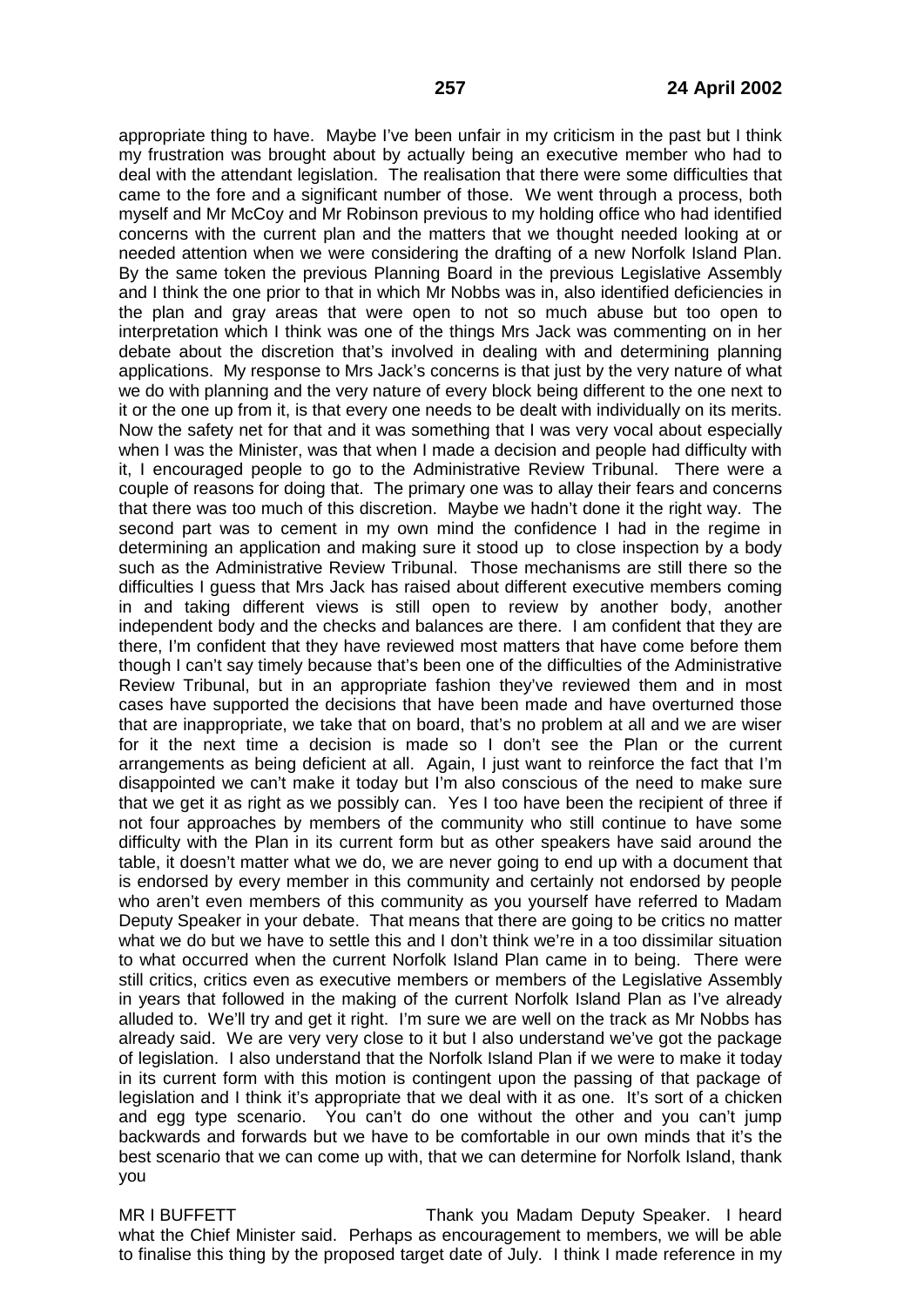opening speech in relation to the presentation of this motion, I think one of the differences that we are going to face is the fact that by June or July at the very latest we will have all the legislation and the codes. Now I've been working fairly closely with the consulting draftsperson, Mr Robinson who was here in preparing the legislation, the officers preparing the codes, and I've an undertaking from them and I've seen some of the drafts so I think some of the differences will be that this time we should be in a position where all the attendant codes will be presented to this Legislative Assembly and the whole package of legislation will be completed to allow this Plan to function. I think that will be one of the major differences and that I think was one of the major faults of the last plan, not so much in the planning concepts and the philosophies and the objectives or aims of the plan but more that the mechanics that made that particular document to work were not there to allow the executive member who had to administer and deal with the day to day issues that that particular plan comprehended did not have the full package of tools to deal with it. It's like going along with only the head of a socket spanner but not the handle to wind it. This time I hope we've got the full tool kit and I've been assured and the target dates that I've discussed with officers and they believe we can achieve, and this is in co-operation with the Commonwealth and not forgetting of course that the Commonwealth have indicated that they too would wish for this to be achieved this time and not have those other bits of codes and legislation not being able to be completed. That's all I have at the moment. I'm not too sure whether anybody else wants a few words. I can count numbers and will move the appropriate motion Madam Deputy Speaker

MRS JACK Madam Deputy Speaker I would just like to thank the Chief Minister for allaying my fears and allowing me to concentrate on the rest of the bills which I look forward to at a later date

DEPUTY SPEAKER Any further debate Honourable Members. Mr Buffett you may care to move an adjournment

MR I BUFFETT THE STEAD Thank you Madam Deputy Speaker. If these are the right words, that I would wish to I move the debate be adjourned and made an Order of the Day for a subsequent day of sitting and hopefully that sitting will be in three weeks time as I understand, after our discussions of the last meeting, so we have three weeks in which this will come on as a substantive motion and I urge and hope that we will be in a position to deal with the matter at that time

DEPUTY SPEAKER Mr Buffett I take it that your motion seeks to move that this matter be adjourned and made an Order of the Day for a subsequent day of sitting

> QUESTION PUT AGREED

That matter is so adjourned

## **PLANNING BILL 2002**

the Planning Bill. Mr Buffett

DEPUTY SPEAKER We move to Notice No 3, the introduction of

MR I BUFFETT THE STREET THANK YOU Madam Deputy Speaker. I present a Bill for an Act to provide for a Norfolk Island Plan and associated controls on the use and development of land in Norfolk Island, and for related purposes and move that the Bill be agreed to in principle. Thank you Madam Deputy Speaker. Perhaps before I commence this Bill, as we mentioned in the previous debate there are another seven or eight pieces of legislation in this package. I think it is probably important for the community's sake that I read the Explanatory Memorandum for today's pieces of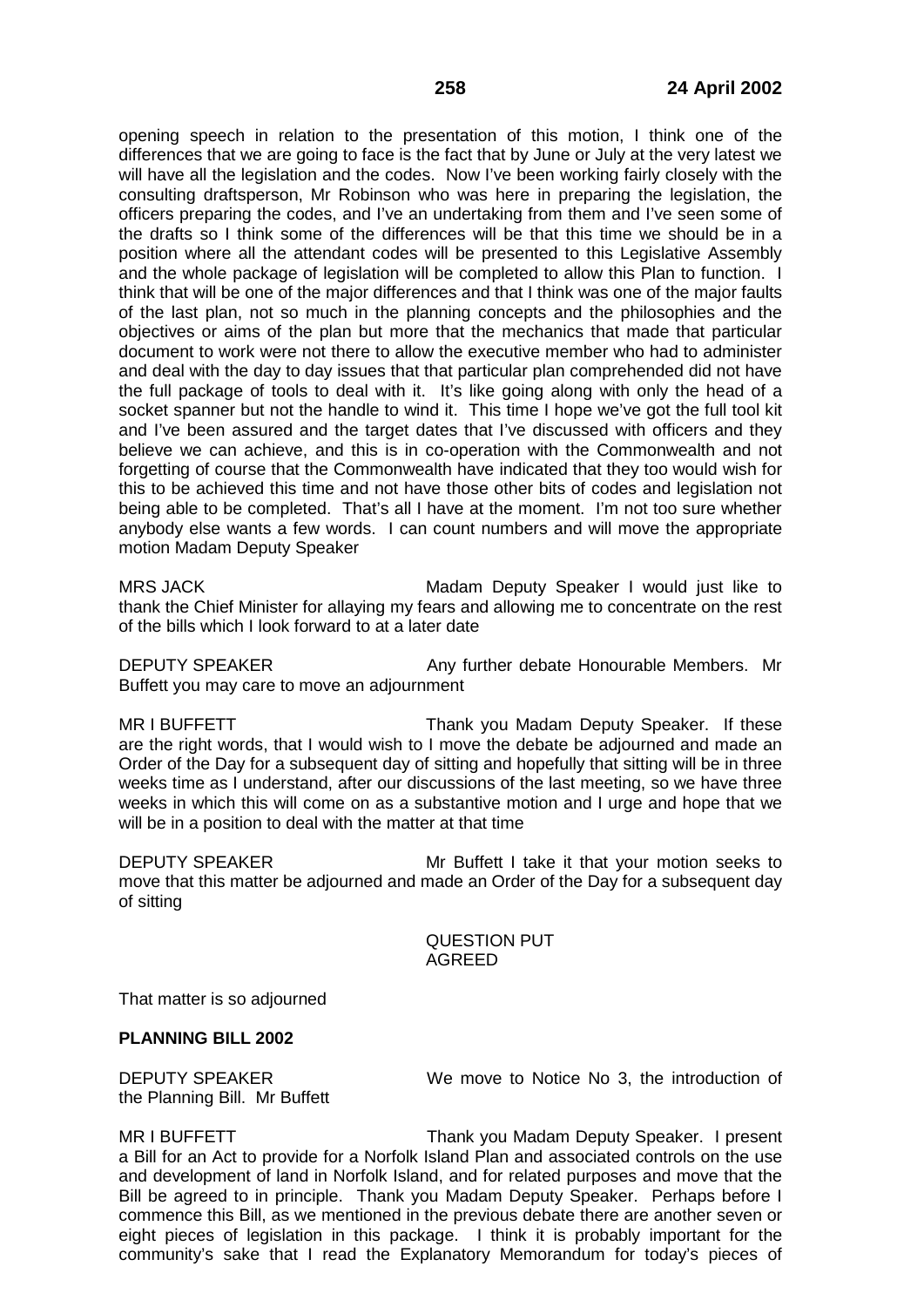legislation to set the framework. I have circulated copies of the Bill and Explanatory Memorandum to them to members. The Planning Bill 2002. Why is the existing Planning Act 1996 proposed to be repealed? The review of the Norfolk Island Plan 1996 has resulted in a complete overhaul of the original Plan and as a consequence, an extensive review of the Planning Act 1996 was necessary. The review presented an opportunity to refine current procedures and provisions with the benefit of five or so years of implementation of Norfolk Island's first statutory planning regime. It also provided an opportunity to introduce new procedures and provisions to make the planning system more robust. Initially, attempts were made to amend the existing Act but given the extent of the amendments necessary it was decided to repeal the current Act and introduce a new Planning Bill 2002. What are the amendments and new provisions in the Planning Bill 2002?

Development Control Plans.

The Bill provides for an additional layer of statutory planning instrument, a development control plan. These plans are an additional tool in the planning regime and allow for greater detail than the Norfolk Island Plan. Development control plans (DCP) can be prepared to cover a range of matters, for example, a DCP might apply to a specific area such as the Airport; or a DCP might provide design guidelines for Burnt Pine. Development control plans are publicly exhibited for comment and made by the executive member. They provide flexibility in the planning system and assist in developing consistency and certainty in the planning system.

Development Applications and Approvals.

The terminology for approvals and categories of development have changed. Planning approvals and planning applications are referred to as development approvals and development applications. The categories of development are termed:

- Permitted (as of right) use or development;
- Permitted use or development;
- Permissible (with consent) use or development;
- Prohibited use or development.

The term "ordinarily prohibited" is not used. If a use or development is prohibited, it can only be considered for approval if the Plan is amended to make that use or development a permissible use or development.

The Chief Executive Officer can refuse to accept a development application if all the relevant requirements under the Act have not been met and/or all the necessary information has not been provided with the application. This is aimed at improving the quality of the development applications so that they can be processed and determined more efficiently.

All development applications are subject to public notification procedures which vary slightly depending on the category of the application. Notices are published in the Gazette and on the land the subject of the application when the application is received. Notices are also published in the Gazette when the application is determined.

Development applications for permitted use or development are determined by the executive member after consideration of a recommendation from the Chief Executive Officer. Applications for permissible (with consent) use or development are referred to the Norfolk Island Planning and Environment Board for consideration of the Chief Executive Officer's recommendation before the application is referred to and determined by the executive member.

Environmental Impact Statements

The provisions for environmental impact statements are wholly included in the Bill rather than split between the Plan and the Planning Act 1996, as is the case at present. Modification of development approvals

Specific provisions are included in the Bill for the modification of development approvals. The provisions clarify the meaning of "modifications only if development remains substantially the same" and procedures for processing a development approval modification application.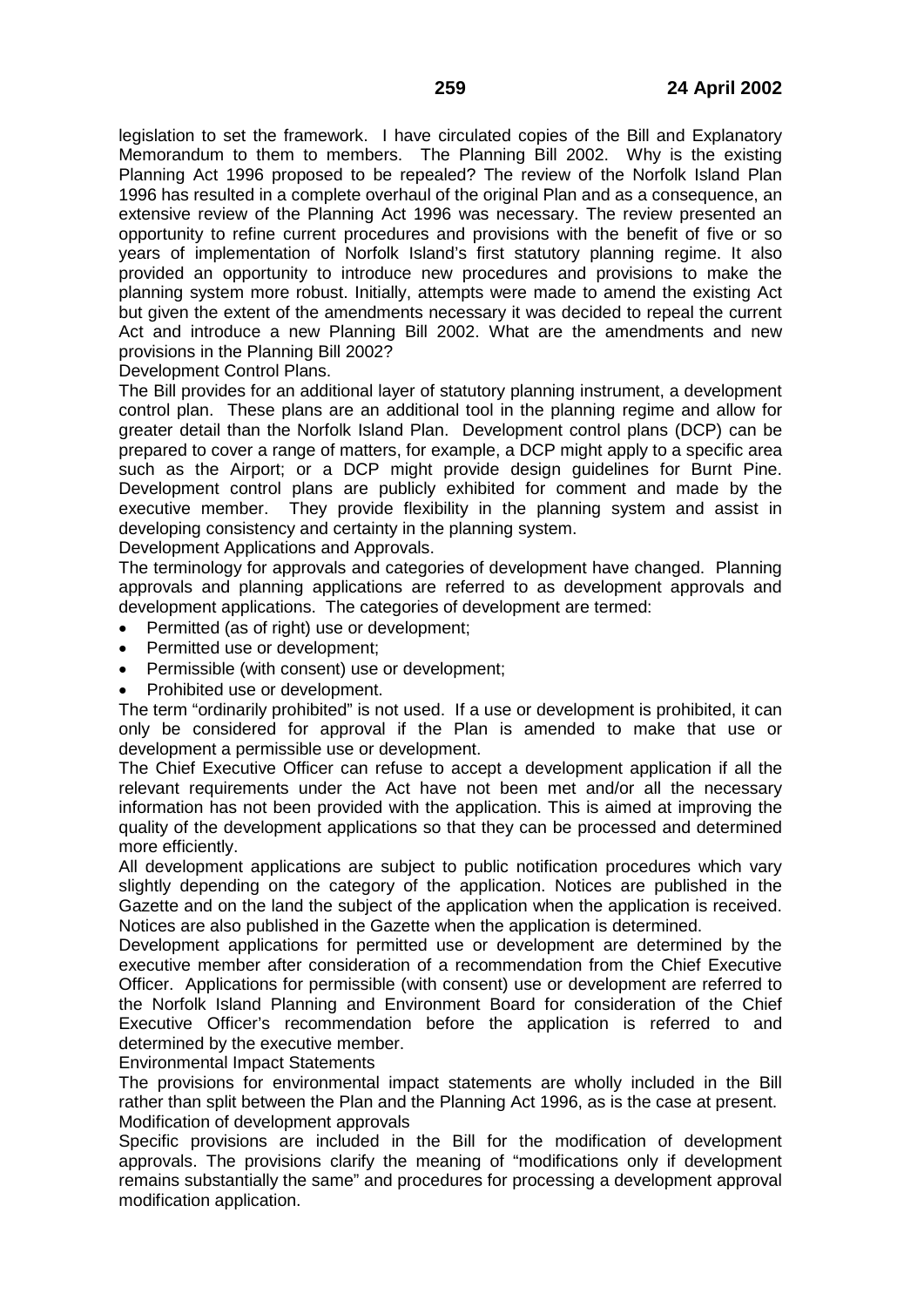Lapsing of development approvals

The Bill provides for lapsing of development approval. Approvals lapse after eighteen months or a later date specified in the approval. This means that the lapsing date can be extended by modification of the development approval.

Development Contribution Scheme

The Bill provides for the establishment and operation of a development contribution scheme. The scheme is designed to allow for contributions to be made towards the provision of infrastructure and services the need for which has been generated by a specific development. Development contribution schemes specify a range of matters including the relationship between anticipated development in an area and the likely demand for services and amenities to meet those demands; and the contribution rates that will be levied on future developments in that area.

Enforcement

Enforcement provisions are strengthened and penalties increased.

Commission of Inquiry

New provisions are introduced to enable the executive member to establish a commission of inquiry into specified planning matters. The Bill does not provide for public hearings on development applications. It is intended that by providing for a commission of inquiry before a proposal is determined, the need for Administrative Review Tribunal hearings may be reduced and the gleaning of information as part of the decision making process should result in improved decisions. An executive member's decision on a proposal that has been the subject of a commission of inquiry cannot be challenged in the Administrative Review Tribunal if it is consistent with the recommendation of the commissioner.

Validity of planning documents

The validity of a range of specified statutory planning documents cannot be challenged unless proceedings are commenced within three months of the notification of the making of that document in the Gazette.

Norfolk Island Planning and Environment Board

Provisions for the establishment and operation of the Planning Board will be in a separate Act, the proposed Norfolk Island Planning and Environment Board Act 2002, rather than in the Planning Act 1996 which is the case at present. The role of the Board is proposed to be broadened to apply to a wide range of planning and environmental matters. The Bill provides that the executive member may refer to the Board any matter relating to decisions under the Bill or relevant to the effective administration of the Bill, in addition to development applications for permissible (with consent) use or development.

## Planning Certificates

The Bill introduces Planning Certificates. Anyone can apply for a planning certificate in relation to specified land and the Chief Executive Officer will provide that person with a certificate which provides information requested in the application and allowed for in the Regulation, such as zoning of the land, permitted use and development, and whether or not there is a heritage item on the land. Such certificates are used in a range of circumstances such as investigating purchase of land.

## Codes and Regulations

There are a number of instruments that will need to be prepared to enable the proposed Planning Act 2002 to function fully. These include the Regulations, development control plans and development contribution schemes. However, commencement of the Bill is not dependant on these instruments being in place. It is intended that the Regulations will be prepared by mid May 2002.

# Financial Implications

Madam Deputy Speaker, one of the issues that has raised its head on a number of occasions when an executive member or any member has attempted to present a Bill or any legislation into this Assembly is the cost benefit analysis process. Madam Deputy Speaker the instructions that I asked for from the team when preparing this legislation package and the Explanatory Memoranda was to address that particular aspect and you will find that that is addressed right throughout the following package. In respect of the Planning Bills to which I am now referring the implementation of the Bill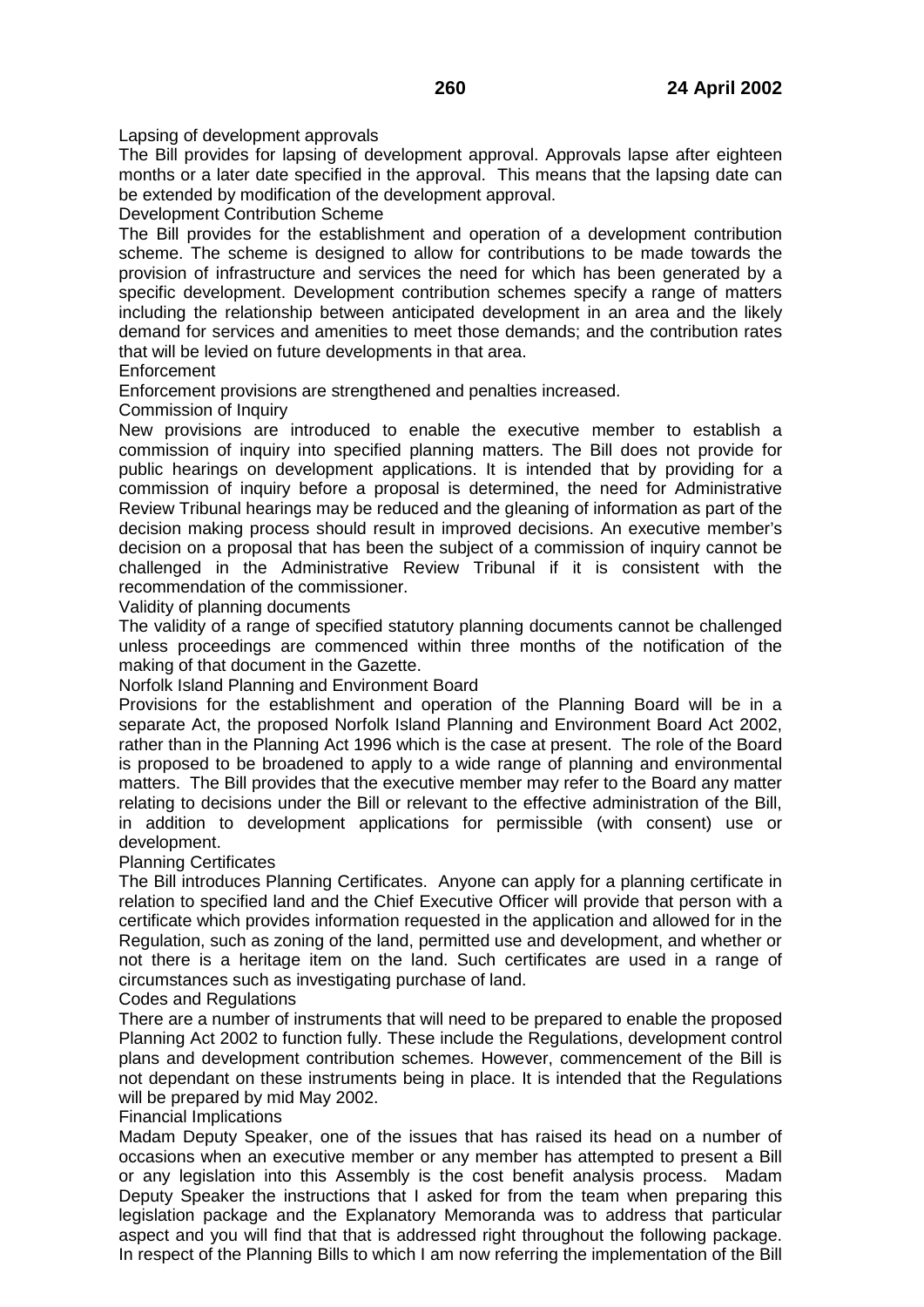will require additional resources. It is recommended that an appropriately qualified and experienced planner is positioned in the Administration to train and guide both staff and the community in the use of the planning system and will help to achieve the best outcomes from the Plan, the Planning Act and related legislation. There will also be additional tasks involved in the implementation of the Act such as the preparation and on going implementation of development control plans and development contribution schemes.

On the other hand, the revised planning system is designed to be robust, to provide a greater degree of certainty in decision making, and to reduce the amount of discretion used in the implementation of the system. It is anticipated that this will result in fewer challenges in the Administrative Review Tribunal and a more efficient planning system overall, both of which should provide financial savings for the Government in the long run thank you

DEPUTY SPEAKER Thank you Mr Buffett. You've tabled the Explanatory Memorandum

MR I BUFFETT THANK you Madam Deputy Speaker I certainly will table the Explanatory Memorandum along with the Planning Bill 2002

MR GARDNER Thank you Madam Deputy Speaker. I am pleased when reading through the Explanatory Memorandum for the Bill that some of the things that I refer to as the nasties in the current arrangement are addressed and those are issues that certainly the responsible Ministers in days gone by had difficulties with, and certainly the community had difficulty with, terms such as 'ordinarily prohibited'. They disappear from the Act. The other things that over time has been accepted as practice are now supported in legislation such as the acceptance of development applications where those applications can be refused if people don't bother to cross the t's and dot the I's. These are all more efficient things that have come about as part of the review of our planning regime. I'm heartened to see that also notices being published in the Gazette will continue, where we published categories 2 and 3 before and more recently category 1, we are now tying that into the legislation and we are even publishing the notices of when application is determined so that people know what the outcome is. Some of those were in place but they will now be supported by the legislation. Notices will also be published on the land where a development approval is sort, whereby some notice will be attached; I don't know exactly how we'll go about that. That of course falls short of some of the recommendations made to the planning group about other jurisdictions going so far as to actually putting mock ups on blocks of land to show the size or visual impact of a building if this is approved, however, it goes further than our present requirements. It is pleasing reading through the Explanatory Memorandum of the Bill that so many of the areas of concern over the consultation process have in fact been addressed and in an appropriate fashion, thank you

MR NOBBS Thank you Madam Deputy Speaker I too agree with the Chief Minister that it is good to see those public practices being enshrined in legislation. My one concern is that the Bill does not apply to the National Park and Botanic Gardens. At this stage that is my only real concern with it but I only looked through it very quickly, bearing in mind that we didn't receive these Bills until yesterday evening

MR I BUFFETT THE STREAM Thank you Madam Deputy Speaker perhaps just to clarify that issue because it has been raised by at least two members with me. If my memory serves me right the Norfolk Island National Park and Botanic Gardens were declared as such under a Commonwealth Act, under the old National Park and Wildlife Conservation Act. One of the issues that arose as a result of that declaration was that the section in the Commonwealth Act in fact vested ownership in the park for the purposes of that legislation in the Director of the National Park. If there is some light in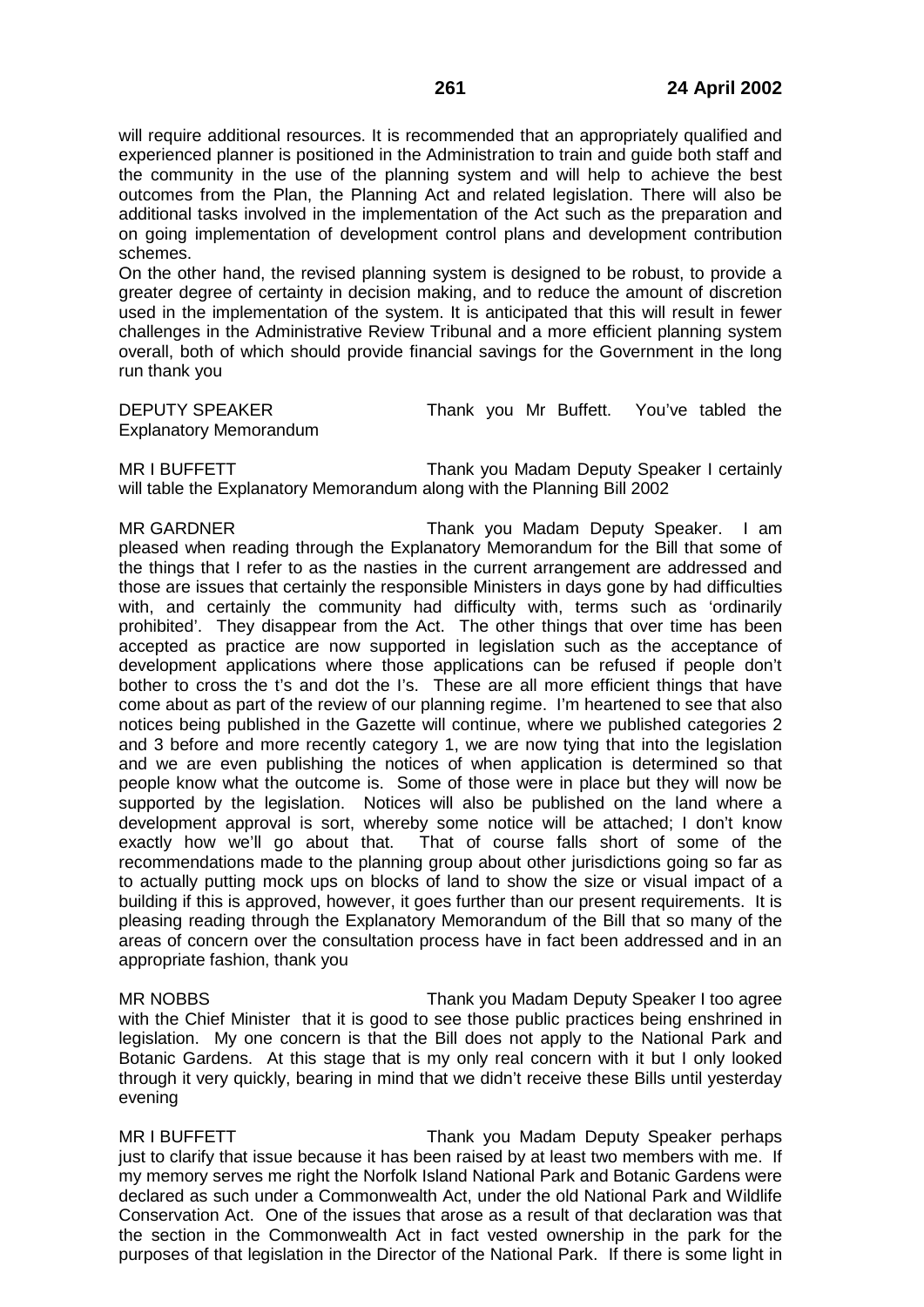the issue of when that gets vested in the ownership of Norfolk Island or within this Administration as a body politic is a matter that could possibly be discussed in the future. Save to say that if the people have taken the opportunity to look at the planning maps they will see that in conjunction with the other areas that have been coloured that denotes zones within Norfolk Island that they have also been included in what is known as the Conservation zone. It doesn't have a separate colour, it doesn't stand out any more in isolation from other Conservation areas on Norfolk Island but there has been a willingness to have that zoned as Conservation. It is purely the fact that we haven't the ability to amend Commonwealth legislation to include it and I would make a suggestion that once we have this package completed, that if that becomes a subject of further discussion, then we deal with it at that time and it then can be re-included if all the parties agree and I know nothing that no other member knows, the process I would imagine would be carried out in that fashion. If there needs to be discussion and there is any light at the end of the tunnel to have it transferred as Mr Nobbs suggests then I think that is the time to do it

MR NOBBS **Thank you Madam Deputy Speaker I would** just like to quickly respond. Within the States it is nothing new for Commonwealth land to be located within States and Territory's on the mainland of the Australia and they have to comply with the planning arrangements of the particular area and I would suggest that the matter could be looked at a little more closely

MR BUFFETT THE THANK you Madam Deputy Speaker, just two thinks concerning the National Park. The first is that it is certainly not my recollection that we commenced an arrangement with the Commonwealth and they passed complementary legislation in terms of that area that there was any understanding that there was a change of ownership vested more in the Commonwealth then had been on an earlier occasion. It's more a passing remark. The substantive remark I want to make is this, that whilst there was complementary legislation in both places in erecting the Norfolk Island National Park the clear understanding that it would be our rules and regulations that would relate to its management, it would not be the Commonwealth's rules and regulations that they may have for other places, to cover our park. I say that because it really then means that we need to develop arrangements for the park and it would seem that it would compliment the Norfolk Island Plan to have that encompassed within it. I am making the point that I think the National Park should not be excluded. There are historical reasons as to why one can say that that should happen and indeed there are current reasons for the uniformity of coverage within the Island that should be given some consideration

MRS JACK Madam Deputy Speaker thank you. I admire the aims stated but my only query is that if we are to take on management roles there are also the costs and I'm wondering how on earth we would pay for running the National Parks. It must be well over a million a year

MR NOBBS Thank you, there were some discussions at the last Assembly with the then Minister for the Environment in relation to both the park and KAVHA. The decision was taken at the time that we would deal with these land issues in the first instance and then come back and deal with the park after that. The costs and the like, there are examples elsewhere where the Commonwealth has actually still retained the management of parks but the ownership of the land is not with the Commonwealth, so you can look at Uluhru and Kakadu as two examples, so there's nothing unusual and the Minister of the time were aware of these areas and there are also State type operations of parks that are run on land which is not owned by the Commonwealth, thank you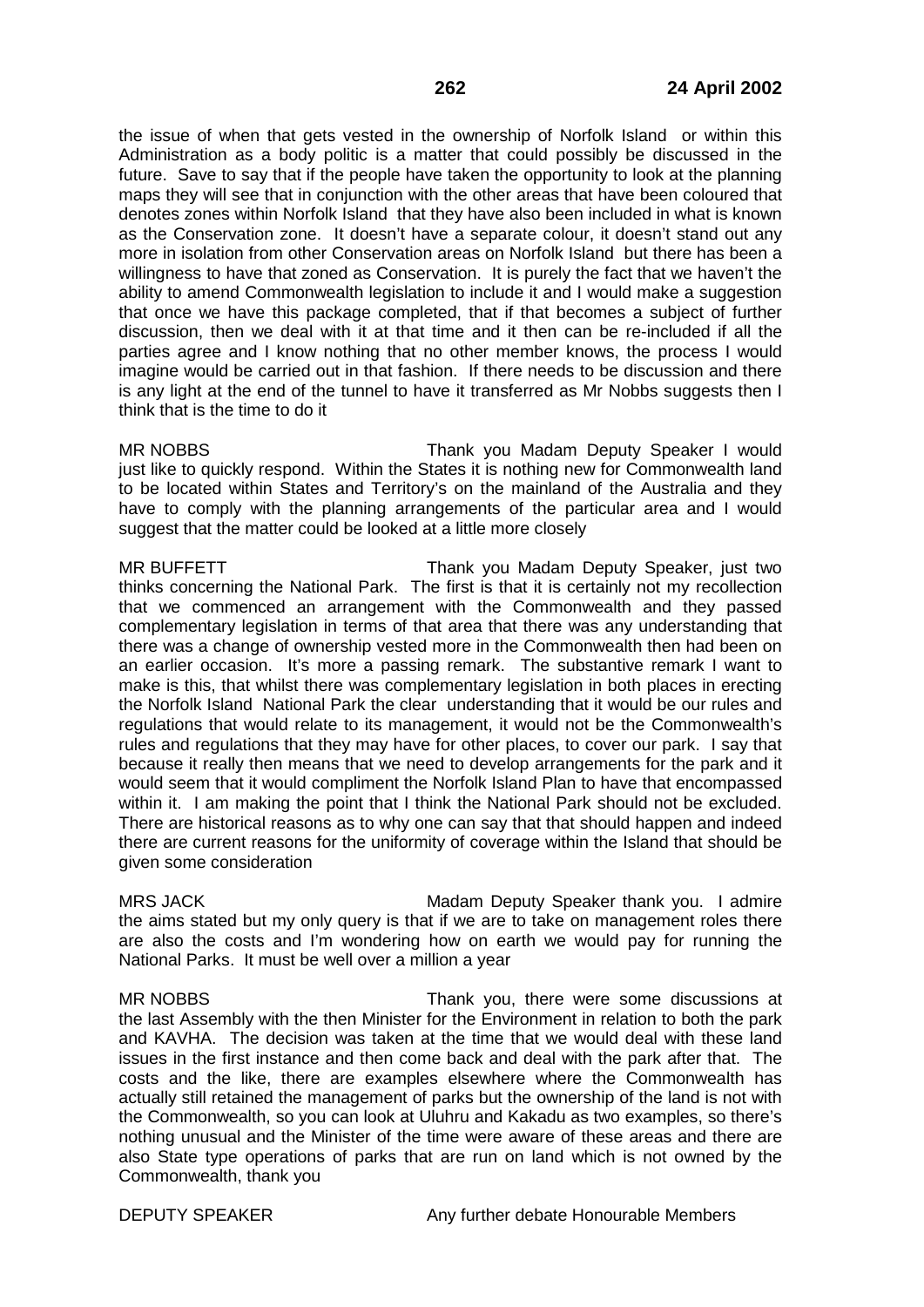MR I BUFFETT THANG THANK you Madam Deputy Speaker. There being no further debate I move the debate be adjourned and made an Order of the Day for a subsequent day of sitting

DEPUTY SPEAKER There being no further debate I put the question is that this matter be adjourned and made an Order of the Day for a subsequent day of sitting

### QUESTION PUT AGREED

That matter is so adjourned

### **NORFOLK ISLAND PLANNING AND ENVIRONMENT BOARD BILL 2002**

MR I BUFFETT THE THANK you Madam Deputy Speaker if it's any consolation to members and the listening public I believe these Explanatory Memoranda are slightly shorter than the first one. I present a Bill for an Act to provide for the establishment, authorities, functions, powers and duties of the Norfolk Island Planning and Environment Board, and for related purposes and move that the Bill be agreed to in principle.

Madam Deputy Speaker, why is existing legislation proposed to be replaced? The Norfolk Island Planning and Environment Board Bill 2002 will replace provisions in the Planning Act 1996 for the establishment and operation of the Norfolk Island Planning Board. The new Bill renames the Board from the Norfolk Island Planning Board to the Norfolk Island Planning and Environment Board. This reflects the aim to broaden the role of the Board to be involved in a range of matters relating to land management on the Island, rather than planning applications only as is the case at present. The range of matters that the Board may consider is detailed in the Bill. The Bill provides more flexibility in the Board's operations than the current regime, for example:

- the executive member or the Legislative Assembly may refer matters to the Board for consideration and the Board can recommend to the executive member that certain matters should be referred to the Board;
- the Board comprises four permanent members. When development applications are referred to the Board the four members are responsible for considering the applications. For other matters, other members can be nominated and considered part of the Board with the permanent members. This enables the Board to make use of specialist or expert advice relevant to a particular matter;
- the Board can meet whenever it is considered necessary but must meet at least four times a year.

The Board does not make decisions. It makes recommendations on all matters referred to it. The Board can undertake public consultation on a matter that it is considering by calling for and receiving public submissions.

#### Codes and Regulations

Regulations may be prepared to prescribe matters necessary for the functioning of the Bill. Also, the executive member may prepare guidelines for the conduct of Board meetings. However, neither is necessary for the commencement and implementation of the Bill.

Madam Deputy Speaker when presenting the Norfolk Island Plan earlier I made reference to submissions made by the public in respect of the Plan and of taking a more holistic view of the planning regime within Norfolk Island. I believe that the creation of this particular board in the manner and given the functions that I have read out to the community today will allow myself as executive member to achieve this. It will also allow the Board to allow recommendations or to advise the Legislative Assembly as a whole on a number of planning matters and it will be able to invite public submission and take that more holistic view of a whole lot of issues that are not specifically contained within the planning act. Dare I suggest that perhaps this Board is one that we may need to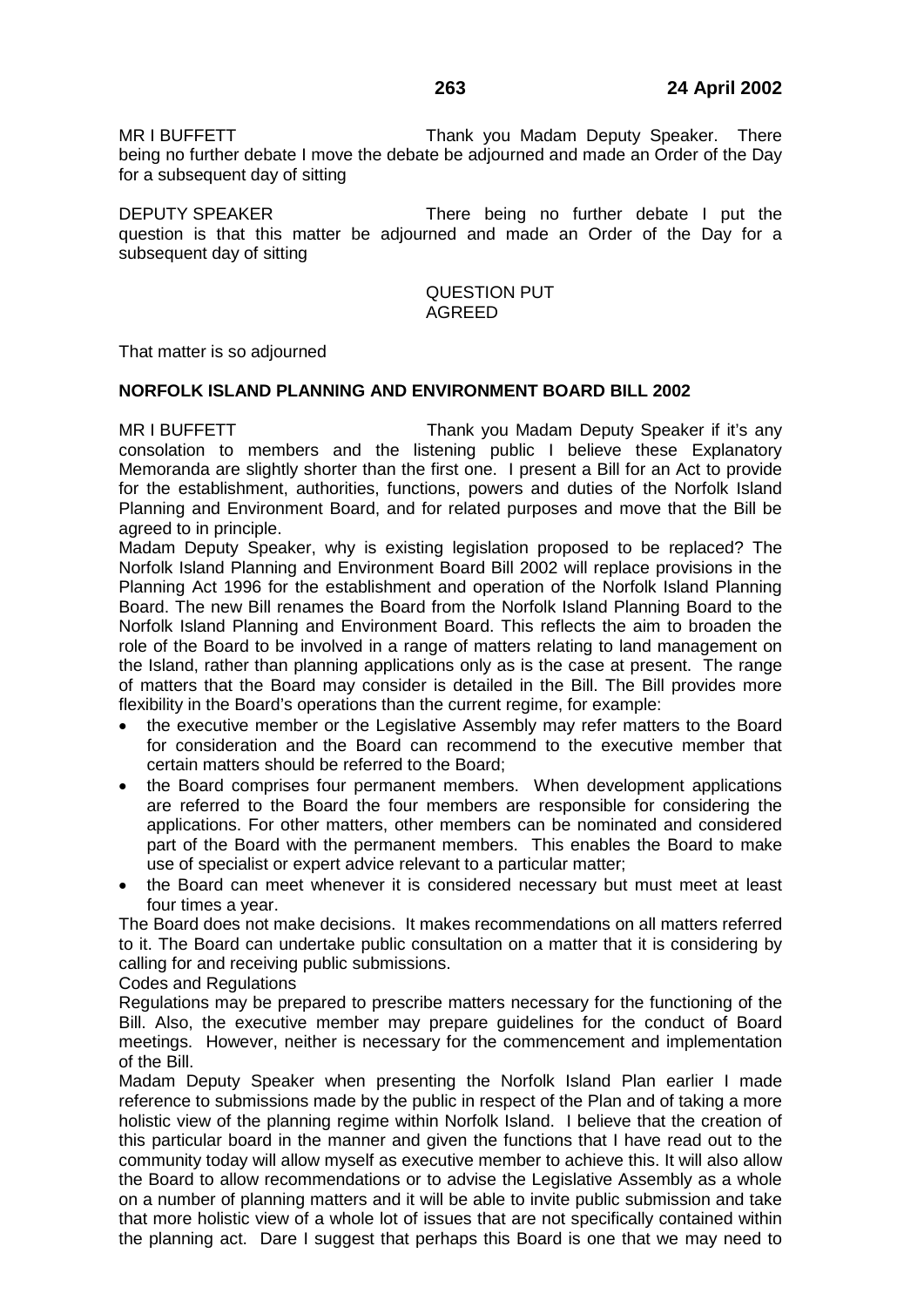discuss the question of what are our sustainability parameters. What are our future population parameters because they will have the ability to bring experts on to this particular Board to provide the expertise needed to take a holistic view and make recommendations to myself as the Minister and to the Legislative Assembly as a whole. Just before I leave that, one again there are Financial Implications in establishing this Board. The Board is currently served by the Planning Secretary, a function of the Administrative Officer - Lands within the Administration. The Bill provides for a Planning Secretary to continue to service the Board. This function within the Administration will be examined as part of the Administration's organisational review. It is anticipated that the role of the Planning Secretary will require more time (working hours) than under the current regime as the Board's functions and the range of issues it is empowered to consider will be broader. However with the organisational review and others within the area we are hoping that will be minimal

DEPUTY SPEAKER Thank you Mr Buffett. You've tabled the Explanatory Memorandum

MR I BUFFETT THE THANK YOU Madam Deputy Speaker I certainly will table the Explanatory Memorandum

MR GARDNER Thank you Madam Deputy Speaker just a few brief comments. As you will appreciate as will members around the table, we received this final package yesterday afternoon. There are only a couple of minor matters I would like to bring to members attention. Under the current Planning Board provisions and Act it allows for a member of the Legislative Assembly to be a member of the Planning Board. I don't see that indicated in here. Whether that's by design or not I'm not sure and maybe you could give some explanation to that and I see that there are also provisions here for the remuneration of members and just question whether it is proposed that a member of the Legislative Assembly was to be a member of the Board are there some provisions for avoiding any conflict that may arise as being a remunerated member of a statutory authority. They are my initial observations

End tape 5 beginningxxTape 6

MR NOBBS Thank you Madam Deputy Speaker.

I had some concerns in relation to this but having just read through it fairly quickly it appears that what is really to happen is that the category one process will be expanded somewhat and the role of the Planning Board will be limited to those ones that are not automatic approvals but need consent approvals within the plan and they also look at planning issues which the Minister has spoken about. The category one issue was an issue of concern with the last plan in the early period but this was overcome by a publication of the application being received and generally people knowing exactly what was going on so they didn't drive past the place and oh hello, there's a new house. How did that come about? Oh the Minister could approve that. It won't happen under this arrangement because there's a requirement to not only put it in the Gazette both the application and also the end result, but there is also a requirement to put something on the block of land. So my concerns have been alleviated considerably and that is why we need to consider all of these Bills together, one at a time, thank you

MR BUFFETT THANGER Thank you Madam Deputy Speaker. There being no further debate I move the debate be adjourned and made an Order of the Day for a subsequent day of sitting

DEPUTY SPEAKER There being no further debate I put the question is that this matter be adjourned and made an Order of the Day for a subsequent day of sitting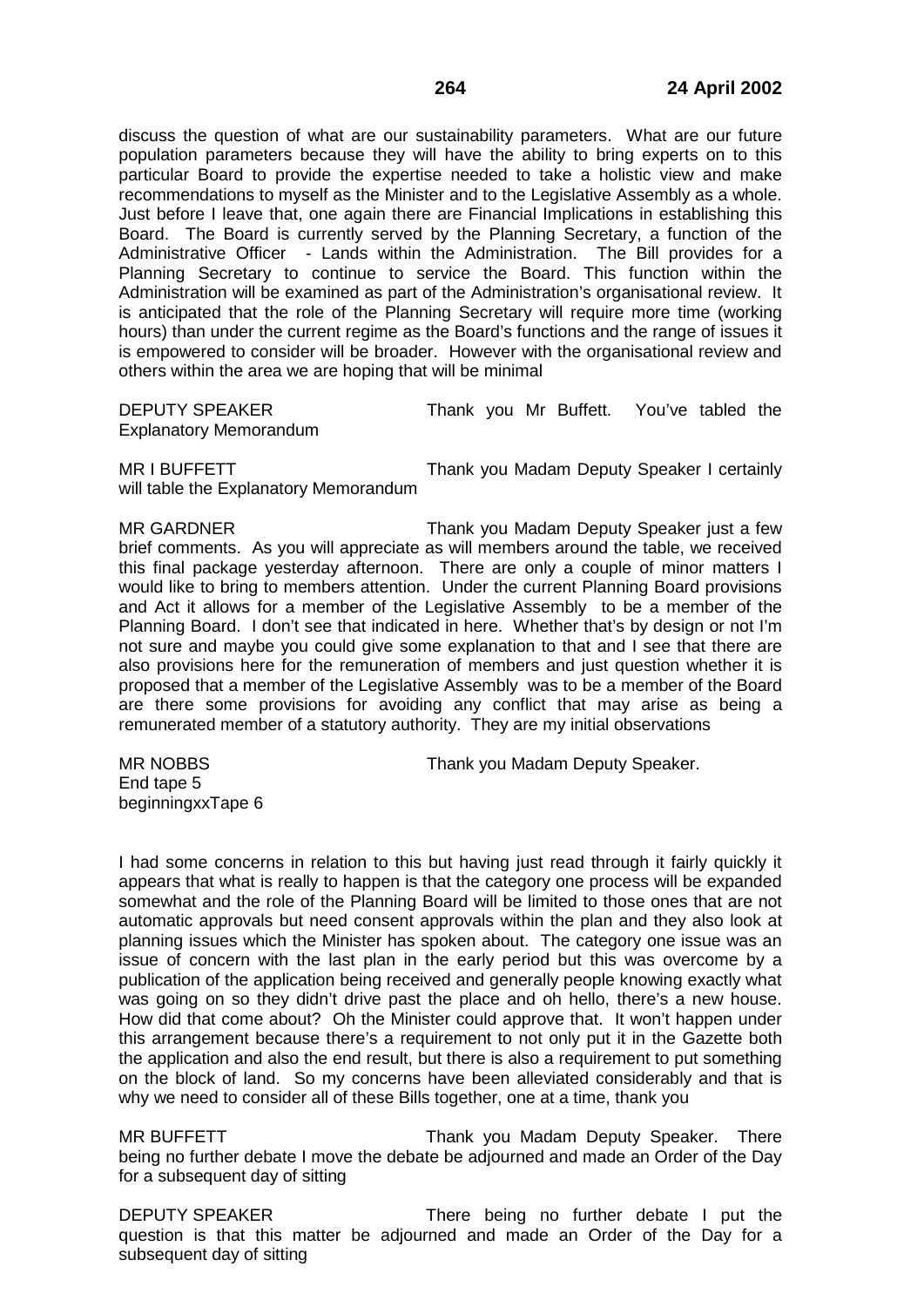# QUESTION PUT AGREED

That matter is so adjourned

# **HERITAGE BILL 2002**

MR I BUFFETT Thank you Madam Deputy Speaker. I present a Bill for an Act in association with the Planning Act 2002 to provide for the promotion for the conservation of the heritage of Norfolk Island, and for related purposes and move that the Bill be agreed to in principle. Thank you Madam Deputy Speaker. Why is existing legislation proposed to be repealed? The Heritage Act 1996 provides for the establishment of a Heritage Register and for the protection of items listed on the Heritage Register. Changes proposed in the Planning Bill 2002 make a clear distinction between approvals required for different activities such as development affecting a heritage item, or a subdivision proposal. Measures to protect items listed on the Heritage Register are embodied within the Norfolk Island Plan 2002. Development approval is required for a range of specific activities listed in the Plan such as painting, cladding or altering a heritage item or building. This is aimed at integrating heritage protection and the planning process. Approvals for any actions affecting a heritage item are required under the Norfolk Island Plan and Planning Bill 2002 rather than under the Heritage Act 1996.

Heritage Register

- The Heritage Bill 2002 focuses on the establishment of the Heritage Register. The procedures for the establishment of the Heritage Register have been revised from the Heritage Act 1996. The procedures in the Heritage Bill 2002 are more comprehensive, for example the Bill requires the executive member to notify the owner of a proposed heritage item of the fact that the item is proposed to be listed in the Register. The Heritage Bill 2002 also provides for the executive member to convene a Commission of Inquiry on a heritage proposal (a proposal to make the Heritage Register or to vary the Register by adding or deleting an item from the Register).
- Under the Heritage Act 1996, the Heritage Register is approved by the Legislative Assembly on the recommendation of the executive member. Under the Heritage Bill 2002, after public consultation, the executive member refers a heritage proposal to the Norfolk Island Planning and Environment Board for its consideration. After receipt of advice from the Board, the executive member may decide to proceed with the heritage proposal.
- The Legislative Assembly is involved in heritage proposals where the executive member fails to proceed with a heritage proposal by initiating public consultation. In those circumstances the executive member must advise the Legislative Assembly of the reasons why public submissions have not been invited. The Legislative Assembly may then take no action or direct the executive member to process the heritage proposal.

Heritage matters referred to the Norfolk Island Planning and Environment Board The Heritage Bill 2002 allows the executive member to refer to the Board, in addition to all heritage proposals, any matter relevant to any decision the executive member may make under the Act or any mater relevant to the effective administration of the Act. Codes and Regulations

The Heritage Bill 2002 provides more detail on the scope of the Regulations for the Act than the Heritage Act 1996. In particular, it is proposed that the Regulations will specify criteria for the assessment of heritage proposals and provide for the establishment of a heritage and conservation fund.

Codes may be developed to assist in the management of heritage on the Island. For example, conservation management plans may be prepared to manage specific items or sites or for a locality with heritage significance. Such plans and codes could be made as development control plans under the Planning Bill 2002 or as independent and stand alone instruments.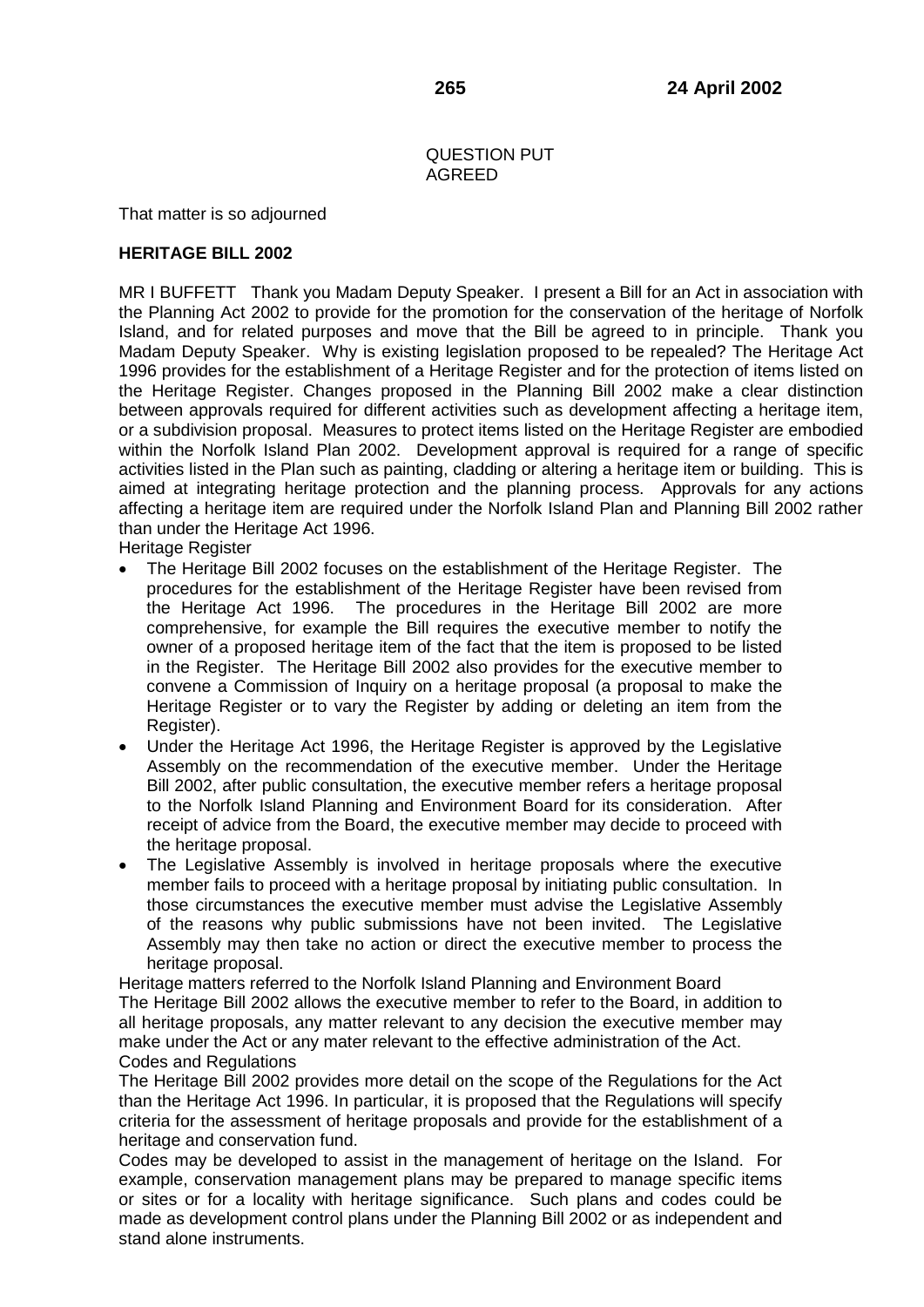Financial implications.

The heritage management is designed to be integrated within the planning system. As noted in the Explanatory Memorandum for the Planning Bill 2002, the implementation of that Act will require additional resources to establish a comprehensive planning regime within the Norfolk Island Government. It is recommended that heritage management should be part of that regime.

Additional resources may also be required from time to time to obtain expert heritage advice on heritage proposals. It is recommended that these services should be obtained on a consultancy basis as needed. Options include establishing arrangements with a consultant offshore to develop familiarity with the Island's heritage resources or exploring the possibility of using the KAVHA conservation services cocoordinator. It is noted that once the Register is established the need for expert advice will diminish.

DEPUTY SPEAKER Thank you Mr Buffett. You've tabled the Explanatory Memorandum

do

MR I BUFFETT THE THANK YOU Madam Deputy Speaker I certainly

MR NOBBS **Thank you Madam Deputy Speaker.** I just make a quick comment having read through it. This Bill also doesn't apply to the National Parks and Botanic Gardens and I again ask the Minister to review that part of it thank you Madam Deputy Speaker

MR SMITH Thank you Madam Deputy Speaker in leading up to this Bill I've been under the understanding that the Legislative Assembly would have the final say on a recommendation for a heritage listing. From what I understand of what Mr Buffett has said that role will usurped and given to the executive member and the new Planning Regime. I may have misunderstood that but if I'm correct I'm a little concerned that the Legislative Assembly has been taken out of the circle because if somebody decides to nominate anybody's house or land for nomination on the Register you will only have recourse as I understand it, to the executive member and the Planning Regime whereas I understood that it would come to the Legislative Assembly for approval which would give a more general view I suppose. I may be way off track with that but perhaps the Minister would help me with that

MR I BUFFETT THE STATE Thank you Madam Deputy Speaker under the Heritage Act 1996 it is approved by the Legislative Assembly. Under the proposed new Heritage Bill after public consultation the executive member refers the heritage proposal to the Norfolk Island Environment Board and on receipt from the Board and on their advise he may decide whether it's a matter that may or not be included and the merits thereof. The Legislative Assembly is involved in the heritage proposals where the executive member fails to proceed with the heritage proposal by initiating public consultation and if you look closer at the Act proposals to list on the Heritage Register are disallowable instruments. Perhaps I could provide more details to Minister Smith in that regard

DEPUTY SPEAKER Any further debate Honourable Members

MR I BUFFETT THANGER THANK you Madam Deputy Speaker. There being no further debate I move the debate be adjourned and made an Order of the Day for a subsequent day of sitting

DEPUTY SPEAKER There being no further debate I put the question is that this matter be adjourned and made an Order of the Day for a subsequent day of sitting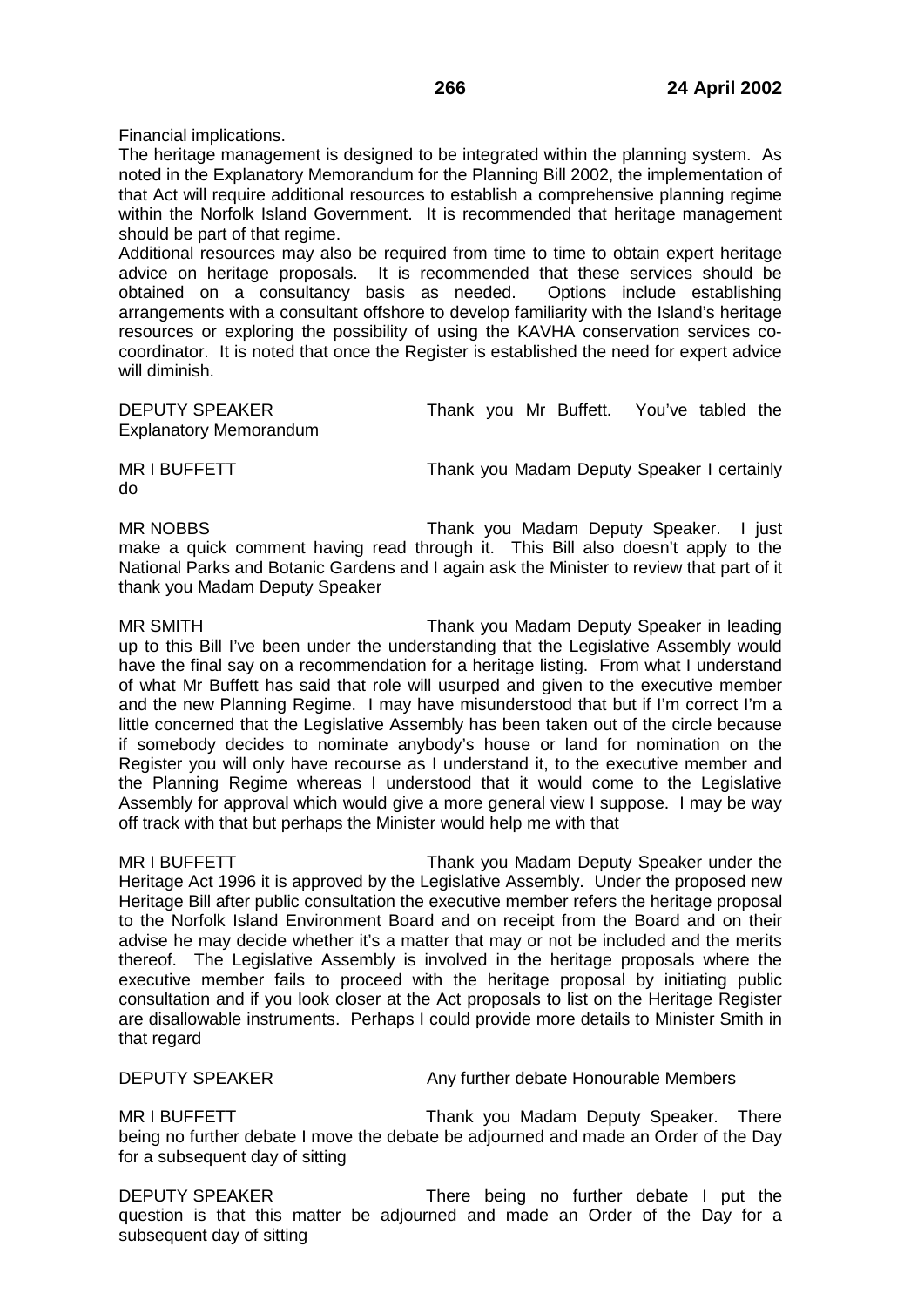### QUESTION PUT AGREED

That matter is so adjourned

# **SUBDIVISION BILL 2002**

MR I BUFFETT Thank you Madam Deputy Speaker. I present a Bill for an Act in association with the Planning Act 2002 to provide for planning controls on the subdivision and amalgamation of land, and for related purposes and move that the Bill be agreed to in principle. Madam Deputy Speaker the purpose of this Bill is to repeal the Land Subdivision Act 1996, the Land Subdivision Amendment Act 1997, the Subdivision (Moratorium) Act 2000 and the Subdivision (Moratorium) Amendment Act 2002. The new Bill provides for a framework of processing the applications for subdivision in conjunction with the other legislation in the land package, especially the proposed Planning Act 2002 and the Norfolk Island Plan. The major differences between the Bill and the Land Subdivision Act 1996. Some of the major changes over the Land Subdivision Act 1996 are:

- the removal of the Administrator in the approval process and the appointment of the executive member in that role;
- the appointment of the Chief Executive Officer as the person to whom the application is to be made, which removes the need to have the respective officer named and removes any doubt as to their appointment in the event of change of executive member. This is in line with other applications in the rest of the land package;
- provision for an appeal mechanism to the Administrative Review Tribunal that is not available under the Land Subdivision Act 1996. It also provides for enforcement provisions in respect of compliance where work is carried out for which there is no subdivision approval for the subdivision;
- provision for penalties for both an individual and the body corporate.

At this stage there are no regulations that need to be drafted in respect of this Bill that are essential for its operation.

## Financial implications

The functions of the legislation will be absorbed into the existing resources and there will be no additional costs in staff resources

| <b>DEPUTY SPEAKER</b>         |  | Thank you Mr Buffett. You've tabled the |  |  |
|-------------------------------|--|-----------------------------------------|--|--|
| <b>Explanatory Memorandum</b> |  |                                         |  |  |

MR I BUFFETT THE THANK you Madam Deputy Speaker I certainly do

MR NOBBS Thank you Madam Deputy Speaker this I believe will assist greatly in that the present subdivision and development proposals – I had a question in relation to the bank on Taylors Road which I understand was for the provision of an entryway that was approved by one body and then the House is the other one, there is no co-ordination but this will assist in that particular area in coordinating but it also doesn't apply to the National Park and Botanic Garden and I would suggest that in the event of a concession or some other requirement being provided within the park area there may be a need for a subdivision and I would suggest that the Minister may take this on board and there's also been talk of providing accommodation within the park which may also require some provision of a subdivision to exclude it from the actual park bylaws, thank you

DEPUTY SPEAKER Any further debate Honourable Members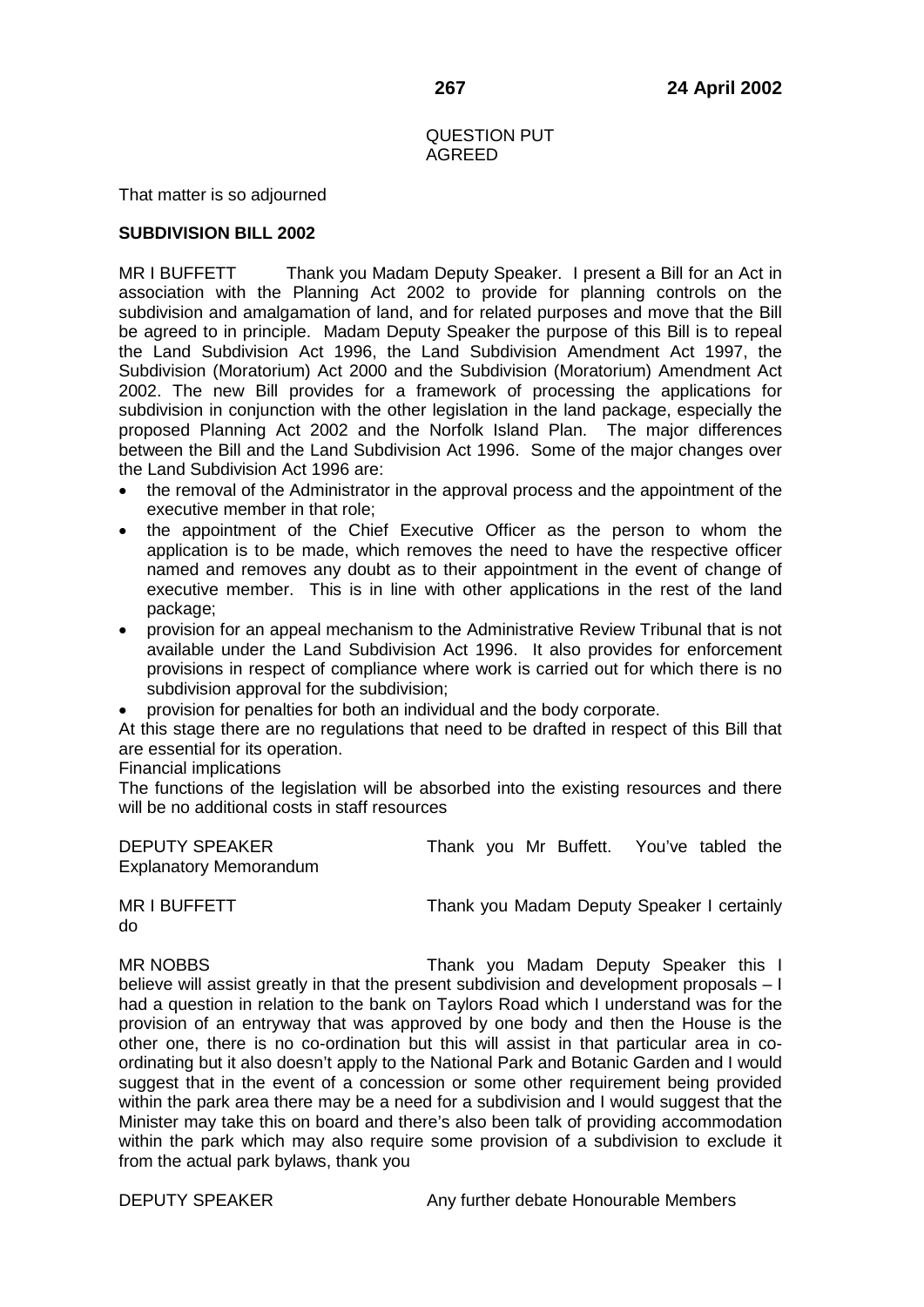MR I BUFFETT THANG THANK you Madam Deputy Speaker. There being no further debate I move the debate be adjourned and made an Order of the Day for a subsequent day of sitting

DEPUTY SPEAKER There being no further debate I put the question is that this matter be adjourned and made an Order of the Day for a subsequent day of sitting

### QUESTION PUT AGREED

That matter is so adjourned

#### **ROADS BILL 2002**

MR I BUFFETT THE THANK YOU Madam Deputy Speaker I present a Bill for an Act to provide for the opening and closing of public roads and for related matters and move that the Bill be agreed to in principle. Thank you Madam Deputy Speaker. The purpose of this Bill is to repeal the Roads Act 1996, the Roads Amendment Act 1997 and the Roads Amendment Act 1998. The Bill provides a framework for the opening and closing of public roads and the processing of applications for road project approvals in conjunction with the other legislation in the land package, especially the proposed Planning Act 2002 and the Norfolk Island Plan. The Major differences between the Bill and the Roads Act 1996.

Some of the major changes over the Roads Act 1996 are:

- the removal of the Administrator in the approval process and the appointment of the executive member in that role;
- the appointment of the Chief Executive Officer as the person to whom the application is to be made, which removes the need to have the respective officer named and removes any doubt as to their appointment in the event of change of executive member. This is in line with other applications in the rest of the land package;
- provision for an appeal mechanism to the Administrative Review Tribunal that is not available under the Roads Act 1996. It also provides for enforcement provisions in respect of compliance for a road project for which there is no approval for the project;
- provision for penalties for both an individual and the body corporate.

At this stage there are no regulations that need to be drafted in respect of this Bill that are essential for its operation. In respect of the financial implications in respect of the implementation of this Bill, the functions of the legislation will be absorbed into the existing resources and there will be no additional costs, thank you Madam Deputy **Speaker** 

| <b>DEPUTY SPEAKER</b><br><b>Explanatory Memorandum</b> | Thank you Mr Buffett. You've tabled the |  |
|--------------------------------------------------------|-----------------------------------------|--|
| MR I BUFFETT                                           | I do                                    |  |

DEPUTY SPEAKER **Any further debate Honourable Members** 

MR I BUFFETT THE THANK you Madam Deputy Speaker. There being no further debate I move the debate be adjourned and made an Order of the Day for a subsequent day of sitting

DEPUTY SPEAKER There being no further debate I put the question is that this matter be adjourned and made an Order of the Day for a subsequent day of sitting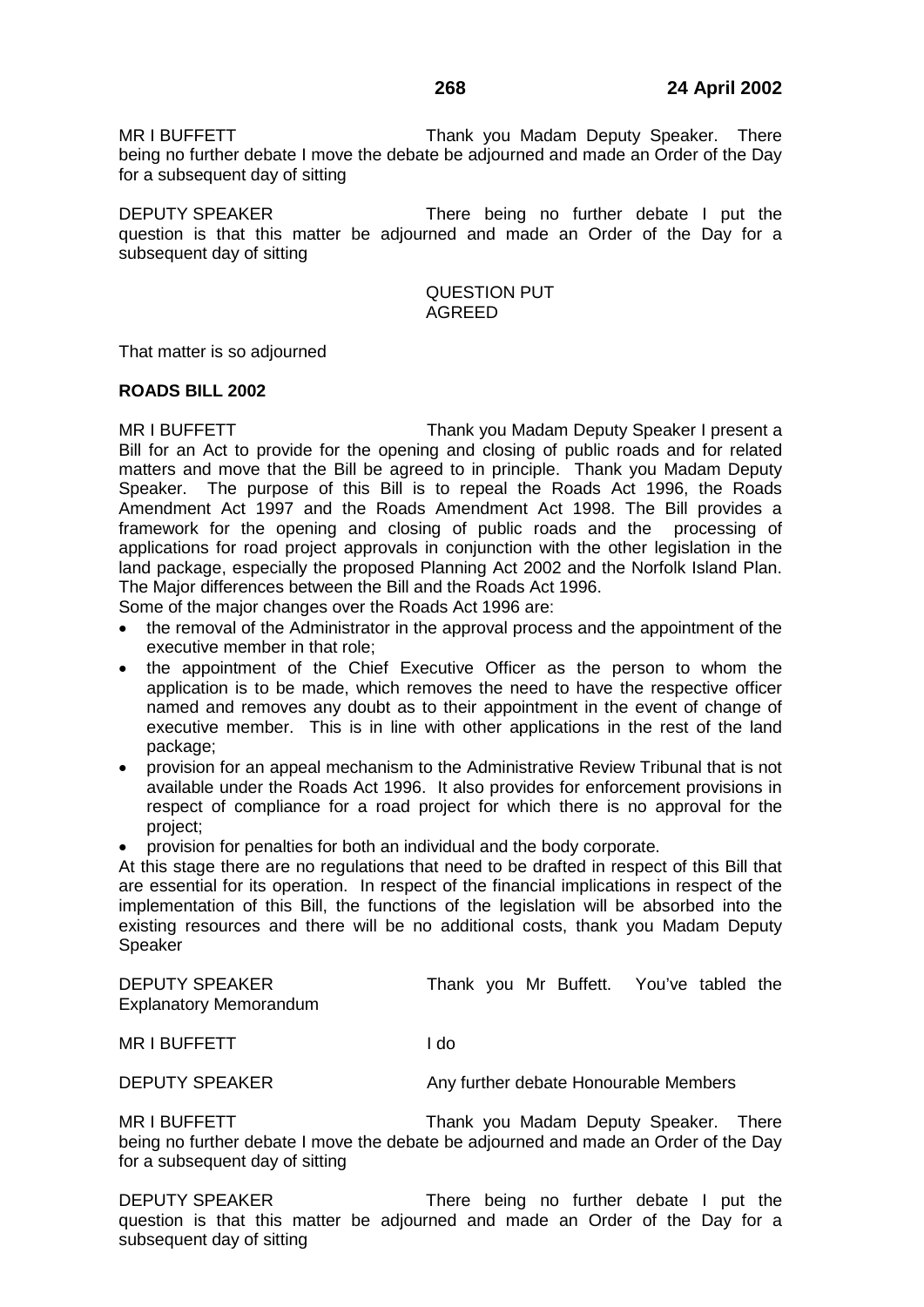# QUESTION PUT AGREED

That matter is so adjourned

## **TREES AMENDMENT BILL 2002**

MR I BUFFETT Thank you Madam Deputy Speaker I present a Bill for an Act to amend the Trees Act 1997 and move that the Bill be agreed to in principle.Madam Deputy Speaker, the purpose of this Bill is to ensure that protected trees that may be affected by a development proposal are taken into consideration in assessing that proposal. The Bill will attempt to avoid the granting of development approval if it is likely that a permit to take a protected tree will not be granted. In other words, it tries to co-ordinate what happens between the taking of trees development application so we don't have a conflict. Provisions providing for stop orders, powers of entry and inspection will enable action to be taken to prevent or stop protected trees being taken without a permit and to enable breaches of the Act to be investigated. Some members might recall that this was a concept that one of the previous Minister's responsible for this portfolio had asked to be included in the Trees Act. Madam Deputy Speaker in terms of the financial implications these proposed amendments are cost and resources neutral.

Explanatory Memorandum

DEPUTY SPEAKER Thank you Mr Buffett. You will table the

do

MR I BUFFETT THE THANK YOU Madam Deputy Speaker I certainly

MR GARDNER Thank you Madam Deputy Speaker just very briefly. I hope that this goes some way to preventing a comedy of errors that I understand has occurred in a couple of planning applications in years gone by, and one of those that caused concern at the time was where an application had been made to remove a protected tree and had been refused, ended up with the tree being refused when a development application had been determined and the tree ended up being within I think three metres of the house and I think there's been a couple of occasions where that's happened where that piece of legislation has allowed for the removal of a tree irrespective of the fact that under the Trees Act it didn't allow for the removal of that tree so I certainly hope that this is going to clarify that. My brief reading of it now Mr Speaker is that it will now certainly accomplish that aim

SPEAKER Any further debate Honourable Members

MR I BUFFETT THANK You Mr Speaker. There being no further debate I move the debate be adjourned and made an Order of the Day for a subsequent day of sitting

SPEAKER There being no further debate I put the question is that this matter be adjourned and made an Order of the Day for a subsequent day of sitting

> QUESTION PUT AGREED

That matter is so adjourned

# **LAND ADMINISTRATION FEES AMENDMENT BILL 2002**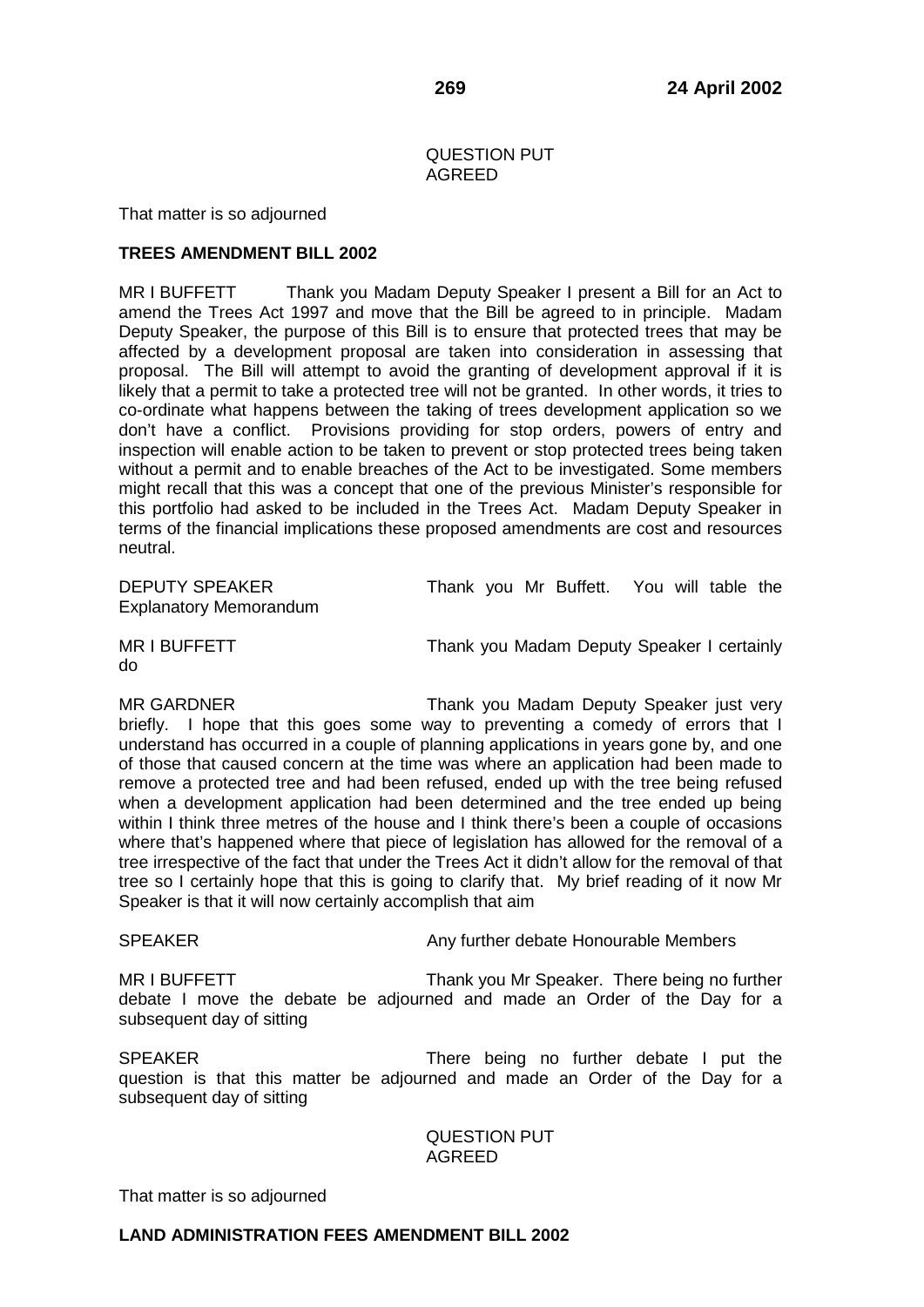MR I BUFFETT THE THANK you Mr Speaker. I present a Bill for an Act to amend the Land Administration Fees Amendment Bill 2002 and move that the Bill be agreed to in principle. Mr Speaker the purpose of this Bill is to amend the Land Administration Fees Act 1996 to provide for appropriate fees in respect of certain applications for roads and subdivisions. The Bill provide for fees that are in line with other legislation in the land package, particularly the proposed Planning Act 2002. The functions of the Bill are to be absorbed into the existing resources and there will be no additional costs.

SPEAKER Thank you Mr Buffett. You've tabled the Explanatory Memorandum

MR I BUFFETT THE THANK you Mr Speaker I certainly table the Explanatory Memorandum

SPEAKER **Any further debate Honourable Members** 

MR I BUFFETT THE THANK YOU Mr Speaker. There being no further debate I move the debate be adjourned and made an Order of the Day for a subsequent day of sitting

SPEAKER There being no further debate I put the question is that this matter be adjourned and made an Order of the Day for a subsequent day of sitting

> QUESTION PUT AGREED

That matter is so adjourned

#### **LAND TITLES AMENDMENT BILL 2002**

MR I BUFFETT Thank you Mr Speaker. I present a Bill for an Act to amend the Land Titles Act 1996 and move that the Bill be agreed with in principle. Mr Speaker, the purpose of this Bill is to amend the Land Titles Act 1996 to provide for the notation of subdivision and road approvals on the land titles register. The Bill provides for certain functions that are in line with other legislation in the land package, especially the proposed Planning Act 2002 and the Norfolk Island Plan. Mr Speaker the functions of the Bill are to be absorbed into the existing resources and there will be no additional costs.

| <b>SPEAKER</b><br><b>Explanatory Memorandum</b> | Thank you Mr Buffett. You've tabled the                                                                                  |
|-------------------------------------------------|--------------------------------------------------------------------------------------------------------------------------|
| <b>MRIBUFFETT</b><br>Memorandum                 | Thank you Mr Speaker I table the Explanatory                                                                             |
| <b>SPEAKER</b>                                  | Any further debate Honourable Members                                                                                    |
| MR I BUFFETT<br>subsequent day of sitting       | Thank you Mr Speaker. There being no further<br>debate I move the debate be adjourned and made an Order of the Day for a |
| <b>SPEAKER</b>                                  | There being no further debate I put the                                                                                  |

There being no further debate I put the question is that this matter be adjourned and made an Order of the Day for a subsequent day of sitting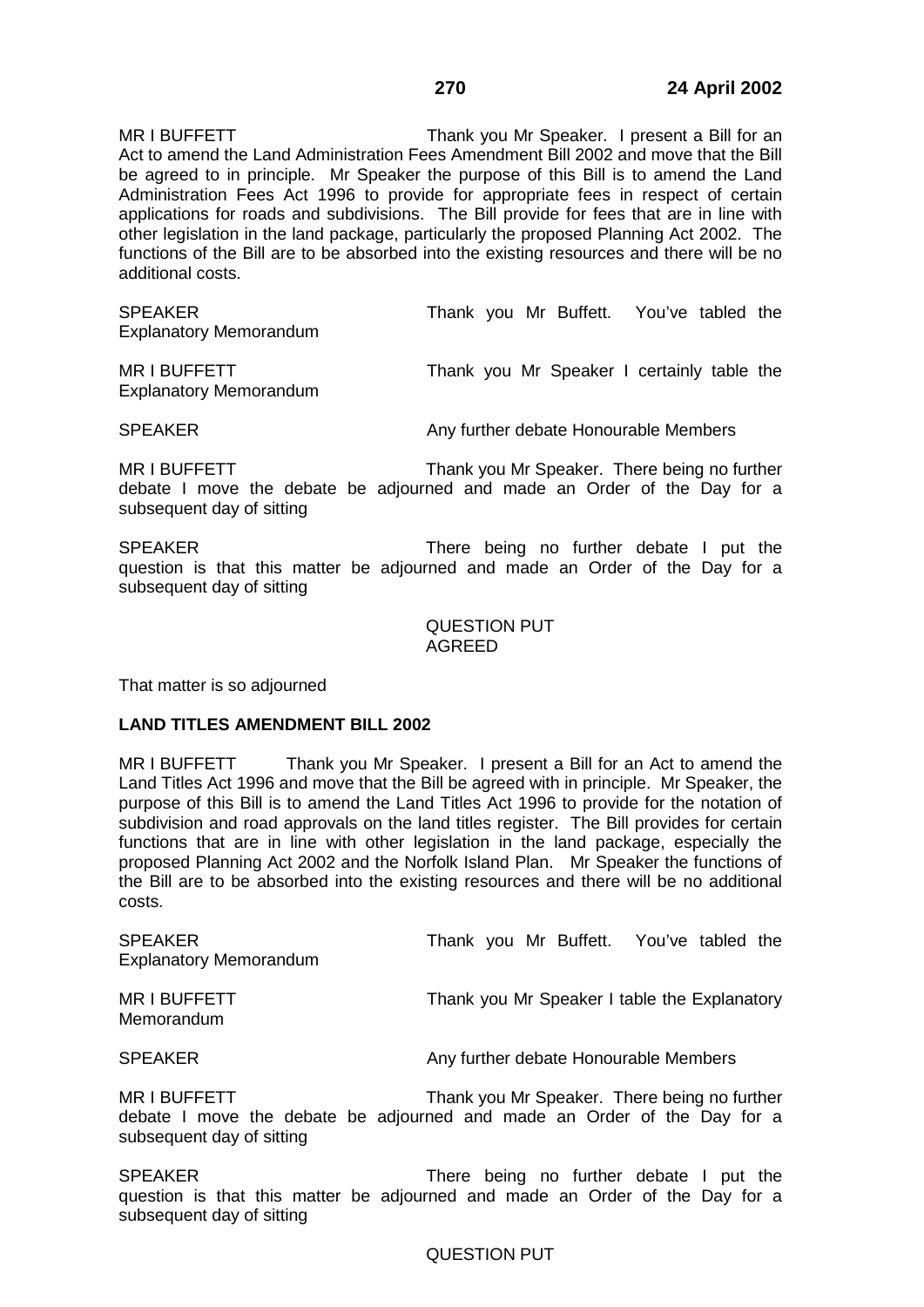### AGREED

That matter is so adjourned

# **FIXING OF THE NEXT SITTING DATE**

We have concluded Orders of the Day. Fixing of the next sitting day Honourable **Members** 

MRS JACK Mr Speaker I move that the House at its rising adjourn until Wednesday 15 May 2002, at 10.00 am.

is that the Motion be agreed to.

SPEAKER Thank you Is there any debate. The question

QUESTION PUT AGREED

That motion is agreed thank you

## **ADJOURNMENT**

adjourn

MS NICHOLAS Mr Speaker, I move that the House do now

SPEAKER The question is that the House do now adjourn. Is there any adjournment debate Honourable Members?

MR SMITH Thank you Mr Speaker. I would like to read this into the record for Hansard purposes in relation to Easter weekend and subsequent events. On Sunday 31<sup>st</sup> March which was Easter Sunday the body of Janelle Patton was discovered at Cockpit Reserve. By that Tuesday a charter airplane had been arranged to carry appropriate forensic people to the Island and on Wednesday it was confirmed to the community that Ms Patton had been murdered. Police immediately called on the community for information that anybody might have in relation to this sad and tragic event. Other officers from the AFP arrived that same week and reinforced the Norfolk Island Police in their investigations. Forensic tests were carried out on the deceased and those tests are as I understand it, being assessed and processed. The Legislative Assembly met shortly after to introduce legislation that should assist the police in investigating this crime. The Legislative Assembly passed the Crimes Forensic Bill and it went through all stages on that day and was passed unanimously. The Police since have been interviewing many people to assist in their enquiries and I understand that many people have responded with information to date. Two officers, one was Bob Peters and the other was Tony Edmonton had been on the Island and departed for a short time. Tony came back last weekend and Bob was due back today to assist the Norfolk Island Police with further enquiries and I need to add that they were doing that while they were back in Canberra. The community will be pleased to know that both of these officers will be here to assist until such time as they are no longer required. There are people in the community wanting to know if they can have themselves tested to declare I guess their non involvement in this murder in this particular crime. As I understand it, until all forensic results and testing are complete general testing may occur after that event. The police have advised the Chief Minister and myself yesterday that a voluntary form is being developed and will be offered to all people in the community who were on the Island on that particular day requesting voluntary information from anyone who was here on Easter Sunday. That form will give those of us who would like to make a declaration where they were on that particular day as well as whether they saw Janelle and that will be a document that will be given to the